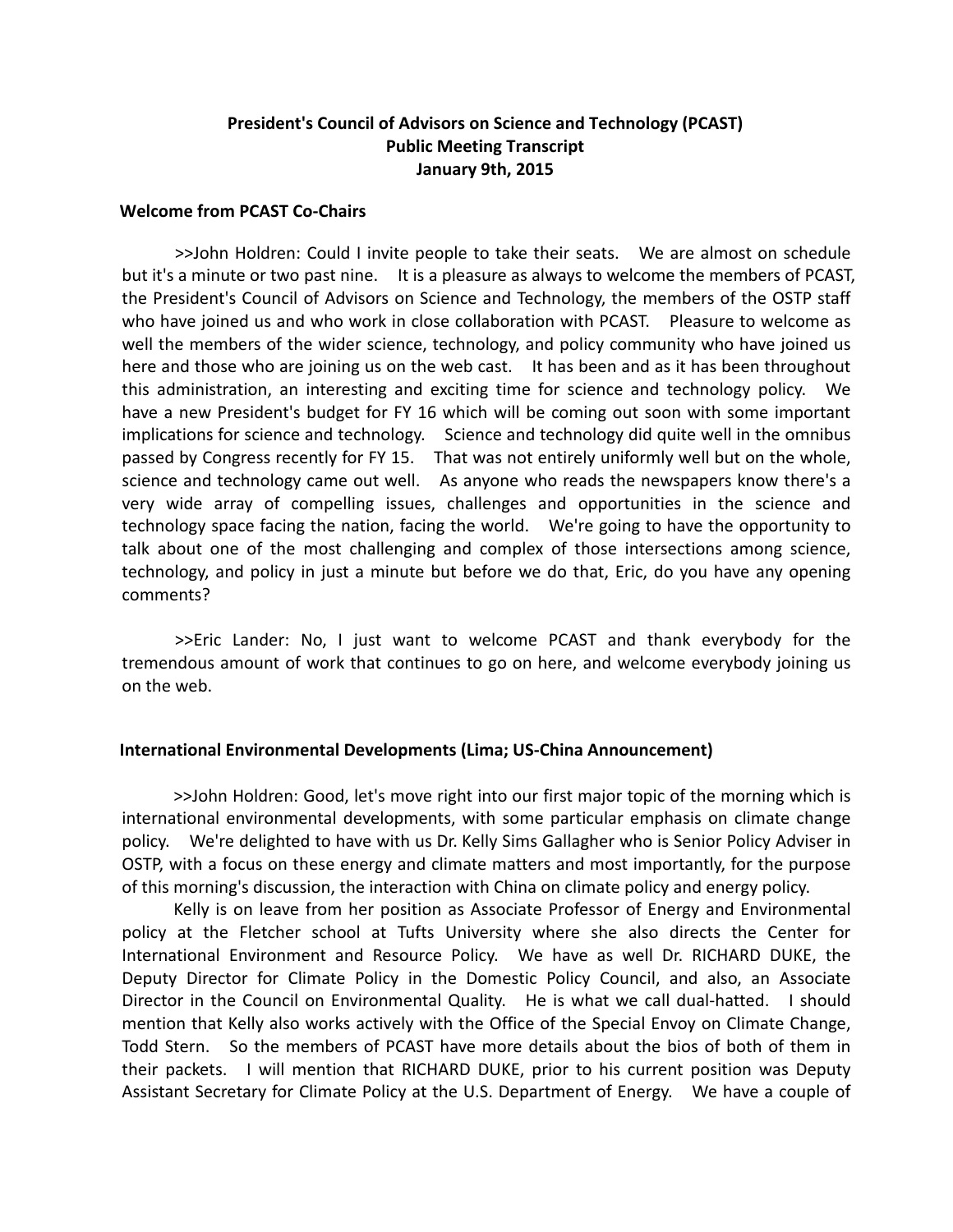very experienced folks in this space and I have to say that both Dr. Gallagher and Dr. Duke were extremely important players behind the scenes in the activity leading up to the announcement by President Obama and President Shee on the joint announcement of the two country's respective targets for greenhouse gas emissions reductions post 2020, so it's great to have both of you with us.

I think you're aware that our usual format is to have relatively brief presentations so that there's time for discussion with the members of PCAST, and this session is scheduled to go until 10 o'clock. So Kelly and Rick, I don't know how you're arranging it but please proceed.

>> Kelly Gallagher: Okay, thank you very much! It's a pleasure to be back. I last spoke with PCAST in May, 2014, so it's great to see you all again. Rick and I have a plan. This is our agenda. We're going to start by reviewing the goals and outcomes of the U.S.‐China joint announcement, and then I will speak briefly about Lima which was the conference of parties of the UN Framework Convention on Climate Change which took place in December of last year, and what happened there. And then I will turn it over to Rick who is going to talk about transparency mechanisms in the UNFCCC, and then provide a summary of a presentation he gave in Lima essentially on US progress towards reducing greenhouse gas emissions, and then we'll go to the discussion. That's the plan.

We thought we would just take it chronologically and so it all began with the U.S. /China joint announcement on climate and clean energy and I would say that our goals going into this dialogue with the Chinese were basically two. First, we wanted to try to inject momentum into the UNFCCC process because in December of this upcoming this year, we're in 2015 now. In December of this year we will all be convening, the entire world will be convening to try again to reach a global agreement, a protocol or other legal instrument as they say in the negotiations in Paris.

So we wanted to try and get excitement about this process moving again. That was a major goal. Second, we hoped to achieve a standalone agreement by the two largest emitters and the two largest investors in clean energy technology that can be used as an ongoing mechanism, and I'm happy to report we were able to achieve both of those goals. I think an unexpected outcome was that we had a bit of a breakthrough on an issue called CBDR, common but differentiated responsibilities and I'll come back to that in a minute.

The specific outcomes that were announced in the joint agreement on November 12th, included statement of our post 2020 targets. So for the United States and this is what Rick is going to talk about in some detail later, the United States is committed to reducing its emissions 26 to 28 percent below 2005 levels by 2025, and China committed to peak its emissions around 2030 and to achieve 20 percent of its primary energy from non‐fossil sources also around 2030, and both countries committed, and it is in the agreement, to increase ambition over time. We hope these are minimum goals, and that we might be able to achieve even more then is stated in the agreement.

Less reported, but I think just as important, we committed to strengthen our policy dialogue going forward and there were also a number of clean energy components to the agreement. First is that we agreed to extend for another five years, the U.S./ China Clean Energy Research Center which is the mechanism that the Obama administration established in the first term with China to do energy R D and D, collaboratively with the Chinese. There are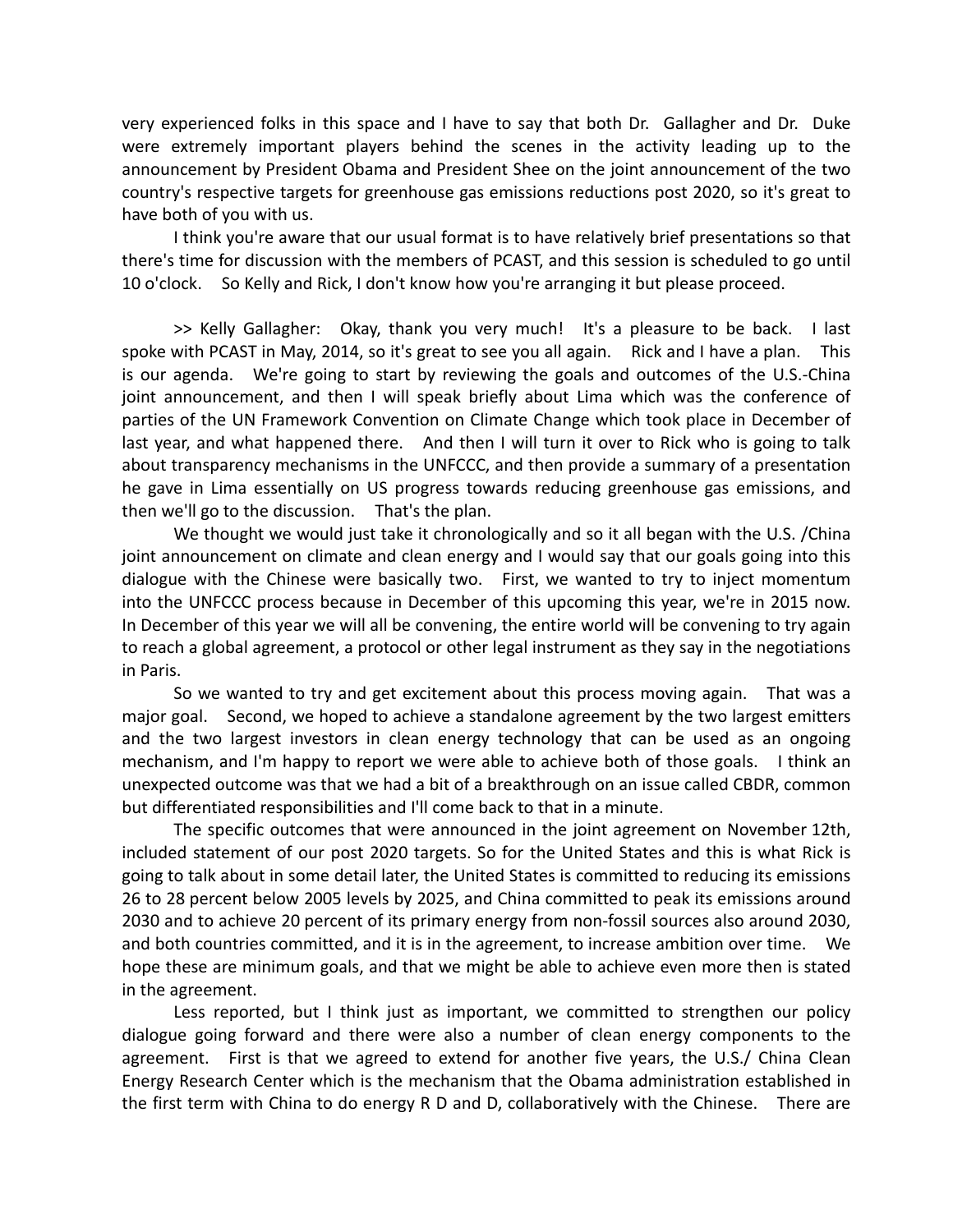three existing tracks, buildings, advanced coal and I'm blanking on the third. Oh, electric vehicles, and we added a fourth track in this agreement on the energy, water and access. In addition, there were two major announcements on carbon capture and storage. The two countries have agreed to do a demonstration project on enhanced water recovery which means injecting CO2 and trying to recover water. The first project in that regard will be physically based in China. There's an intention to also look for a site here in the United States. And then second of all, there will be a demonstration project that's a pure storage project. A long term CO2 storage project that will be based physically in China and be heavily instrumented, and will be open to other countries as well, but led by the United States and China, and will also be a public, private partnership. So we'll be looking to private firms and academics to join us in this long term project. This is a very significant step forward because the Chinese have never agreed to do a long term storage project. They have always been focused on capture and utilization, so we think this is a big achievement.

There's also a new cities initiative which has two components. One is a city level summit where we can share best practices on city level policy on climate change and clean energy and also, a more technical track which is on research, development, and demonstration on smart infrastructure for urbanization.

We agreed to keep discussions moving on HFCs and also agreed to a green goods trade mission that will take place this upcoming April. So now let me turn to Lima because just a couple of weeks later after this agreement, you know, the entire world convened for the international negotiations and this was the 20th conference of parties, otherwise known as Top 20. We did reach an official outcome although, it was a little worrying for a while that we might not actually get to a final agreement out of Lima. The formal agreement is called the Lima Call to Action. And also, a draft text was released called Elements for Draft Negotiating Text. If you go on the UFCCC website, you can download both of them. The draft negotiating text is supposed to be narrowed. Right now, it's 38 pages. Very long and at each - - for each topic, there's multiple options listed under each topic so it's a very complex, difficult text, at the time as of right now but as of May, the Lima call for action requires that a pared down negotiating text shall be ready that will then be negotiated. When we think about this from a U.S. perspective, and here I'm looking at this middle box, we really came into this negotiation in a leadership position for the first time in many, many years and that was exciting and almost fun for us. Those of us who were there, to be there and really be proud of where the United States stands and we are in that position in part because of the good work that the Obama administration has done so far to get the U.S. House in order through the climate action plan and all of the policies that have set us on course as Rick will explain in a bit to meet our 2020 target and also, because of the U.S./ China joint announcement which was perceived as a real breakthrough in the international negotiations. Another sort of indicator of the fact that the U.S. is in this leadership position is that Dan Reifsnyder who is the Deputy Assistant Secretary of State for Environment, was elected by acclamation to be the co-chair of the ad hoc working group on the Durbin Platform for Advanced Action, otherwise known as the ADP and that's the working group that will be developing that negotiating text. So it's great that we have a U.S. co‐chair on the negotiating text.

In terms of the U.S. goals for COP20, I think they were pretty simple. We wanted to keep everything on track for the Paris agreement and not have a derailment that sort of made it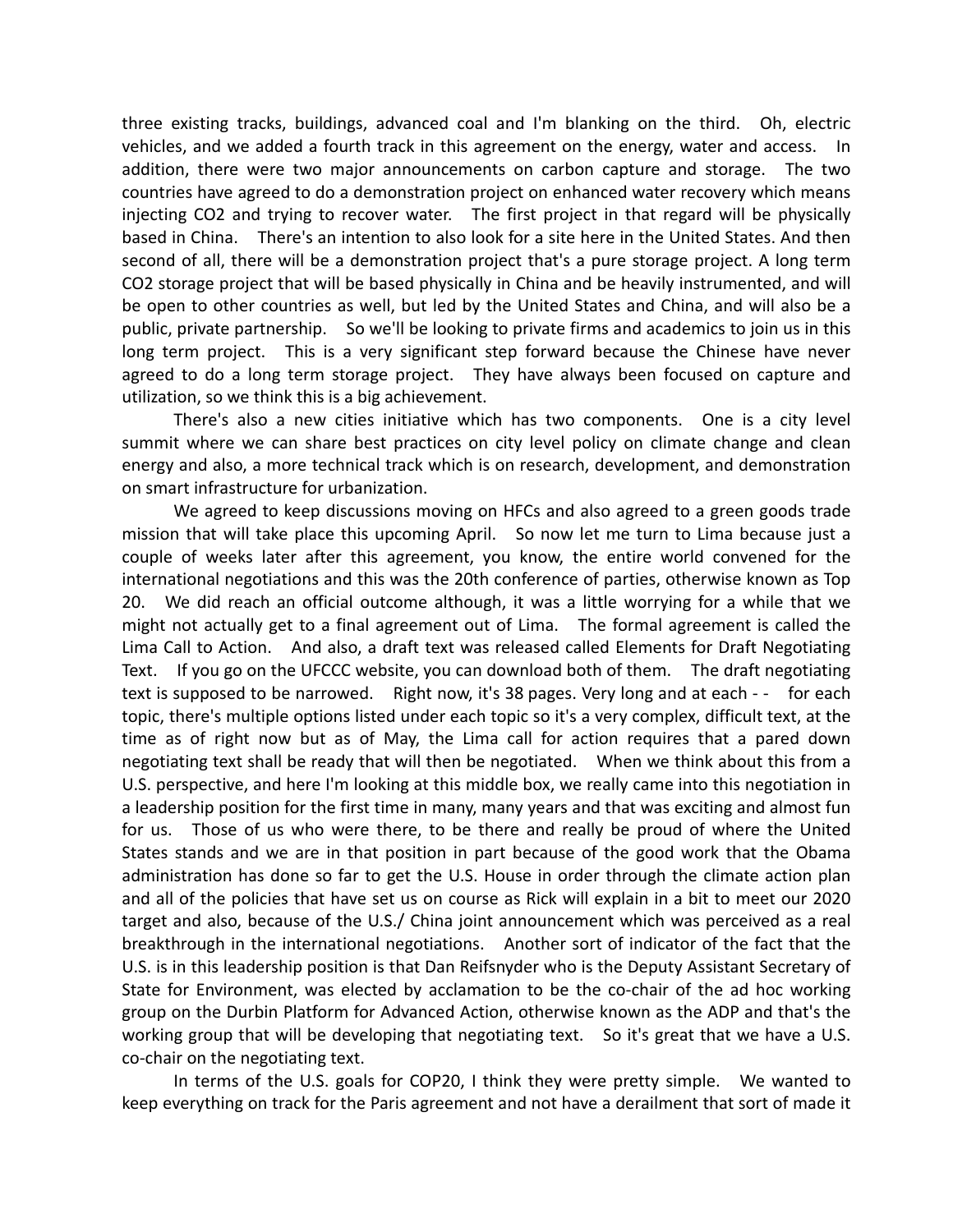impossible to proceed with the current plans, and second of all, we really wanted to try and make sure that the intended nationally determined contributions by parties were scoped out and that they were scoped out in such a way that they were transparent, detailed, and submitted early. And so these INDCs are the commitments, the individual commitments of each party for the Paris agreement. So every country is going to have something that looks different. Every country is likely to have different types of commitments and one of the reasons why the US/ China joint announcement was perceived so well is it kind of embodied how different INDCs could be acceptable. So the Chinese commitment looks very different than ours. There is peaking and a commitment of non-fossil energy. Ours was a more traditional emissions reduction commitment, but both of them are like, both of our commitments will be submitted as part of our INDCs but there was a huge amount of controversy about the scope of the INDCs and whether financial commitments from the industrialized country should be considered part of the INDCs. Whether adaptation is one of the areas that should be considered part of the INDCs or not. Looking forward on the road to Paris, we're hoping to see many other countries submitting their I NDCs in the next couple of months. It did say that ideally in the LIMA they should be submitted by the end of the first quarter of 2015. We will be trying to refine that elements text. One thing that did not go well in the Lima negotiations were the discussions about technology transfer. There was an effort by the developing countries to have an explicit linkage between the green climate fund and the technology mechanism, and continued push by India for a compulsory licensing, and making freely available technology for developing countries and the negotiations were so difficult they resulted in a non‐text, in other words, no agreement. That was pushed off to Lima and so that's an important issue we have to address between now and then. Climate finance was sort of a good news, bad news story.

From our point of view, it was a good news story because United States has committed \$3 billion to the green climate fund, and that's another reason why we were perceived in the leadership position, but many developing countries feel like the total that's been collected, which is about \$10 billion is insufficient so far. And then in the common but differentiated responsibilities, this is kind of the code word for the fire wall that's existed between industrialized countries and developing countries, and the commitments that are required by each. One of the things that was a great breakthrough is that the U.S. China agreement was considered to embody breakthrough in CBDR because there were differentiated commitments. China had different kinds of commitments from the United States, and that was remarked upon repeatedly, over and over, by negotiators around the world that we had found a way through this very difficult issue. It remains to be contentious topic and will be the main, I suspect, the main challenge in Paris.

There's much more to say but I don't want to take up all of the time so I am going to turn it over to Rick to talk about the multilateral assessment process which was one of our goals in Lima.

>>Richard Duke: Thanks Kelly and good morning everyone. I want to start with an explanation on why transparency in the United Nations Framework Convention for Climate Change is such a priority for the Administration and why the State Department and the overall administration have been focused on transparency mechanisms as core to the whole process.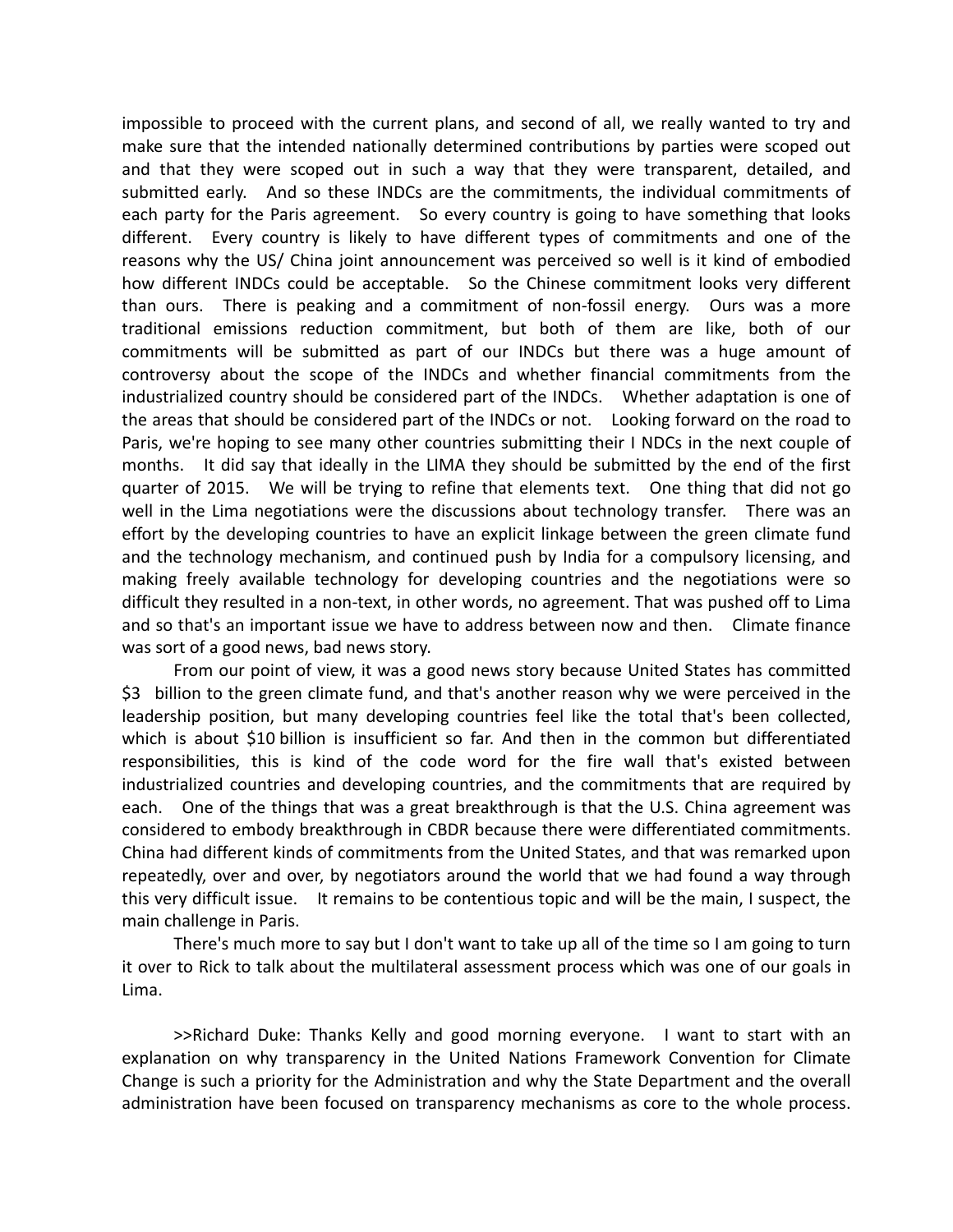In effect, we believe that only through frequent reporting, clarity around pledges and comparability around pledges, and opportunities to challenge each other, will we have the sunlight that is needed to ensure we are all making and delivering against serious commitments to reduce emissions and otherwise address climate change.

That's why the transparency piece of the puzzle has been central for us. That's why we're very excited about the progress that has been made in the negotiations in securing commitments from all major economies to put forward clear pledges in these nationally determined contributions that Kelly has been referencing, and then to report on them and to review one another time.

We had been enthusiastic participants in the process we have helped to shape. I will give you a sense of that in the negotiations context here on this slide. Going back to the Copenhagen and Cancun meetings of the UNFCCC, some of the core architecture where transparency was put in place. It included reporting requirements every two years where countries need to put forward explanations on how they're doing against their existing commitment, and then there's also this multilateral assessment process which I had the privilege to represent the United States for in Lima, in which each country sits in the hot seat and takes, presents on what they're doing and then takes questions from all of the other parties to the convention.

In my case, the session lasted for an hour and a half plus. I had, I believe 14 questions in my first round of questions and then quite a bit more dialogue after that, both in the session and in the hallways in Lima. We think that's an extraordinarily important part of the overall UNFCCC process and it's off to a very good start in Lima and through the bi‐annual reports that the countries have started to put forward.

Just a word about those biannual reports. The United States put forward their first ever bi- annual report in January of last year but I think it's worth underscoring, we took the extra step of putting our draft bi-annual report out for public comment before we finalized it. So in September 2013, we had a draft out in the Federal Register and took public comment and responded to the comments before we went to a final report last January. We intend to do that in the second biannual report, take the extra step for additional transparency through public comment.

And then shortly on the Lima transparency outcomes, they essentially affirmed this set of mutually agreed transparency mechanisms where countries put forward their nationally determined contributions, and through this process, what bi‐annual reports and multilateral assessments, and some other more technical details as well.

Let me now turn to what is happening in the U.S. context on acting on climate. So for us, it's important to start with the original climate action plan from the second term. So of course the President came out in his inaugural address in the beginning of the second term speaking very forcefully about climate change, and shortly thereafter, put forward a climate action plan that weaves together three dimensions we think are synergistic and all of which are essential to acting comprehensively on this important challenge.

First, cutting our emissions and I'll mainly give you a sense on how we're doing on that aspect of the climate action plan. The second is to make sure we have the adaptation measures in place, and that we're preparing for climate impacts, which is, I'm sure you have heard from Dr. Holdren and have talked about many times, are already, in many cases,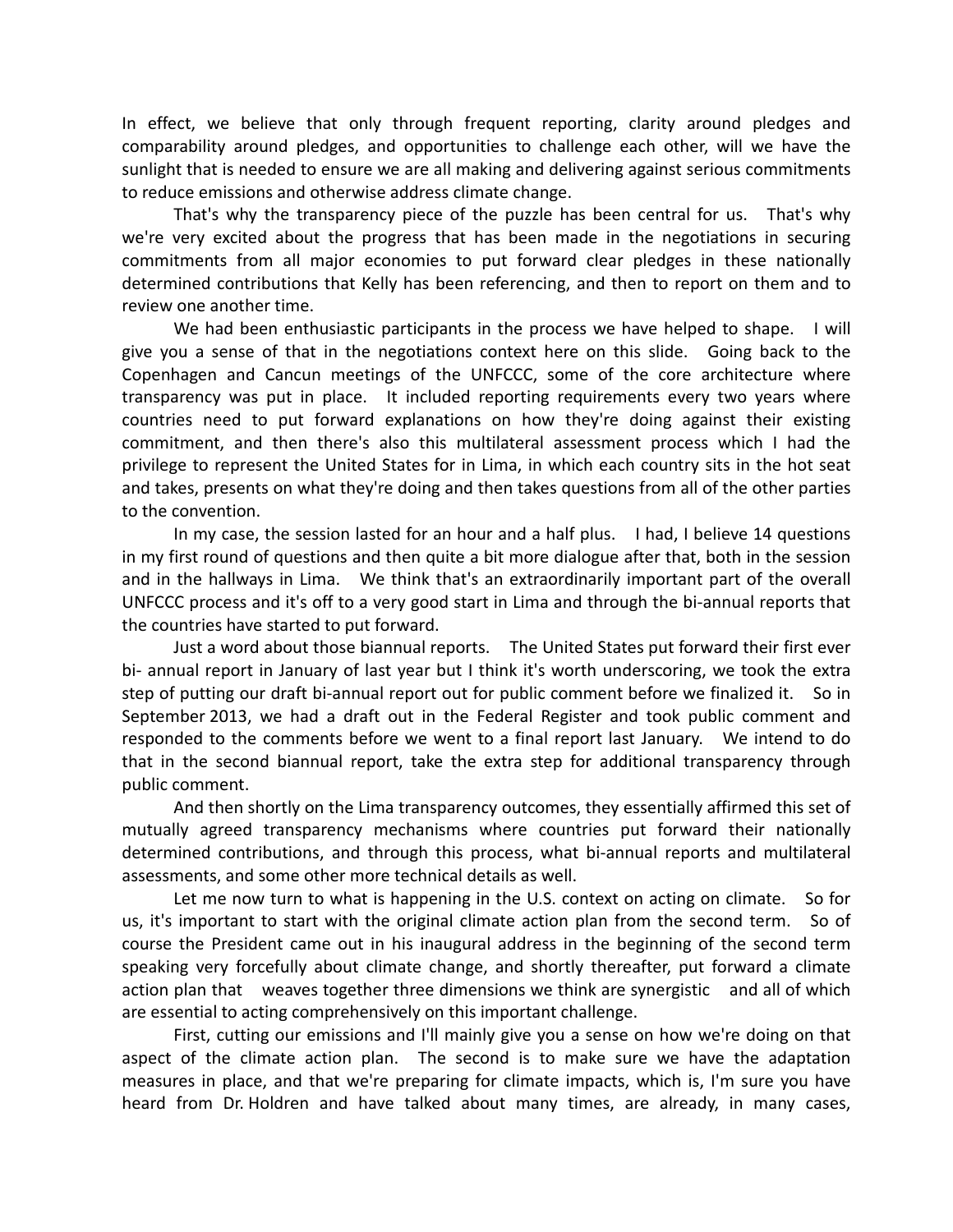unfortunately unavoidable, and lastly we need to lead internationally on what is a fundamentally a global challenge and requires a global effort.

This slide presents a snapshot of where we have been historically on emissions, where we thought we were headed when the President took office, in the dotted line, increasing roughly along the trend indefinitely in terms of emissions. And then our two goals for emissions reduction. And importantly, in 2009, and then more formally in Cancun in 2010, the President put forward a goal to reduce US emissions, economy wide net greenhouse gas emissions, net of land sector syncs, in the range of 17 percent below 2005 levels by 2020. So that's the first inflection point you see on the green dotted line. And now with the joint announcement with China, the President has put forward a second critical goal to reduce emissions further and at a faster pace, to 26 to 28% below 2005 levels by 2025 as Kelly has noted. That speaks, importantly to the acceleration of ambition over time that Kelly referenced and that was built in to the joint announcement with China, and again we are seeking to model the kind of response that we expect from other major economies worldwide in moving at a quickening pace and with serious and comprehensive effort to drive down emissions in the U.S. economy.

Just a word on the process to develop the 2025 goal. I want to just note that we have spent a great deal of time involving all of the relative agencies in a deep analytic effort to identify and incorporate all of the kinds of measures we can believe will be brought to bear in order to drive down emissions on this time horizon, and we feel that a 2025 goal for the United States, is an important way to maintain and accelerate comprehensive pressure for action. So we feel that pressure every day. We work hard in our agency every day to drive down our emissions, to hit both of these goals, and let me give you a sense on how we're doing on some of those actions.

So first, we are taking a comprehensive approach. We look across all of the different sectors, all of the different greenhouse gases. We pay attention to land sector, carbon fluxes, or I should say, terrestrial carbon fluxes which are very important in the U.S. context. Something on the order of 14 percent of our greenhouse gas emissions are offset by our carbon syncs annually, and so it's important that we over time enhance measurement of those carbon fluxes, and we also do everything we can to bolster those carbon syncs over time and we're very actively working on that challenge.

In addition, sector by sector, we're taking the measures that will cost effectively drive down emissions in each of these sectors and the power sector, of course, through the EPA's Clean Power Plan, and through appliance standards and through doubling renewable energy in the first term and setting a goal to double it again. Transport sector moves centrally through fuel economy standards and then each of these other sectors each have its own set of measures that we're implementing under existing legal obligations and authorities.

Let me give you a little bit more detail, and I'll be brief so we can leave plenty of time for discussion but a little more detail on the clean energy side and I'll speak briefly to the efficiency side and other sectors. On the clean energy side, the Environmental Protection Agency's Clean Power Plan is the most important mechanism, but by no means the only mechanism. When the President put forward the Climate Action Plan in June of 2013, it was accompanied by effectively an executive order, a presidential memorandum that laid out a plan for EPA to deliver the Clean Power Plan and you can see the times there for the proposal and then the final rule in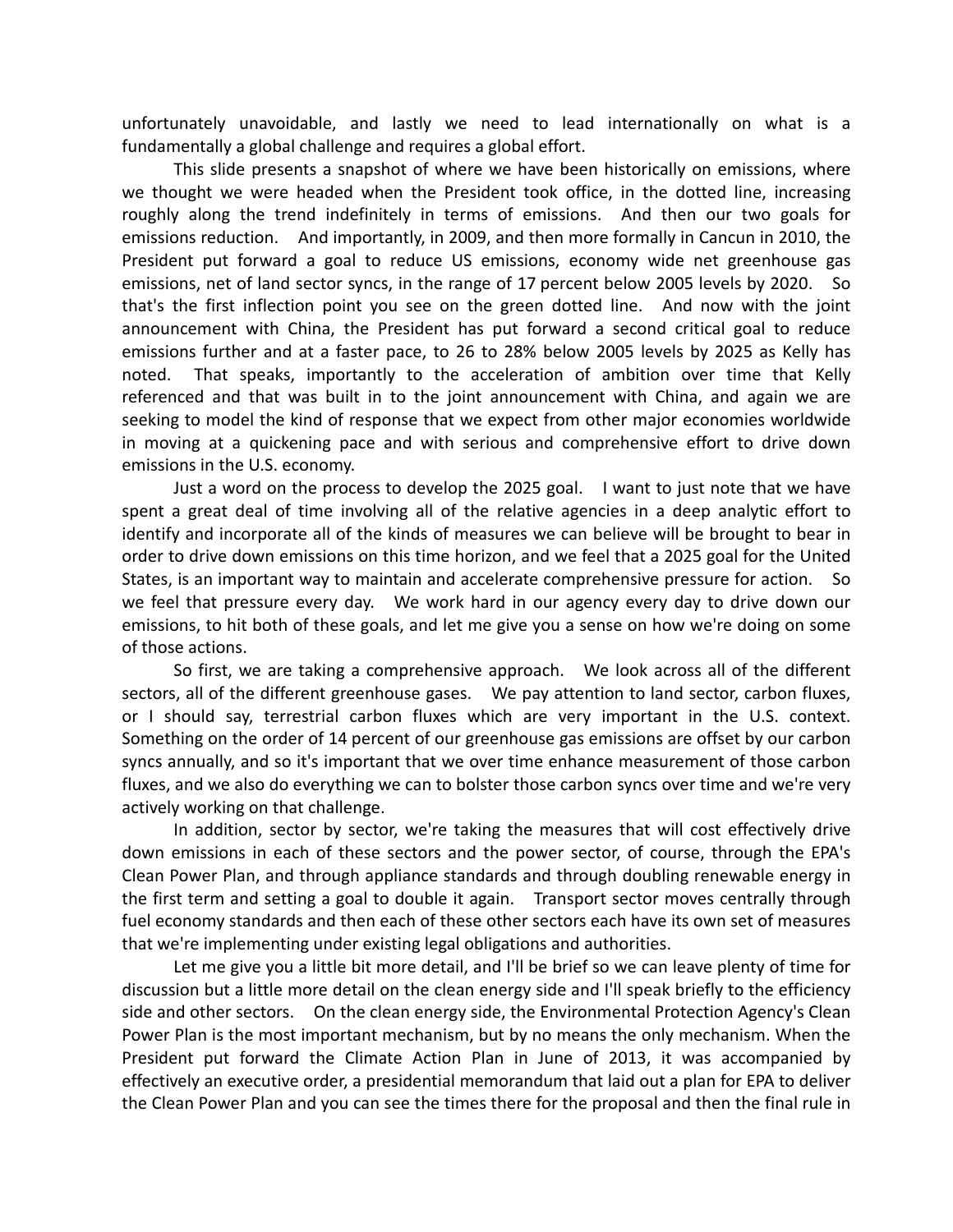that is all tracking towards what will be an incredibly important part of the overall efforts to address climate change, and in this case, by engaging states to put in place measures that will continue to accelerate movement towards low carbon sources in the power sector, renewables, energy efficiency, nuclear and all of the others.

It's just worth noting again, we have actually doubled electricity generation from solar and wind, renewable electricity, and we're headed towards trying to hit another doubling by 2020 of the new renewables, of course, hydro being more stable.

I want to note just that there's quite a bit of ongoing R & D work, much of which got a real shot in the arm through the recovery investment from \$80 billion in funding for these kinds of technologies and we're starting to see extraordinary progress on some of the key clean energy technologies, and we think that's tremendously important both for the U.S. and globally to continue to accelerate action on emissions reductions. So a quick example of that would be the solar effort that the Department of Energy runs called SunShot, ten‐ year program to try to hit a goal of \$0.06 per kilowatt hour per utility scale PV, and we're already more than two- thirds of the way to the goal, less than half way into the program. The same kinds of progress in motion on electric vehicles and bio fuels and wind. It's an exciting time and a time that we think is tremendously important for all major economies to keep up the ambition and keep driving these technology at scale.

On the efficiency side, that is at least as important, energy efficiency is often called the first fuel. We believe that energy efficiency in every major sector is a critical strategy to both drive down emissions and save consumers billions, and we have seen that operative in transport sector through the fuel economy standards that are going to, over the course of the program, for fuel economy standards and the vehicle sectors, they will save the equivalent of a whole year's worth of emissions in the U.S. economy. And the President has made clear that we'll move ahead with additional fuel economy standards or heavy duty vehicles next, building on the growing impact from the light duty vehicle sector that's already in place. And then it's just worth noting that in the building sector, we have tremendous action by the Department of Energy that delivers ten appliance standards in the last year on track to their goal of accumulative emissions reduction of 3 thousand million metric tons, or three giga- tons of abatement for appliance standards by 2030. Other programs that are buildings challenged and plants challenged and a whole suit of other things in motion to drive efficiency.

Just a quick word on what we're doing beyond the energy sector. So the non CO2 greenhouse gases are really an important part of the picture for us, and an example of that will be the hydro-flora carbons, emissions that are growing so quickly. We are, of course, working on the diplomatic front intensively towards an amendment to the Montreal protocol to comprehensively and globally address HFC emissions, but in the meantime we are working very quickly and on the domestic front as well.

That includes convening and outreach and real leadership by U.S. companies and global companies including this set of commitments referenced on the slide to take private sector actions that would avoid 700 million metric tons, the CO2 equivalent cumulatively through 2025, but it also includes policies taken undertaken the EPA, under the Clean Air Act that have more impact and more to come on that front.

And as I mentioned, we're very intensively engaged in all of the terrestrial carbon fluxes both measuring them ever more precisely, and doing what we can do bolster our carbon syncs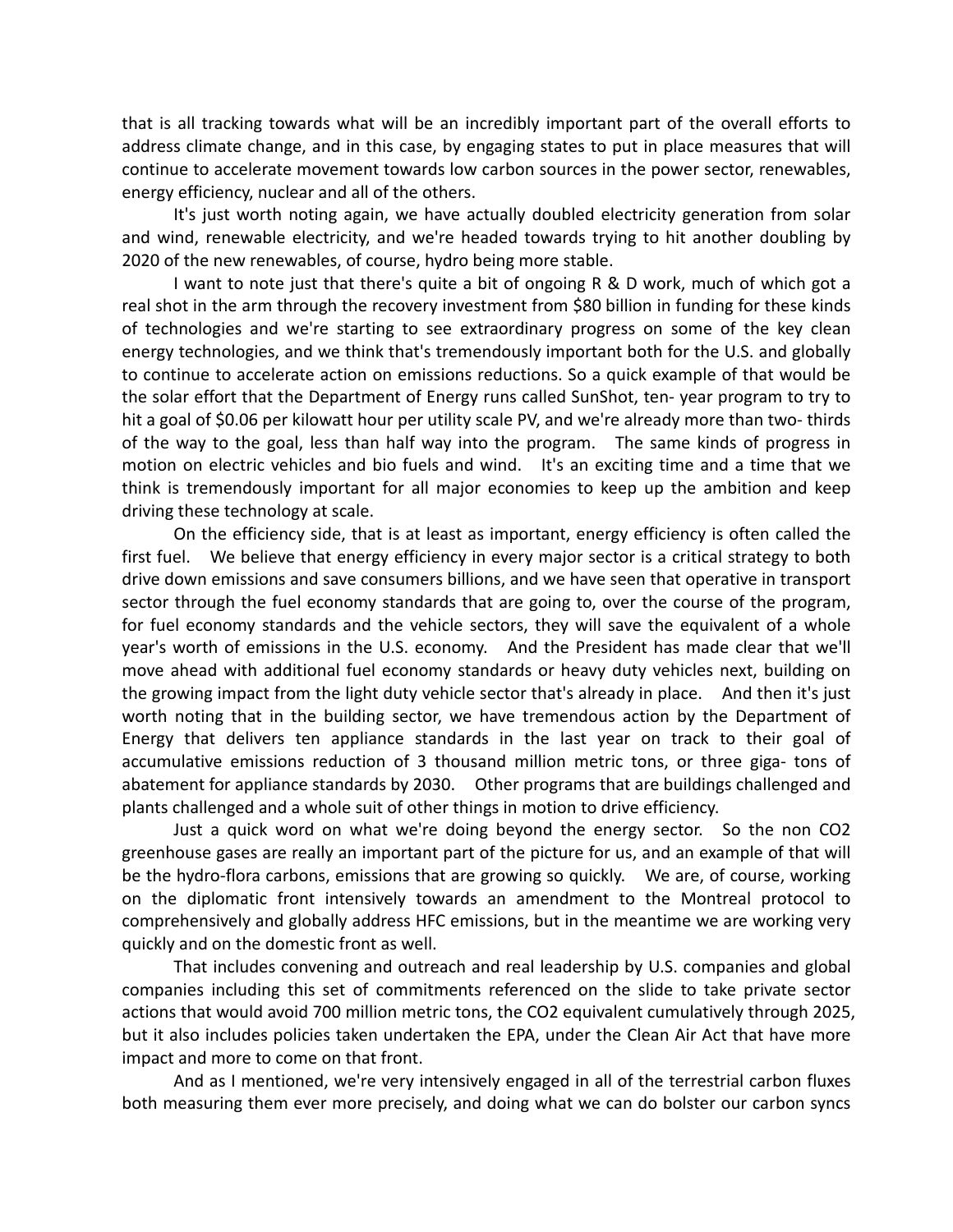as part of our overall efforts. And then I'll just wrap up with this slide that shows some of the results that we're starting to see. This is actually a snapshot of the overall primary energy use in the U.S. in 2005 and 2012, and I think it's mainly worth noting that over a period of time where real economic growth occurred, we see overall energy consumption declining substantially, so remarkable progress on energy productivity, and of course you see some of the mega trends you're aware of in the energy sector on this slide. The doubling of renewables over this period, and the non‐hydro renewables, excuse me, and the natural gas playing an ever more important role and the petroleum savings from fuel economy measures and otherwise.

We think that the suite of efforts in motion through the Climate Action Plan measures like the EPA's Clean Power Plan for the power sector will build on and accelerate this momentum, and we are accordingly on track to hit our 2020 goals, and laying the foundation to deliver against the 2025 goal as well. Thanks and I look forward to the discussion.

>>John Holdren: Good, and thank you very much for those reports, and the floor is now open for questions and comments from PCAST members. The first flag up is Maxine Savitz.

>>Maxine Savitz: We're all very excited and delighted for all these years of work coming together. A question I have, how is there going to be measurement and verification of what each of the countries are doing and the reporting so you know along the way the transactions to the goals, particularly related to what we're doing and also China. There are skeptics who say they're saying it but it's not going to happen.

>>Richard Duke: Let me start and I am sure Kelly will want to add something. It is a centrally important question. We think these transparency mechanisms are the core of the answer. When you look at the bi-annual reports that I have mentioned, and when you listen in to one of these multilateral assessment processes, where every country has a chance to challenge the country that is presenting their actions and their emissions trends, we think that gets back to what is needed to create the clarity and accountability for every country. We're doing everything we can to push more for that in the Paris outcome. We think we made some very important progress in Lima in securing more commitments from all of the countries to those kinds of transparency mechanism, and I think frankly, it's incumbent upon civil society to make sure, and the academic sector and otherwise, to make sure the process is taken seriously, and the right kinds of data are available, and that everyone feels that accountability. I'll note as I eluded to already, in the carbon sector, there's particular challenges, and we have tried in our first biannual report to be very forthright about the fact that our projections around future land sector carbon fluxes are necessarily uncertain at this stage, and our data are imperfect in those sectors. It's certainly true for other countries as well. We have tried to squarely acknowledge those challenges and we're working very hard to remedy the data and measurement challenges in that part of our emissions, our net greenhouse gas emissions, and so that's just an example where I think these transparency mechanisms do help to surface challenges around data and accountability, and it has certainly been part of motivating us to address those challenges as best as we can.

>>Kelly Gallagher: Let me just add a couple of points about what we achieved in Lima in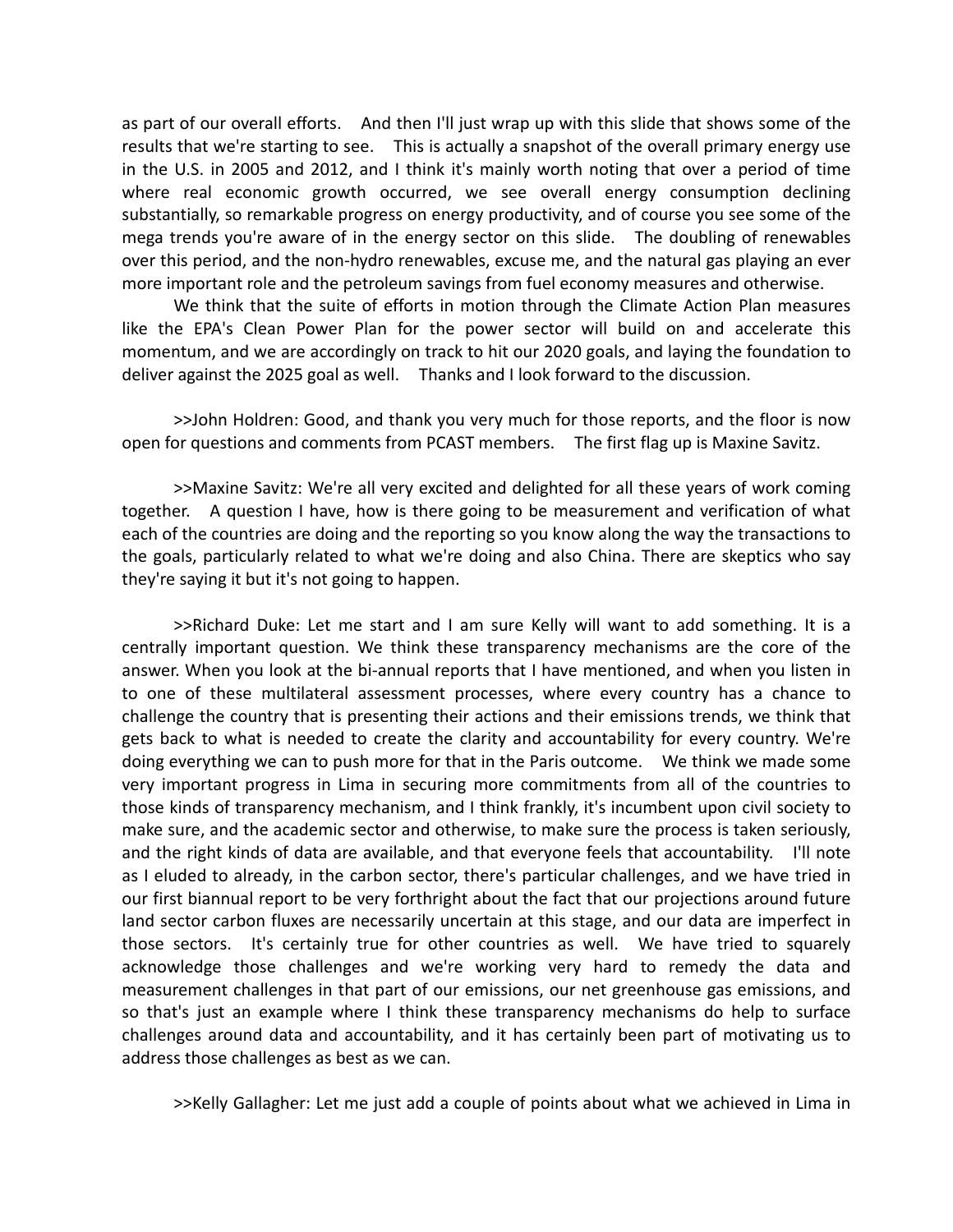this regard and I also want to talk about... We thought a lot about this in the context of the U.S. China agreement so I can tell you how we thought about it. Paragraph 14 of the Lima Call for Action contains a whole set of recommendations of what should be included in the INDC. Like, you know, your reference point, what is your base year, time frames, periods for implementation, scope and coverage. It's a very detailed paragraph and the whole idea there is to try to get in the outset, in the INDCs, as much detailed information so that we can track it over time, and so that countries will report over time through this assessment process, and will be able have that kind of dialogue with them. To be able to say, well, in 2015, in your INDC, you said this about this sector with this baseline and this scope and coverage. That's an important outcome for us in Lima.

With respect to China, this has been a very sensitive issue for China over, kind of the past, I don't know, two decades, I guess of negotiation on climate change. We were really pleased by the way China decided to put forward its targets, so first of all, we'll all be able to track whether or not China peaks and I think that's a very clear, you know, measurable outcome. And we will able to see if China begins to slow at the rate of growth of emissions during the time period between now and 2030.

Also, though, the fact they complimented the peaking target with the non‐fossil target, is very helpful. It's not like China can magically install, you know, 800 to 1200 giga-watts of nonfossil energy in 2029. They need to start doing that, and they already have, frankly. They need to start doing it right away and that's very tangible and physical assets that we'll be able to monitor and see between now and then. And we also think that complimentary target will help China to peak earlier. It changes business as usual, whatever business as usual would have been for Chin, and we also hope it will allow China to peak at a lower level than it would have otherwise without the target.

So we thought they were good ways, we will be able to see what China is doing and we also, in our own analysis, try to think about how the United States and its target compares in terms of rates of reductions, annual rates of reduction with other countries. Now, it wasn't possible to do that for China because of the way they put forward their targets, but we were able to compare the US target with the European union's new target, and it turns out that the expected annual pace of reduction is exactly the same between the United States and Europe, an annual pace of reduction of 2.8 percent.

>>John Holdren: Good. Dan Schrag is next.

>>Daniel Schrag: Thank you, and thanks to both of you. I have to say you've really rejuvenated excitement in the international process by this and I have to say also, not just the international negotiation process, but also, you know, getting China to take these steps clears away a major political obstacle in the U.S. and one of the long term objections. Whether it actually results in any action on the other side of the isle, we'll see, but clearly China getting serious about this is a huge step forward and congratulations to both of you. I have two questions, one about China and one about the U.S. One is about nuclear in China. As we know nuclear in the U.S. is slow, the economics are very difficult. But China is going full speed ahead. The AP1000 program seems to be accelerating and the claims at least, from Westinghouse and China, are that a number like \$3,000 a kilo watt are, those are the numbers being floated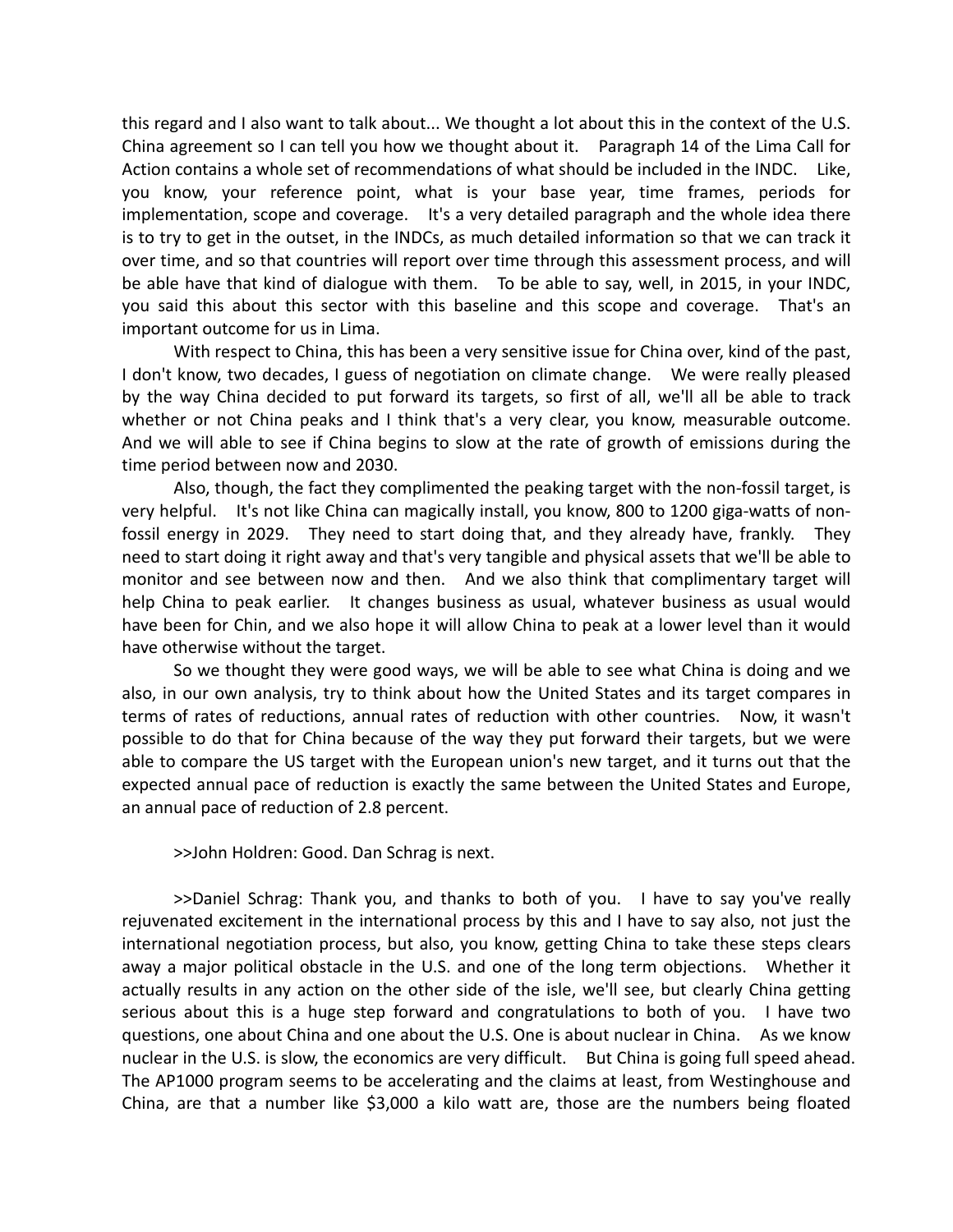around which is a huge drop from the \$8,000 or \$9,000 which are being talked about here. Of course, the big concern is that if China has an accident, it could put the brakes not only on nuclear in China but nuclear all around the world. So the question is, are there ways and really, Rick, this is a question, you probably have expertise in this from your old DOE days, the question is are there ways that the U.S. can engage with China on that program to make sure that to the best ability possible, we help them put in the safety capacity to make sure that doesn't happen because that's going to be a very part of our mix as well if we're going to achieve our goals. Because we're going to be losing our own nuclear fleet over the next 30 years as the retirements occur. On the U.S. side, if you look at the CO2 reductions we have achieved so far, the two biggest factors are shifting from coal to gas in the electricity sector, and a reduction in petroleum consumption, and of course, the petroleum consumption is partly driven by the recession, and partly driven by the sustained high price of oil, and that's now collapsed. And the question is how do we think about that? Do we think that the CAFE standards are enough to combat the market forces that are going to be pushing the other way over the coming years, and what do you think about that?

>>Kelly Gallagher: I'll start with China. I am tempted to defer to Pat Falcone on this question on nuclear but let me just say, China is banking on a very large expansion of nuclear power in order to meet its non‐fossil target, and to achieve a peaking in 2030. If you look at what the business as usual estimates were for peaking by other international sources, many were post 2040. If you look at the world energy outlook, it was after 2040. The US EIA was 2038. The MIT Chinois Study that's been referenced a lot in the news was after 2050, so one way, one very substantial and important way that China intends to achieve these targets is through a big expansion of nuclear. I have no idea if those price numbers are accurate. I think it's fair to say that nuclear isn't cost competitive with many other options in China either, but even so, China is really committed, clearly very committed to a big expansion of nuclear and so the question you raise about plant safety and also about non‐proliferation, I think you were implying that, are good questions and those now it becomes a very significant challenge for us to help China make sure they do it well.

>>Richard Duke: Thanks for the questions. I'll just say on the question of China briefly that, of course, there's tremendous substitute ability in the power sector as you know, and part of that is the energy efficiency opportunity and it's worth underscoring how central to China's plans energy efficiency is. That's really one of the key drivers of this for them and so it's hard to know from today's vantage point what mix of nuclear renewables even carbon capture, but most centrally efficiency will end up delivering what they need. We are optimistic that some combination of those will allow them to deliver these new goals they have set. I think you're absolutely right that in the -- as the (inaudible) case shows, there's a collective interest in nuclear safety since we all rely on nuclear as part of our clean energy solution set, and we all deal with reverberations of any kind of accident that occurs so that's certainly a priority for the administration in China and more globally and we'll stay focused on that. On your second question, with respect to some of the key drivers for emission reductions and what the trends look like in particular in light of current oil price movements. Let me just say first, the coal and natural gas shift that we have seen in the power sector is something in many ways, it certainly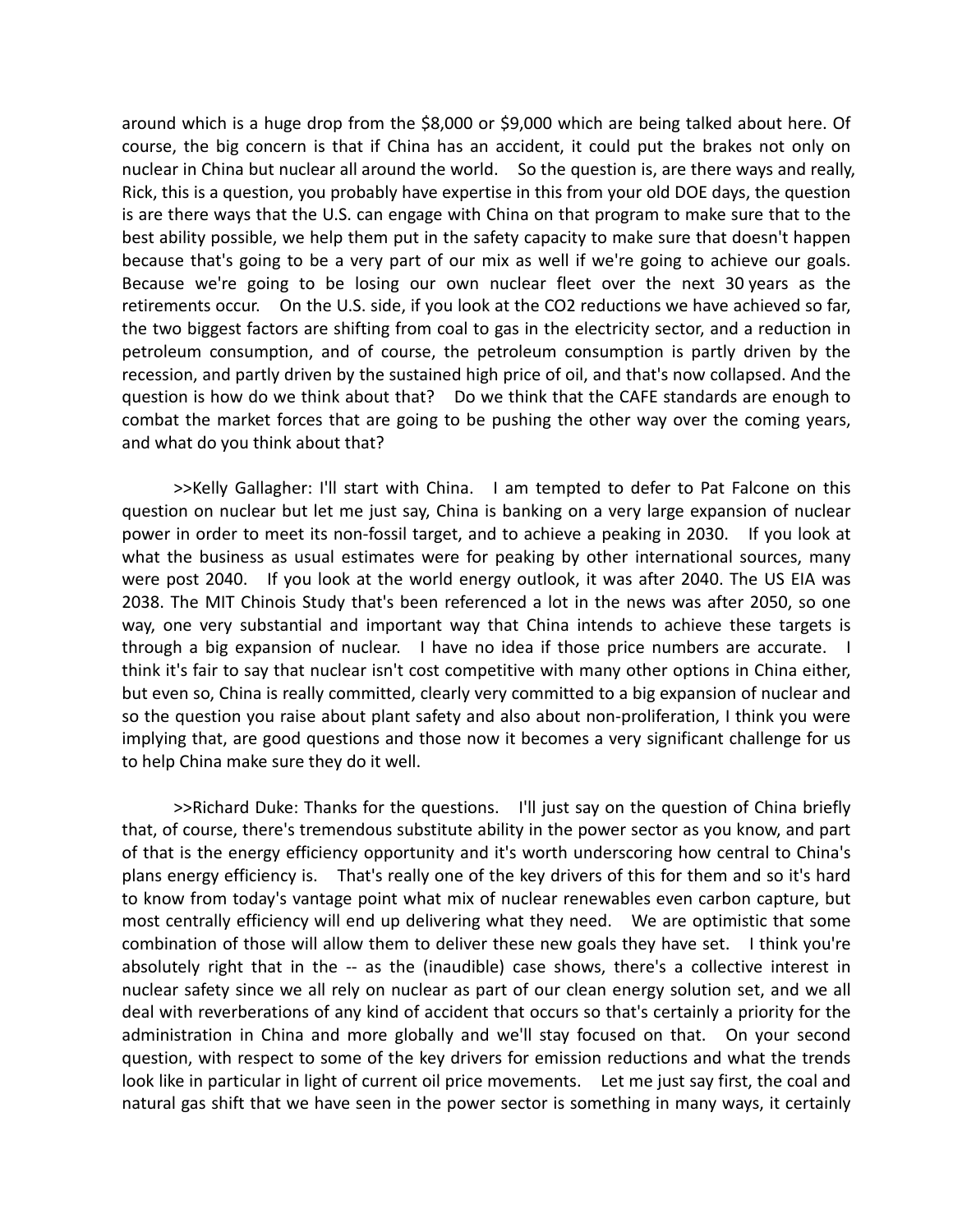has been an important driver of some of the recent emissions reductions, it's also worth noting that trend has largely stabilized as natural gas prices through this Shell Gas opportunity came down, you saw in a sense of - - I won't call it a one-time shift but it was largely a one off, and so as with renewables, also for natural gas and in general, for the power sector, we think that the critical next step is a durable foundation for sustained transition towards ever cleaner sources in the power sector, and we think that's exactly what the EPA's Clean Power Plan will allow states to do through their respective state plans to give that certainly to investors for the long haul and that transition in the power sector.

On the transportation sector, I think that you flagged a number of the key moving pieces. It is certainly true that in that sector and economy wide, the 2009 recession did temporarily drive down emissions, but as I indicated in my final slide, we have continued to reduce overall economy wide greenhouse gas emissions well after the recovery took hold and we have had, as you know, years and years now of very sustained job growth and economic growth that's fantastic track record at this point for the economy, and we continue to drive down emissions even as the economy has grown. And we think things like fuel economy standards for vehicles are part of that approach because we're saving consumers money through those fuel economy standards at the same time we're driving down emissions, and that's a perfect formula.

And then with respect to the question of oil prices, I think I'll just reference the President's remarks this week where he did, I think, very appropriately, remind consumers that oil prices have been and will remain variable and they shouldn't probably run out and buy gas guzzlers just because the prices are low right now.

>> John Holdren: We have about nine minutes left and three flags up. That means the questions and answers can only take three minutes per flag. Mario.

>>Mario Molina: I would like to be very brief then. I was going to make a comment and I'll make it very briefly just to thank you for being here and also about the China achievement is indeed huge. It's a big change from the field of protocol which was a non‐starter that only developed nations should get started. But the question has to do with using these carbon syncs, that's a possibility of including those in the INDCs as part of the commitment to reduce emissions, and I mentioned that because here in PCAST we had some time ago, we were working on project on offsets. We didn't quite publish the project but the conclusion was is it was not quite sensible to include these carbon syncs as part of the commitment to reduce the emissions because of all kinds of issues like the ability to measure it like Maxine mentioned, and also permanency. It's clear that there's so many benefits not to have deforestation of tropical forests, the sort of thing that Brazil is doing, but then again the question is do you include it as part of your reductions and clearly, reforestation is another issue because you can't guarantee that it will last long enough. we can't (inaudible) I don't know whether in Lima, any of these sorts of things came up and whether it will indeed acceptable for developing countries to include this as part of their commitments.

>>Richard Duke: Thanks for the question Mario and that's a very important topic for us and I think globally as well. As I sort of noted briefly in our first biannual report, we really did very intentional and very transparently show the range of uncertainty in our estimates of future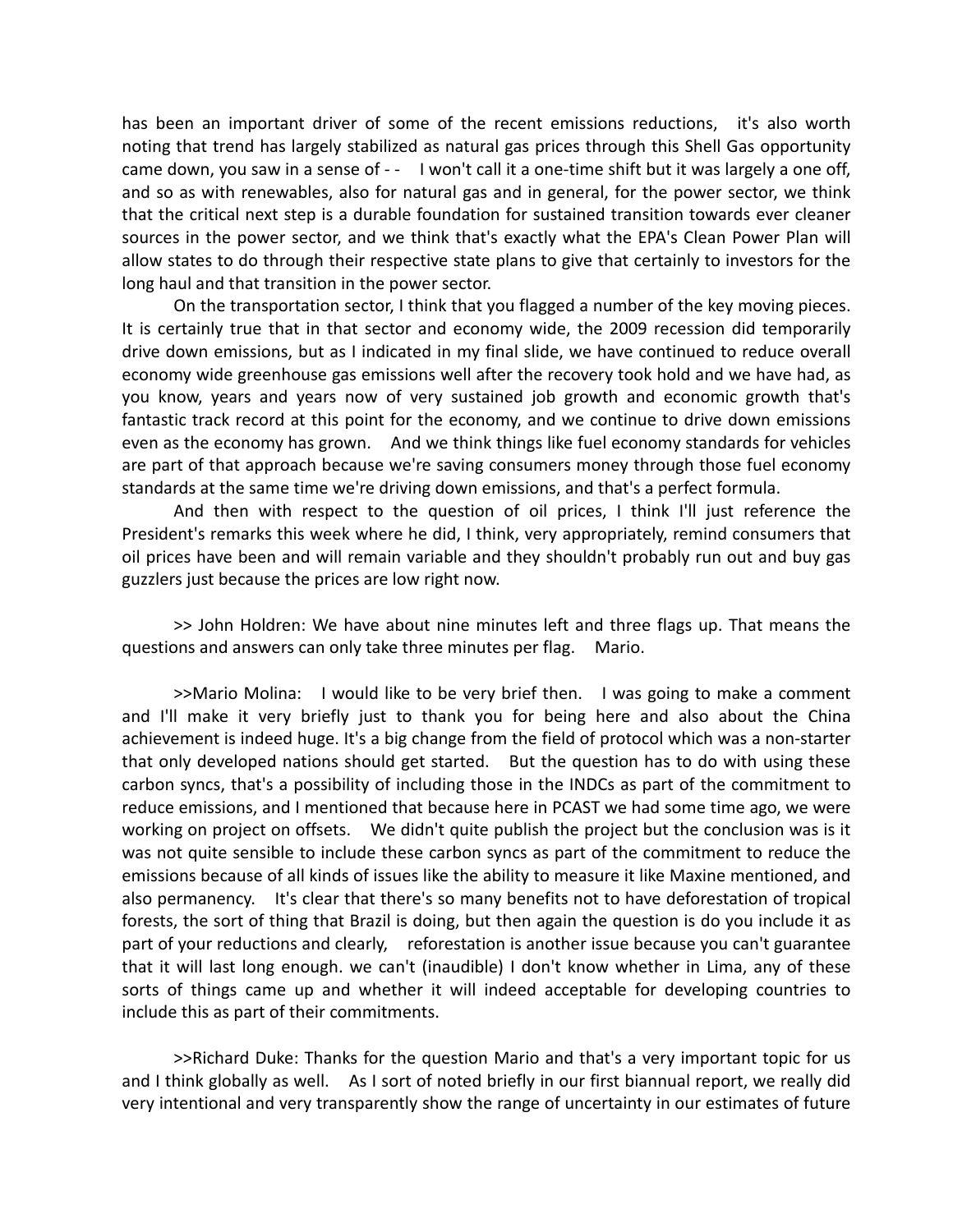carbon syncs for the U.S. economy. I think those challenges are absolutely present for us and for other countries, those measurement challenges that you're referencing, and I feel we need to work our way through them because if one takes the long view on this challenge as the United States, Euro, and other countries drive down emissions of greenhouse gases, the sort of remainder in terms of terrestrial carbon fluxes becomes ever more important in a sense.

If anything, I think we need to simply invest more intensively in the analytic and data and the measurement and the methodologies to make sure we have a handle on that increasingly important sector of our economy and the global economy, but the challenges you referenced are very real. And so we're committed to kick starting those efforts domestically and we're working as much as we can with other countries on the comment measurement challenges.

>>Kelly Gallagher: Let me quickly answer your question on whether it's going to be allowed in INDC. Anything is allowed at this point. Every country is allowed to choose whatever they want to put forward as part of their INDC but this introduces risk. You need to be able to account for your emissions going forward.

>>John Holdren: Good, Michael McQuade.

>>Michael McQuade: My compliments again on the China work which is a spectacular announcement for all us of us and to Dr. Duke, thank you for the work you did on the previous life on greenhouse gas cost abatement curves, and the amount of hours of fun activity that generated for many of us trying to understand this stuff. Very specific question on the last chart you had which was showing the transition from various fuels, fuel sources, I'm struck by the fact it goes to 2012 so in some sense, it doesn't yet really show the impact on hydraulic fractioning and alternate gas transition at the level that's occurred over the last two years but I think there's even an acceleration there, similarly the cost curves on PV that you show, they have gotten cheaper. I'm curious then, we doubled solar and wind between 2009 and 2012 and yet you're suggesting we don't double again for twice that long. Is it low hanging fruit? Is it natural gas is cheaper? Is it being conservative? What do you think?

>>Richard Duke: Thanks for the question. This takes me back to my dissertation work on the buy down of technology including solar and I think what you see there is of course, doubling becomes harder as you have a la intervals there simply reflect that math. We are very optimistic about this suite of clean energy solutions we have in the power sector and more broadly, and we think as a practical matter in terms its of the non‐hydro renewables pace, we will and can sustain a very rapid pace that allows that set of technologies to play a huge role in our power sector going forward. And in an ever larger role and again, the thing that has been missing for renewables policy is stability, and the Clean Power plan forthcoming from the Environmental Protection Agency provides that durable foundation for investment through 2030 and effectively beyond. So thanks!

>>John Holdren: Rosina Bierbaum

>>Rosina Bierbaum: Since time is short, congratulations ‐ an exciting breakthrough and it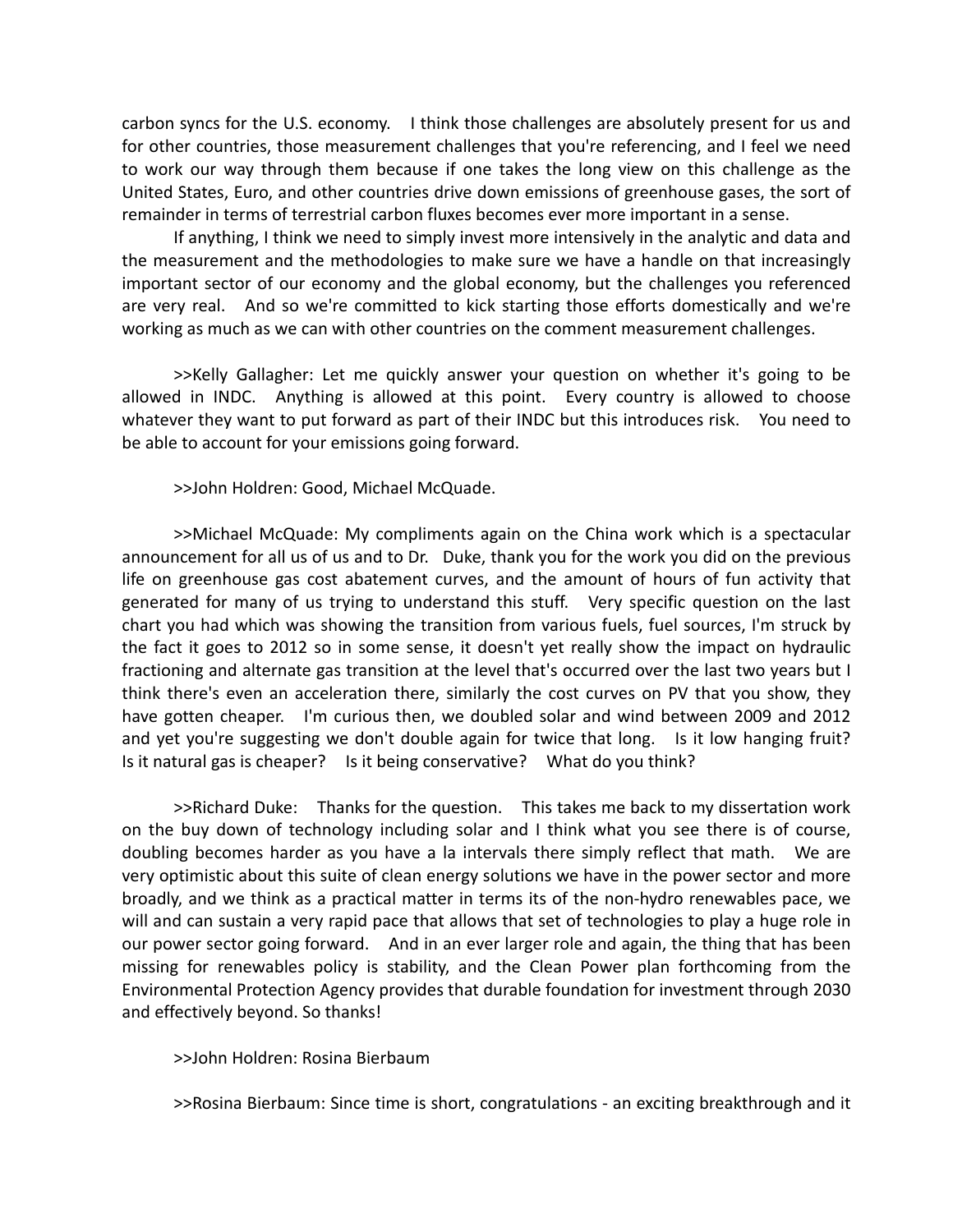really does raise optimism for Paris. Let me just ask you to amplify on two areas that PCAST is really interested in, where you started Kelly, carbon capture sequestration demo and then the smart cities. The last time I looked at this, the World Bank's World Development Report suggests that we need 20 big demo CCS projects to prove in geologies and geographies that this will work and that's a monstrous wedge CCS that is needed to keep us anywhere near the two- degree increase world. So if one of you can say something about the two-degree increase world. I was wondering if you could talk about the cost, size, and demo and prospects for others, and then second, on the city summit, is it like smart city you are thinking about kind of smart cities of today or kind of brave new worlds with autonomous vehicles, electric cities, etcetera, because PCAST is thinking about both of these issues, thanks!

>>Kelly Gallagher: Ok, let me be very brief, on the CCS question, it is clear it would be very helpful and useful if we had that technology available here in the United States in terms of being able to increase ambition over time which is something we would like to go and it's crucial in China. When we were doing a lot of modeling about whether it was possible for China to peak even earlier than 2030 a crucial question was is CCS available or not. That's why we were so pleased that China agreed to do this project with us on carbon storage because we can't afford to wait much longer in getting a long term storage project up and running in China to increase confidence in the technology or at least experiment with it and demonstrate it.

The Chinese are actively exploring sites right now. We have already actively begun seeking other countries to partner with us through the Carbon Sequestration Leadership Forum, and a number of firms have already approached us with interest in participating with the project so the goal is to get a feasibility study going this year, this calendar year and to get it moving as fast as possible.

The Enhanced Water Recovery project, EWR project is going to move even faster because the site has already been identified and the firms have already committed, but that's at a smaller scale so that will launch this year.

On the cities question, initially the summit that we're looking to hold in fall of this year, will really be focused on sharing best practices of cities of today but the sort of second track of the cities piece which was the smart infrastructure for urbanization, that was suggested by the Chinese because they're looking at building so many new cities and they wanted to build smart cities, not dumb cities. So there, I think we're trying to really develop a work plan and that's something we have to do by this strategic and economic dialogue which is going to be in May or June of this year.

>>John Holdren: All right, we have not exhausted the subject but we have exhausted the time allocated to discuss this morning so I want to thank Dr. Gallagher and Dr. Duke for very informative presentations and a great discussion. It was terrific to have you with us.

### **Lab‐to‐Market Progress**

>> John Holdren: We are now going to switch topics to consider progress on advancing the pace of translation of discoveries in the laboratory to applications in the marketplace and elsewhere in society. To lead our conversation on that subject, we're fortunate to have Doug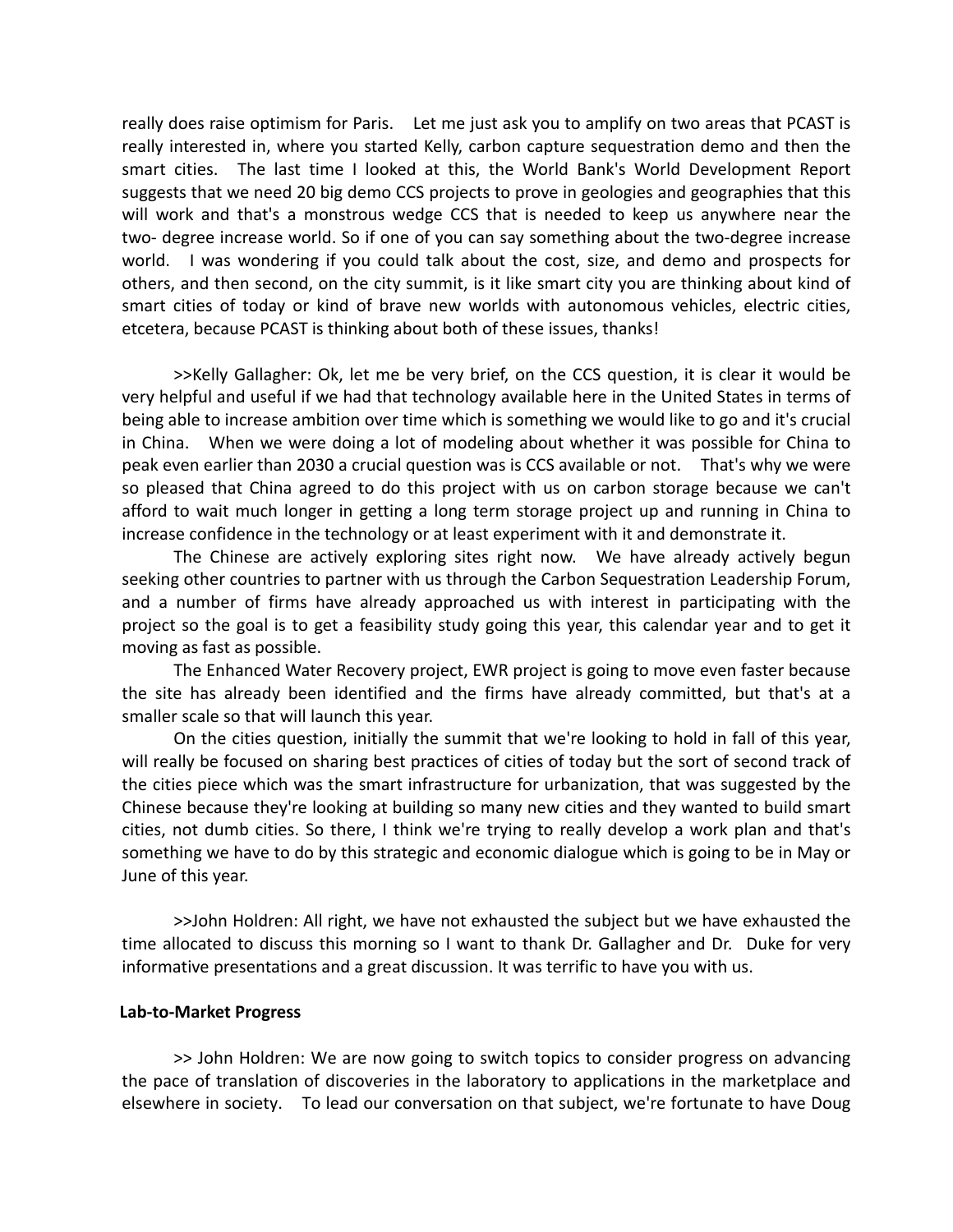Rand who is assistant director for entrepreneurship in OSTP and a remarkably multi –talented individual. Doug has undergraduate and master's degree in evolutionary biology from Harvard, a law degree from Yale Law School, a business degree from the Yale School of Management, and he writes plays. Doug, pleasure to have you with us.

>> Doug Rand: Thank you, Dr. Holdren, and thank you all it's an honor to be here this morning. I'm mindful that this presentation is sandwiched between a historic breakthrough in global climate negotiations and New York Times best‐selling author but I'll try to keep it interesting.

So I wanted to give a progress report on all of the lab to market activities going on as a presidential priority. As the President has stated many times, at the same time that we need to sustain and increase the nation's investment in the R & D enterprise, that R & D is essential also for keeping America's competitive edge and enormous economic impacts in terms of job creation and sometimes the creation of entirely new industries and I just wanted to include this quote from a recent trip he made to the Argonne National Laboratory.

So these lab to market activities that we'll talk about together today—I wanted to do just a quick bit of framing so as you all know, the federal government spends over \$130 billion on R & D each year which is an incredibly important national investment. This is connected primarily at universities and federal laboratories and what we're not talking about today in terms of R & D commercialization, tech transfer, lab to market, call it what you will, is the very gradual long term more or less unpredictable spill overs from basic research that we all know have massive economic consequences in the long term. That will continue to happen as long as we maintain this large and important investment in R & D over all.

So an example near and dear to my heart back when I was an evolutionary biologist, is that, you know, if it wasn't for some biologists picking around at some hot springs in Yellow Stone, we wouldn't know about the, you know, the thermophilic bacteria which led to tack polymerase, PCR, which led to all modern bio‐technology.

So I don't think, correct me if I'm wrong, I don't think that the micro-biologist poking around in Yellow Stone had a revolution in bio‐technology in mind but they just wanted to look at cool bugs and so when we talk about economic impact, of course this long term unpredictable process can't be over stated. What we're talking about today is what are the technologies that are being generated through federal funding, whether, you know, internally at the labs or externally at the universities that are on the edge, that are near to the edge, that have near term potential maybe within a decade to make that leap from a laboratory experiment to a marketable product and one thing that the White House has been trying to do in collaboration with the agencies and universities is really taking a holistic view of this R & D commercialization process that traditionally there's been, maybe not a singular focus, but a pretty strong focus on just the transaction of IP licensing. You know, in the wake of Bayh‐Dole and other important legislation that we open up a bunch of tech transfer offices and open up the volts of IP and we try to, you know, open up that marketplace and just see what happens and that continues to be important. I mean, we should talk about streamlining those transactions but we wanted to take a more holistic view of all the different elements that are necessary to accelerate that translation of federally funded research from a lab to the marketplace.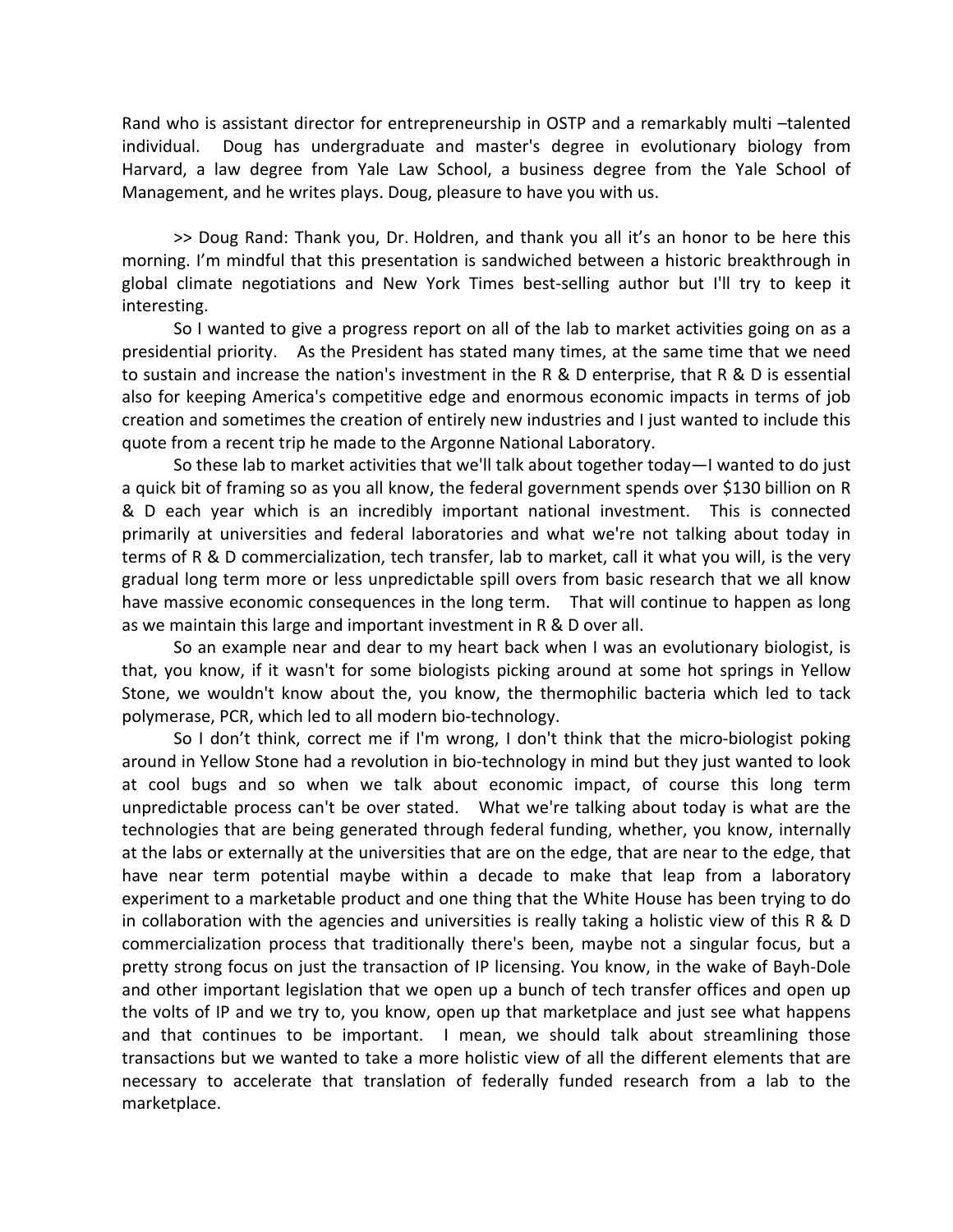So one quick review of the policy milestones here in terms of these efforts, the President signed a presidential memorandum in 2011 focused on all of the research agencies with a big footprint in terms of federal laboratory research and that led to, and that continues to lead to a renewed focus across agencies on the importance of accelerating technology transfer and also a focus on, not just licenses to big companies, but spinning off high growth start-ups as well.

There was an important PCAST report in 2012 that really talked about the future of the U.S. research enterprise over all but spent a lot of time, I think, very helpfully emphasizing the importance of collaboration with industry, both in the part of national labs and universities and then about a year ago, the President rolled out his management agenda as part of the last budget which really covers a range of activities to improve the efficiency and effectiveness of governing for the 21st century. As one important part of that is lab to market—how do we open up government assets as a platform for innovation and job creation and that includes open data on the one hand, which I'm sure is a topic you have heard a lot about but also federal R & D and promising technologies is another government asset that which is another government asset which the public has invested in and we want to improve the return on that investment.

So there's about—and this president's management has led to a sustained inter‐agency approach. It's part of—there is a cross agency priority goal that's dedicated to it that OMB is monitoring on a quarterly basis and so it's driving a lot of activity throughout the agencies in five major categories that I wanted to run through with you and give you a couple of concrete examples of the kinds of promising activities that we see driving and accelerating this lab to market transition for promising technologies.

So one is developing human capitol, so this is an example of something that really isn't about transactions. It's about the transfer of knowledge between the private sector and the public sector.

So first is outside in. How do we get more individuals with really deep private sector expertise into the government, into the national labs, not just to, you know, go hunting for the one promising technology that they're going to pop out and form a company around in their next act, but really too deeply embed in an agency, really work closely with the technology transfer professionals, you know, within agencies as well as the researchers and serve as a resource and collaborator within the agency to improve technology transfer broadly. We have seen some really promising successes on this front with NIH which has really pioneered some entrepreneur and residence type programs so where they brought in folks with private expertise to help them evaluate their entire portfolio technologies. Right now, through the Presidential Innovation Fellows program there's some extremely talented fellows at the Department of Energy right now who have just been let loose to do some really, really important work that, you know, we'll have more updates on in the future to improve the transparency and translation of Department of Energy technologies. So that's the outside in tactic that we're trying to pursue and more agencies—technology transfer fellowships, entrepreneur and residence—call it what you will.

And then there's inside out. How do we make sure that really talented researchers within the federal labs who want to make that leap and try to commercialize a technology that they themselves have developed, have the ability to do that in a way that's responsible and ethical, not unduly burdensome. Now obviously, I'm sure you are all familiar with a lot of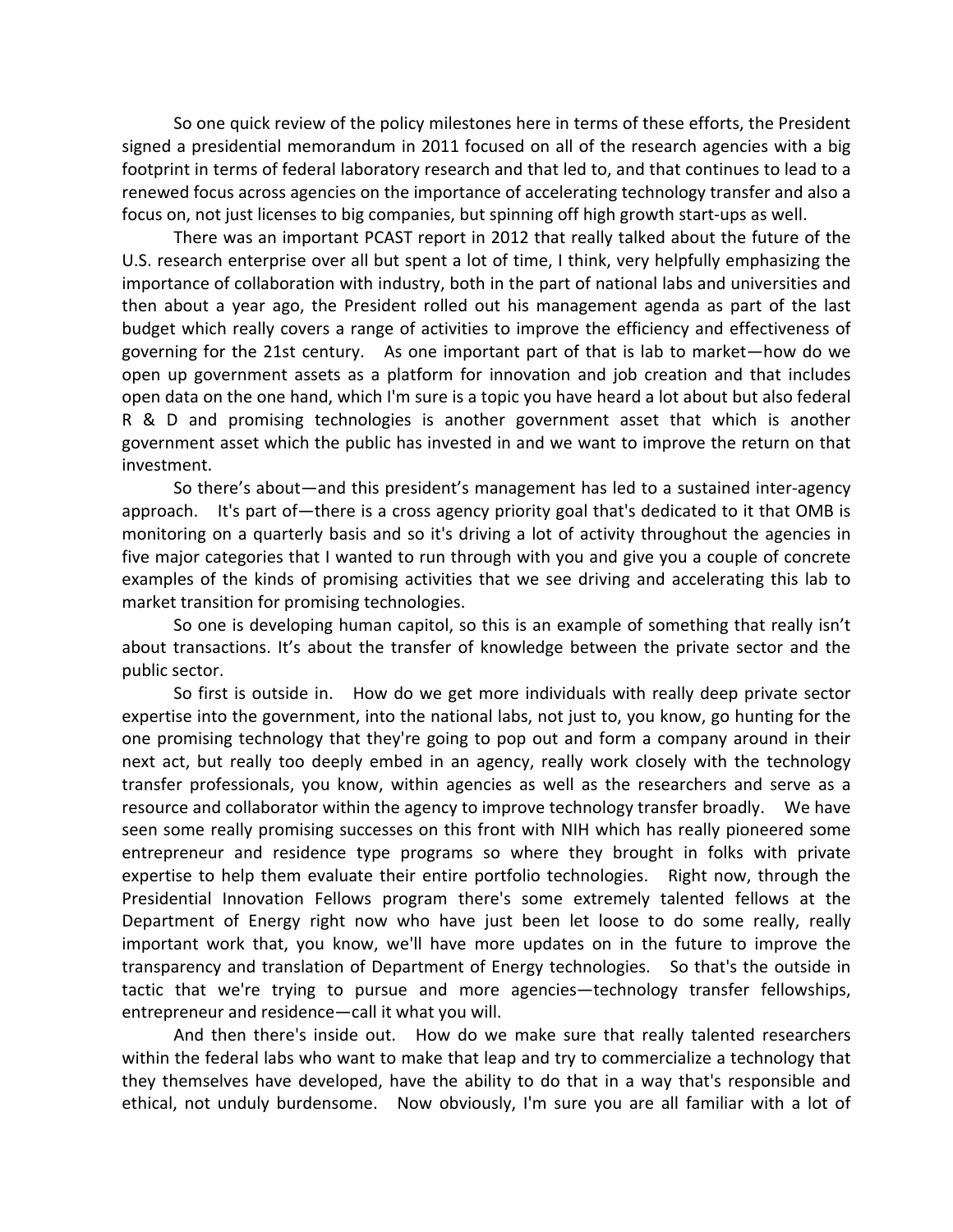universities have experimented successfully with entrepreneurial lead policies for faculty and, you know, we want to hold up those examples and hope they spread more but also figure out how we can make that more of a standard way of doing business within the labs and one interesting distinction that we found through this inter-agency work is that most of the government owned contractor operated labs, primarily the Department of Energy, if you look around, we did an inventory, most of them have some kind of entrepreneur leave policy, some of them with pretty good stats around. The real problem is with government operated labs, primarily the Department of Defense, or NASA or NOAH, you know, wherever you look, there isn't a rich tradition of entrepreneurial or industrial leave there, in part because of the perceived and real barriers in terms of ethical concerns.

These are real concerns. We don't want to be, you know, steam rolling them in any way but there's an interesting pilot that's a foot of the army research lab to figure out how we can do this under existing laws and regs and we continue to work with the Office of Government Ethics to see what additional opportunities there are. So hopefully not too long from now, the GoGo labs will have this as an embedded process as the GoGo labs already do.

And then finally under this human capitol effort, there's a really promising trend right now to deliver really high quality experiential entrepreneurship education to federally funded researchers and that includes both students and investigators and it's starting to include both university researchers and national lab researchers and one of the programs that's delivering this that you may already be familiar with, but I want to spend a little time reviewing, is innovation core, or, I-core, which began at NSF in 2011. So it's still a pretty young program and is really focused on identifying small teams of scientists who may not have had any kind of training or experience in entrepreneurship and putting them through more or less a three month boot camp and not technology maturation, right? They have already got the technology. They already have a hypothesis for what its commercial applications would be, but really to test those hypotheses about the market application very rigorously over a very short period of time by "getting out of the building" and talking to 100 or more potential customers in a very short period of time. This is the lean starter methodology that has become in many ways standard, you know, outside of academia and—but it's very well suited for these small research teams because it is effectively bringing the scientific method to the process of commercializing a new technology and spitting out a company and we've seen some really compelling successes both in terms of, you know, hard data, in terms of, you know, companies that have actually raised follow on private capital and have successfully spun out and are delivering technologies and also, anecdotally, this can be a life changing experience for faculty and students.

The teams usually consistent of a PI plus either a, you know, a post‐doc or graduate student, sometimes even an undergraduate is the actual entrepreneurial lead and then it's incumbent on the teams to also bring along a mentor with private sector experience. So, it's not NSF identifying the mentors. The team actually has to bring it along.

So this started at NSF and they—NSF created a national innovation network with a number of funded nodes so you can see on this map here there's one at Georgia Tech, there's one at the University of Michigan, there's some multi‐institutional nodes in northern California, southern California, Texas, here in the DC area and New York, and then the orange dots are I‐core sites which are smaller grants for really capacity building for a lot of diverse regions of the country to develop teams that can then compete to join the I‐core process and some really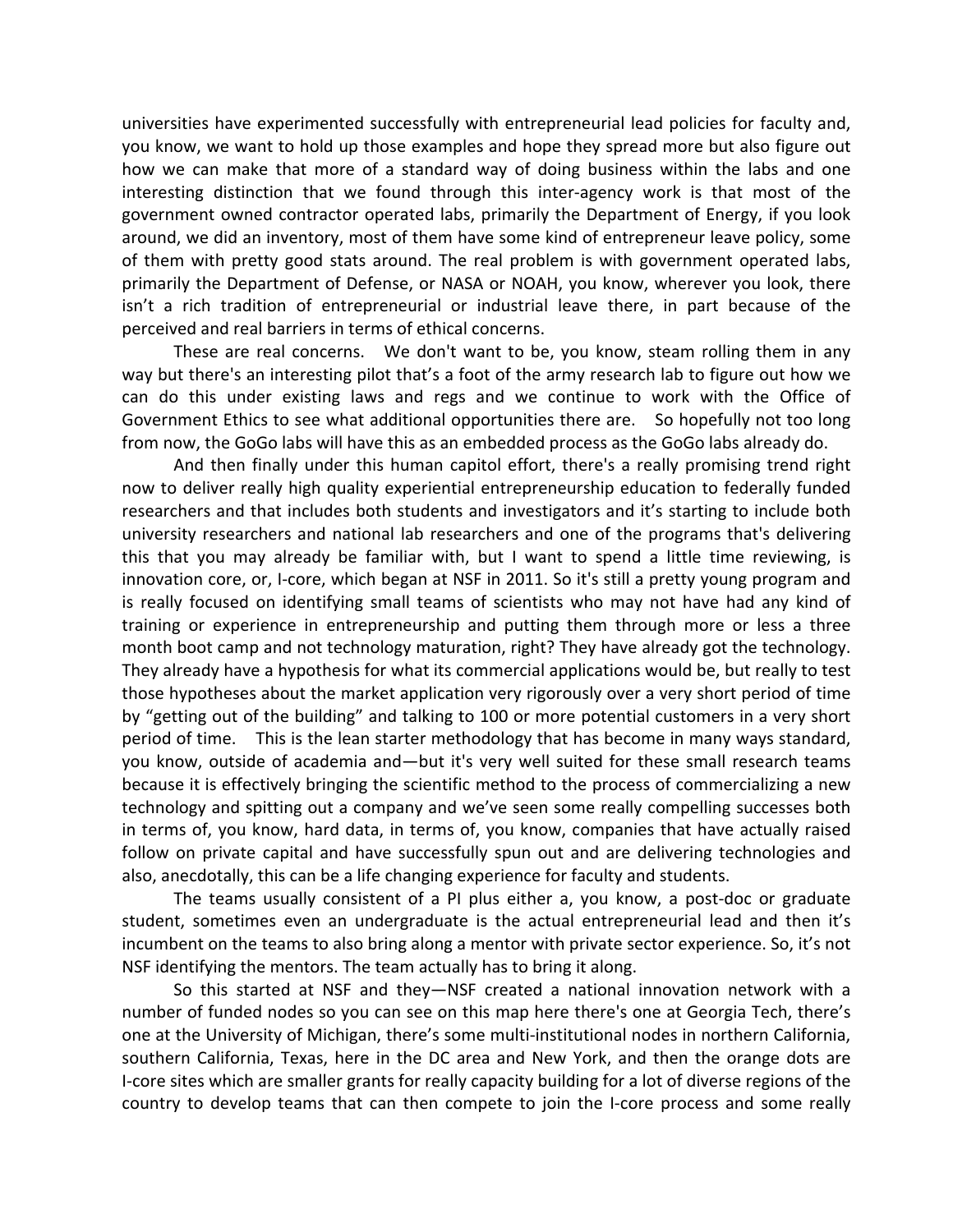exciting developments we have seen just in the last year is different agencies getting into the game and piloting this in new and exciting ways.

So very recently NIH committed to adapting the I‐core curriculum for biomedical researchers and its own portfolio and also adapting it for SPIR grantees. So, there are two important adaptations. Figuring out how you deliver this curriculum for devices and therapeutics and other biomedical innovations and also how we bring it a little bit downstream for small businesses that have already received federal funding but may also benefit themselves from testing their hypothesis and one thing I should have mentioned is that it is more or less inevitable that during this I‐core experience, whatever the hypothesis was for commercial applicability that the team had in the beginning is almost always overturned, sometimes pretty dramatically by the end of the process, and so, you know, for example, I mean, just to pick one example, I saw a team present that had an acoustic technology that they were sure was going to have some kind of military application and they went all over talking to as many folks in the services as they possibly could and then someone had the idea, well we're not getting much traction here, we should really talk to some, you know, some different customers that may not have been on our radar. They started talking to hospitals and by the end of three months they completely pivoted from trying to develop something for the Navy to trying to develop a more portable, low‐cost sonogram for the hospitals that has a much greater chance of commercial success and that they never would have thought of going into the process. So we're seeing NIH pilot this for bio-medical research and for existing small businesses, not pre-commercial academic teams, and another exciting development, just recently, the Department of Energy announced the winners of an intramural solicitation so that ENREL is going to become a new node in this network and is really going to bring this curriculum not to just to intramural university researchers but to researchers within the national labs where there's an enormous about of expertise, and enormous amount of entrepreneurial ambition but this will be carving a new channel for that, and so, a number of the DOE labs are getting in the game and will be selecting teams from within the labs to pursue this boot camp so we're looking forward to the results of those pilots. Another major theme we're pursuing with the inter-agency is empowering more effective collaborations. So, you know, from an agency-wide level, how can we give an agency—really make it real that they're prioritizing R&D commercialization consistent with agency mission and we're seeing some interesting activities both at Department of Energy, championed by Allen Williams who, you know, was, and to an important extent remains a senior advisor on commercialization to the secretary and is now, of course, the confirmed director of RBE and also there's some interesting activities going on at DOD to make sure that technology transfer and R&D commercialization are a core part of what the enterprise is doing across their labs.

We're also looking to really look through the entire rule book and make sure that all of the labs really understand and make use of the full range of technology transfer authorities that already exist. We were very pleased that the Congress approved the President's request for \$6 million in the latest appropriation for NIST to really beef up its already important role as an inter‐agency coordinator for lab to market activities, and so, I think you are going to see rapidly this year them coming out with some really high impact materials for agencies to use that don't just expose the existing authorities but really make an important pitch for what the best practices are and what the most promising approaches are that most agencies can adopt.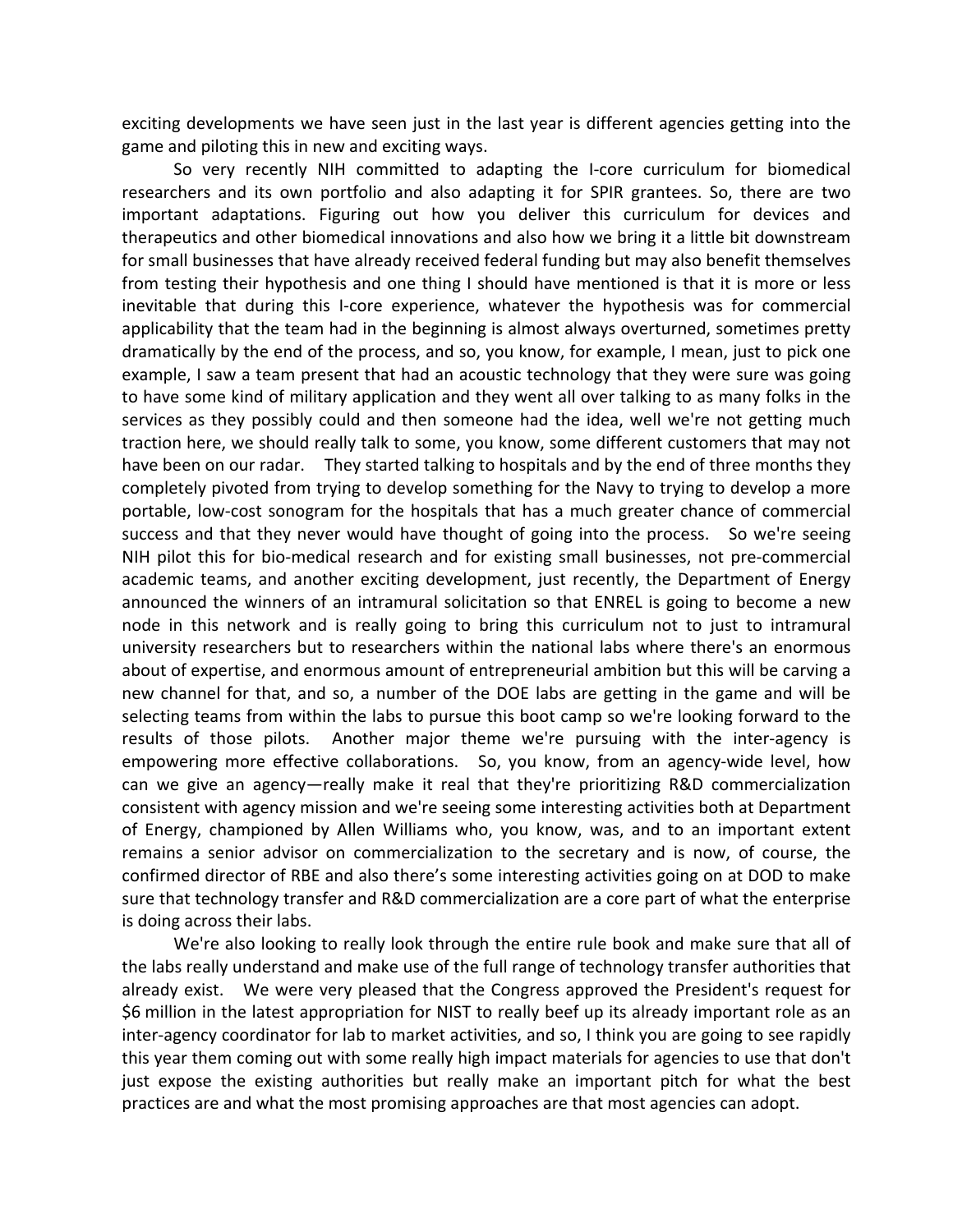And then there's some interesting activities going on in terms of co-funding of this kind of, you know, R&D and translation activity. You know, one interesting example is in the last farm bill that was passed, the Secretary of Agriculture is now authorized to set up a \$200 million fund that they are calling the foundation for food and agricultural research which much like the foundation for the NIH is going to serve as a bridge between, you know, private sector funding, food and agricultural R&D, and inter-mural research and so we're looking for ways for more agencies to do that, with or without a special congressional appropriation.

Another arena where we're making progress and I think is an exciting spin on what would be more sort of traditional focus on IP transactions is bringing open data to lab to market. So, every federal agency, every university, has a portfolio of intellectual property that's ready for licensing right now but data about that intellectual property is pretty balkanized. It's in a lot of different silos. Even agencies that are doing a great job exposing that data on their own web sites don't necessarily make it easy for that information to be harvested by a lot of new comers in the marketplace that want to try to create, you know, one search to rule them all and so a number of agencies have made good strides in opening up that data in raw form, putting it up on data.gov/research as a substrate for innovators to try to build new and better search tools and so we continue to try to make progress on that. I would single out NIH. They've really done some excellent work, frankly on a shoe string budget to experiment with APIs and RSS fees and other ways to make sure that the raw data is available, not just a proprietary search tool and we are going to see a lot more developments on that front in the coming year.

We also want to make sure that all of the data about federal R&D facilities—so not just the intangible assets of IP but tangible assets that external innovators and entrepreneurs can use that at least the raw data about what's available is out there and so NASA, NIH, NIST, DOE and other agencies are opening up that data on data.gov and are also exploring ways to streamline the process.

In this slide here, I just, just two examples. The researcher in the upper left is using an advanced photon source at Argonne which, you know, has a long tradition as a user facility of allowing external researchers and entrepreneurs to—and in this case, I think it's a battery company to use equipment that they never could have afforded otherwise, and so, you know, if you want more of something, reduce its cost. We should be using this public investment in R&D facilities to reduce the cost of innovation, particularly for small innovative and boot strapped, often boot strapped, companies and then the President, when he was at tech shop last year really emphasized this. You know, he talked about, you know, how we should take these investments, increase their utilization.

He did make the point that there's probably a particle collider here and there that he doesn't want anybody messing around with but, you know, aside from that, there's probably a lot of important resources where we can increase the utilization rate.

There's also more we can and should be doing to streamline and simplify IP licensing. The NIH and Department of Energy has done great work on this and, again, not just exposing data about the R&D facilities that are already available, but making those transactions more streamlined so there's a lot of footwork at DOE and elsewhere that is going to be exciting in the year to come to make that happen.

We also wanted to make sure that, you know, the now greater than \$2.5 billion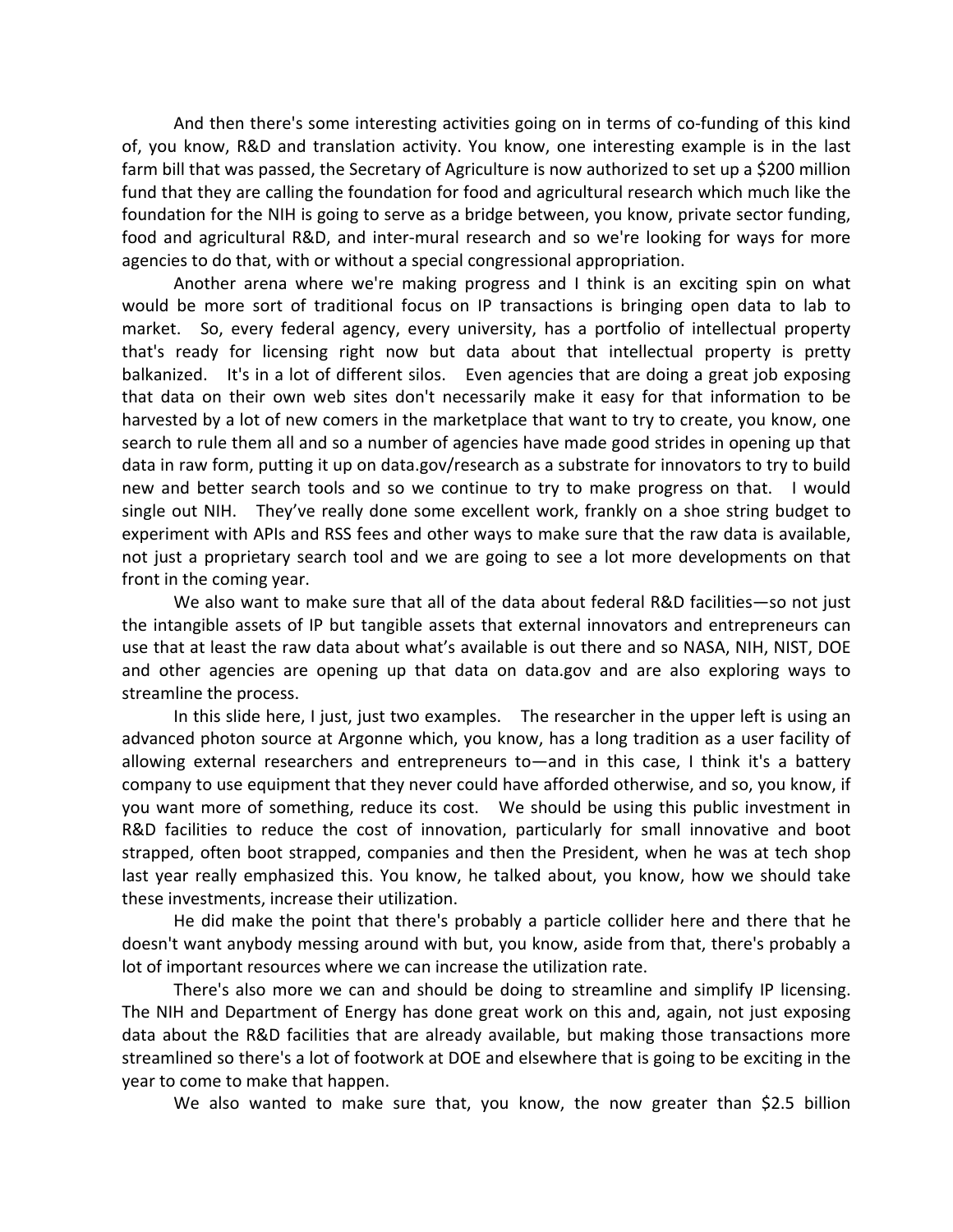investment that the federal agencies make in the on small business innovation research program and also the small business technology transfer program. This is the core part of our lab to market activities because this is R&D conducted by thousands of small businesses per year. It is federally funded and is often, you know, a bridge between what goes on in the labs and what is ultimately introduced to the marketplace.

So there's a number of efforts of SPIR to make the solicitation topics more transparent, so more innovators even know these types technologies exist, to streamline the application process so it is less burdensome, to reduce undue burdens during the SPIR performance period so that companies can and are encouraged to pivot in line with the lean lodge methodology that we talked about earlier, make sure that the best practices for commercialization activities are shared across agencies, and to make sure that over all the solicitation topics put up A&P are aligned with national science and technology priorities. Like, for example, at the Maker Fair—White House Maker Fair earlier this year—a bunch of different agencies with SPIR programs announced some really high potential impact solicitations around, you know, 3D printing and other core technologies to make manufacturing more affordable for small businesses. Finally the last pillar is how do we evaluate impact.

So, you know, in the near term, thanks to the presidential memorandum I mentioned earlier, NIST is leading the agencies to collect much more diverse suite of metrics than they had in the past and that will come out in the next technology transfer report that's submitted to Congress. So this is, you know, not just inputs like R&D expenditures but also, you know, outputs.

So the number of IP licenses, the number of creatives, is something that has been collected for a long time, but there's a lot more new metrics that agencies are collecting in terms of, you know, how many new start‐ups are being created? How many creative are for small businesses?

So we'll get an interesting new lens coming very soon about some of those near term outputs. But, of course, the ball game is not just near term output metrics, it's longer term economic outcomes which are, for a variety of reasons, harder to measure. It takes a while to know whether the creative you've executed today actually leads to, you know, a new product or service. There are barriers to collecting that data from companies, of large or small, you know, many years out. There's a lot of efforts afoot to try to make it happen more effectively whether you look at I-Edison at NIH or the Star Metrics Program at NSF or what NIST is collecting so, you know, in the near term, NIST I know is trying to look at least, you know, aggregate all of the great literature on how we measure longer term economic impacts so that agencies can be guided on that front.

So those are the five pillars. Just quickly before we go to Q and A, I wanted to conclude with a couple of areas for exploration that the inter agency is looking at as part of this lab to market initiative. We want to make sure we're not just focusing on the inter mural labs, that we are engaging with universities, because all of the things we talked about in terms of opening up IP data, in terms of streamlining access to R&D facilities, is something where, you know, universities are going to play an incredibly important role alongside federal labs.

There's a clear theme across technology transfer offices, intramural and extramural, in terms of, you know, pursuing a paradigm of high quality deal flow that leads to the best long term impacts as opposed to just trying to chase the highest revenue deal in the near term that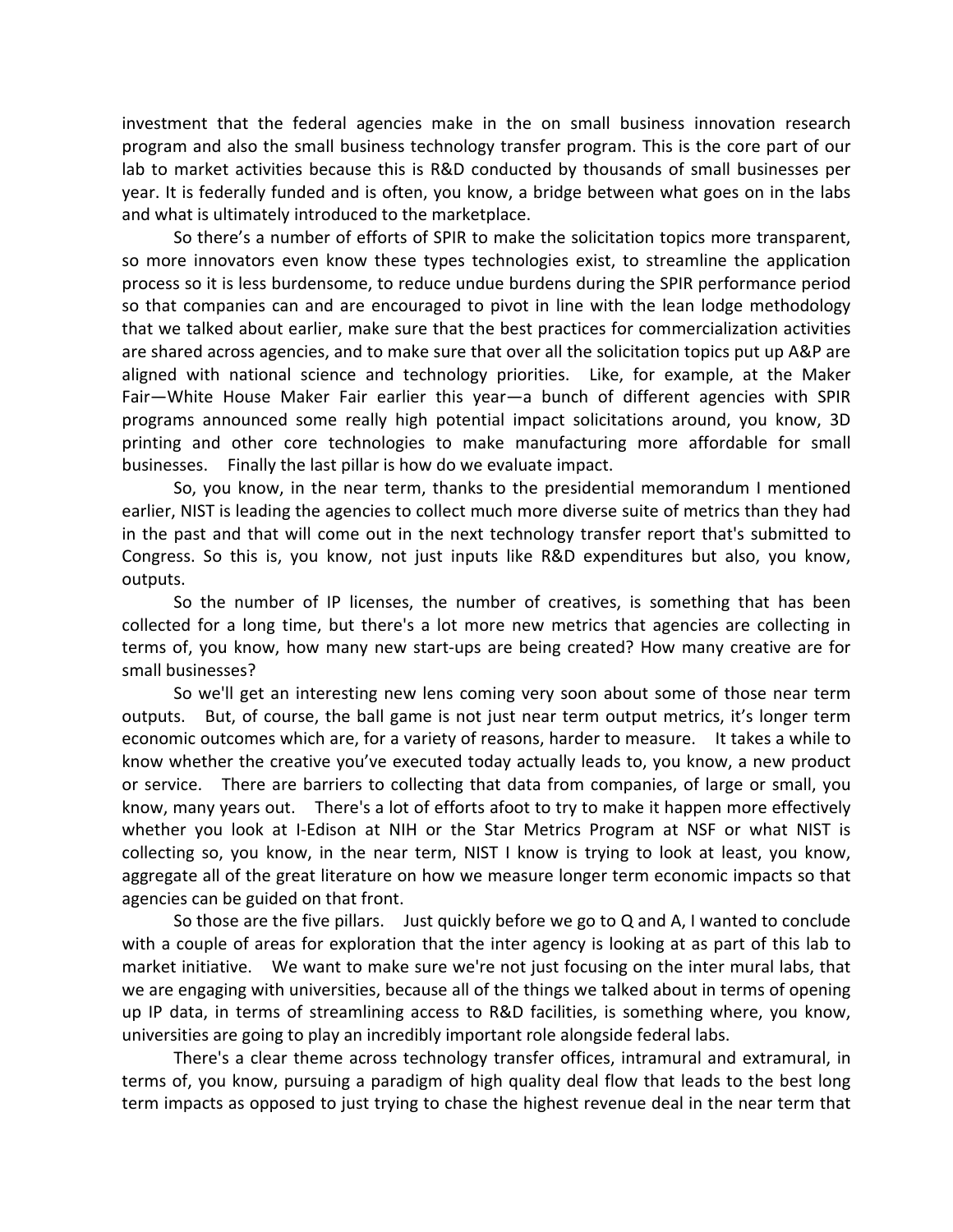we want to encourage and them, one kind of grass roots phenomenon that I think is really compelling is that a number of federal agencies are starting to support start‐up accelerator programs in a lot of different arenas. So these are, you know, a little bit of money, a lot of mentorship, a short, urgent burst of activity to get a promising, you know, start‐up team from idea to prototype and this is happening all over the federal government, whether it's the Sun Shop program at DOE, launching its Catalyst program to reduce the cost of solar technologies. The State Department has a great program for technology and science entrepreneurs, particularly in the Middle East and North Africa. The NIH is opening up its vaults, not just opening up its vaults, but highly vetting technologies that it wants start‐ups to have commercialized they have formed a breast cancer challenge and a neuro challenge around that. The DOD is getting into a similar game in partnership with Arizona State University with its Furnace program. So, AFRL in New York, and a number of other services, are, again, trying to identify technologies that they have in their vaults, that they're inviting start‐ups to come in and commercialize and we're seeing that with health IT at HHS as well.

So that's the end of my remarks. I'd love to spend the remainder of our time addressing any questions you have or any ideas for further action to achieve greater lab to market impact. Thank you.

>> John Holdren: Good. Well, we have flags up already. Susan Graham was the first one I saw. So, Susan?

>> Susan Graham: I want to come back to the issue of opening up RNDS and making the IP available and so on and I wonder what thoughts you have about how to actually pull that off. There have been situations in the past where the community has expressed an interest in having data of that kind and actually making it happen in the government seems to be incredibly difficult.

>> Doug Rand: Sure.

>>Susan Graham: How are you going to do it?

>> Doug Rand: It is incredibly difficult in government and it appears to be incredibly difficult in the university space as well. That's the bad news. You know, I think the good news is that we're seeing more progress on this front. I don't think it's ever as rapid as one might hope at the outset, but let me give you a couple of examples. I mean, there are kind of two approaches that are emerging. The traditional approach is, you know, let's have the government build a website that tries to, you know, draw data from a number of different agencies. The federal lab consortium has done a great job at this. They continue to put out new iterations of their own, federal technology search tool, which is really helpful. But, you know, they face the challenge that any site like this, you know, even outside of the R&D context faces which is it requires, you know, buy-in on the activity on the part of every single agency and sub-agency and that's an additional task, an additional burden and it isn't necessarily something you can count on. So they will continue to build out that tool and I think in some highly productive ways.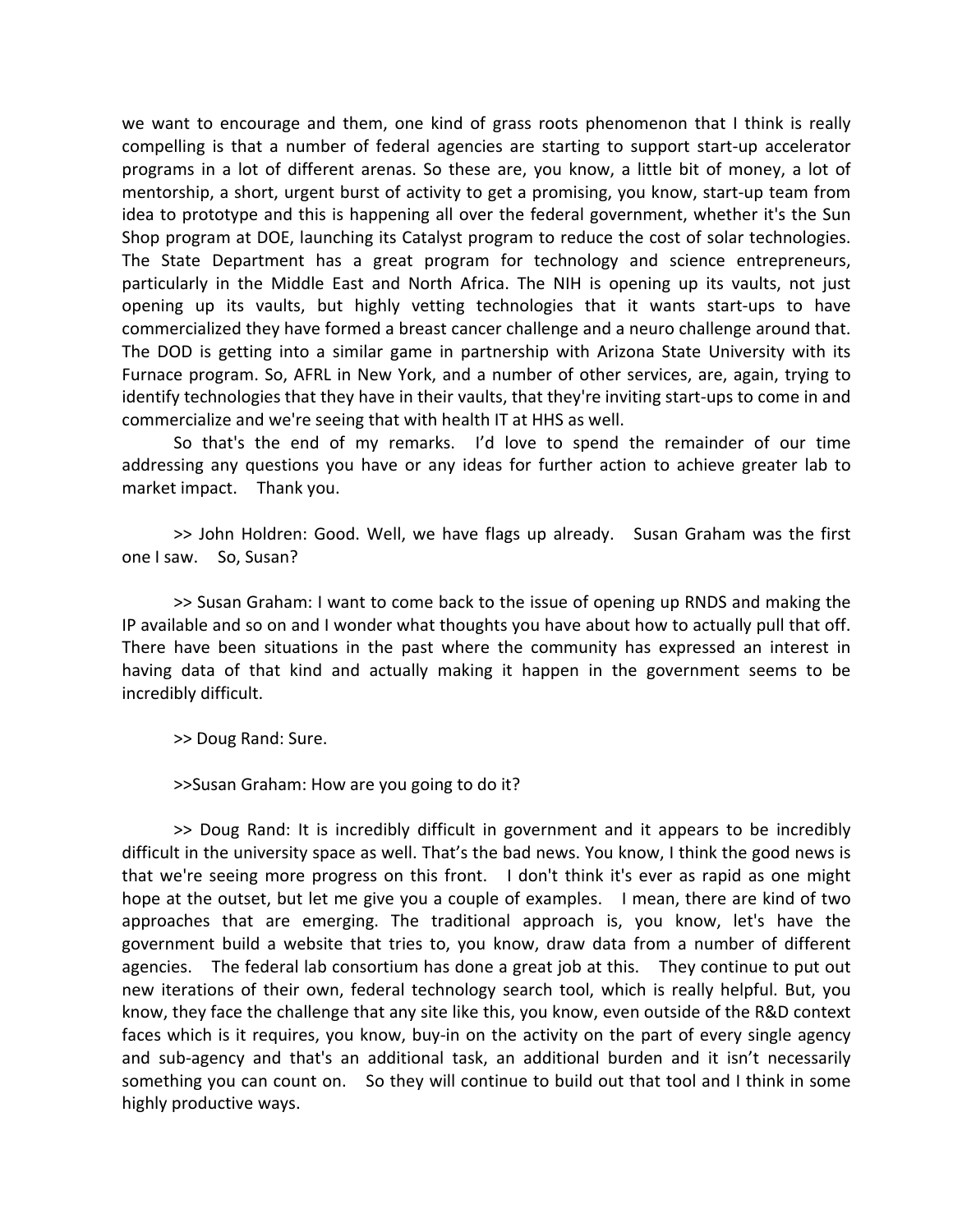But at the same time, I think a newer approach is in line with the open data initiative and the presidential executive action on open data is—whatever we're building, we should make the raw data open and machine readable and easily accessible, so that we're not just building a data base that some external party has to come in and scrape the data to build their own tool. We're making that data open from the outset and that's something that the Department of Energy is in the process of doing with its own. I mean, they invested a lot, I think, in a very useful and powerful IP search tool throughout their entire portfolio. I think it's like 16,000 different patents. Now, they're working to make sure that they're using the latest technologies and opening that data up in raw form so that external innovators can build their own search tools that may be complimentary, and so, I think that's going to be the key going forward, is making sure that all the agencies are doing like DOE and NIH and others are doing to not just build their own search tools, trying to make their own search tools, as good as they can, but acknowledge that, you know, your average entrepreneur or even big company looking for a promising technology isn't thinking, let me go agency by agency, right?

They're going to want focus on a technology arena that may have a relevant IP across a bunch of different agencies, across different universities, so we're in active discussions with universities as well because they face the same issues. Every single technology transfer office—they've got the data. I mean, that's their job is to expose that data to potential collaborators and licensees. But there are some, you know, if we're successful in building the tools to open this data within the federal agencies, I think we can hopefully be able to share and improve those tools with the university community as well.

>> John Holdren: Good. The next person I saw was Bill Press.

>> William Press: So, when I was a manager at a national lab, the tech transfer office reported to me, and I got to celebrate the triumphs which were typically when there was someone at the national lab who had an entrepreneurial bent and they had a com—what they were bringing to the table was a combination of IP and the human capital in themselves that they wanted it to succeed. But sadly, at least in my experience, that was the exception and not the rule. The rule that I got to see more of was sort of the failed marriages, you know, the jilted suitors where the company would come in and license something and before the license was signed, the PI in the lab was just very enthusiastic they would license this and afterward, that person, for perfectly valid reasons, didn't want to go off and take entrepreneurial leave and spend a few years of their life , and I got convinced that if we could find a way to unleash it, there's just much more IP there than can be touched if the model is that the IP developer also has to be the human capital who is willing to, you know, sink risk and their life into it because people often go to national labs to make their careers there, not take entrepreneurial risk, but to work in basic or applied science in, I don't know how to say it—a gentle atmosphere both compared to academia and compared industry.

So I perked up at your idea of the tech transfer fellows. I wonder, do you see them as playing a role where they could be circulating in some way as a resource within the labs, so that they could capitalize, pun intended, on these cases where the IP doesn't have the required human capital attached to it?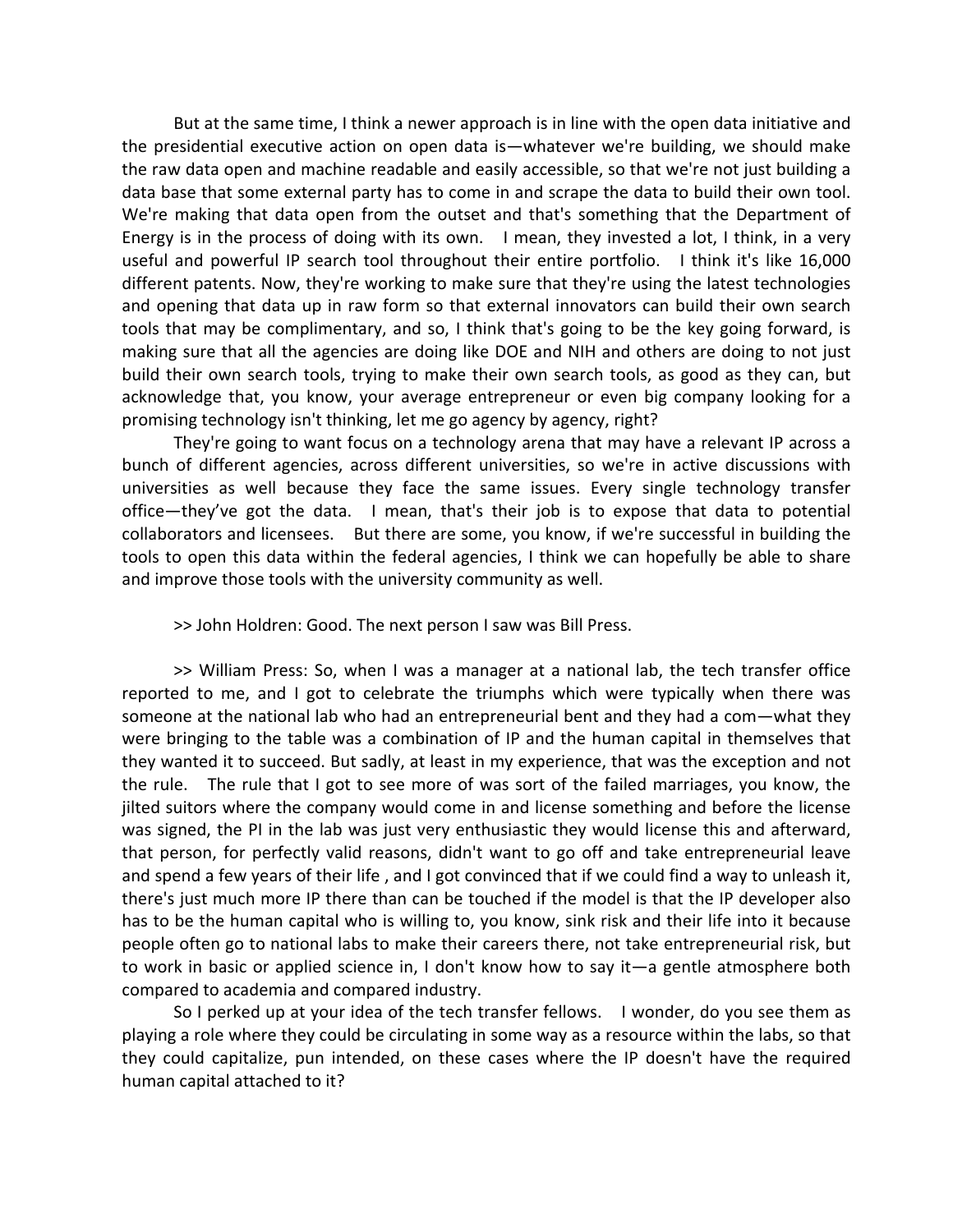>> DOUG RAND: Sure. Thank you. I think there is a lot of potential there on at least, you know, two different fronts as you said, you know, outside in and inside out. So, I think there's a lot of potential to bring that private sector expertise, to bring these fellows who kind of want to, you know, spend some time in the national labs, not to just make the deal, but to give back to the country, and circulating them, not just at, you know, at headquarters here at Washington, but also out in the labs is a really good idea we would love to see more of.

That's a fine question. You know, we have seen some interesting models and we're trying to make it clear, it doesn't actually cost that much. So, when NIH did its entrepreneurs and residents program, they had a couple of innovative approaches. Some of their EIRs were funded in collaboration with a non‐profit in Maryland that kind of put them on its payroll for a fraction of their time but kind of brought in some third party funding to let them run around NIH. They were also able to, in some cases, use SPR administrative funds, like a carve-out from SPIR to fund some of these folks, and also, you know, we've seen the Presidential Innovation Fellows Program. It's agency funded, but it's not a giant appropriation necessarily. So I think a little bit of money goes a long way, I think, to increase the porosity of the borders between industry and the labs, and then, I would also add that, you know, DOE is an agency to watch on both of these fronts. I think they're doing some really good thinking on how to increase those collaborations that they're looking to roll out soon, and they've already announced this lab core program which is really, really focused on the inside out process of, yeah, it's totally fine and expected and as it should be that maybe the majority of researchers who have chosen to make their careers at national labs want to stay there and don't want to pop out.

But, for those who do, there should be a catalytic programming and training to allow them to do that. And so, that's what lab core is really about.

>> John Holdren: Okay. Chad Mirkin is next.

>> Chad Mirkin: Fantastic presentation—very important area! I think you guys really have moved the needle, certainly at universities in terms of just changing the culture and instilling the concept of entrepreneurship as being an important part of the whole exercise. Even at North Western now, it's a part of the evaluation of faculty which is encouraged at almost all levels which has been really exciting to see, something that wasn't true when I first started my career.

When I think about what has to be done in terms of happening to all this and taking advantage of all the incredible talent and opportunity that we have, to me, there are five categories that really count: intellectual property, talent, culture—and you have touched on all of those in a very significant way—but money and speed are two very important issues as well, and you have talked a little bit about money in SPRR competitions and things like that, but the speed component is also quite critical, and one of the things that's always been lacking from my perspective is that when you have ideas and being able to access those dollars from the government is a very, very slow process and sometimes not in sync with the whole entrepreneurial activity. In addition, and this is connected to Bill's question, the regulations and conflict of interest issues and policies within the labs and also universities vary all over the map, and, I guess, the question is, have you looked at those in detail and asked what we can do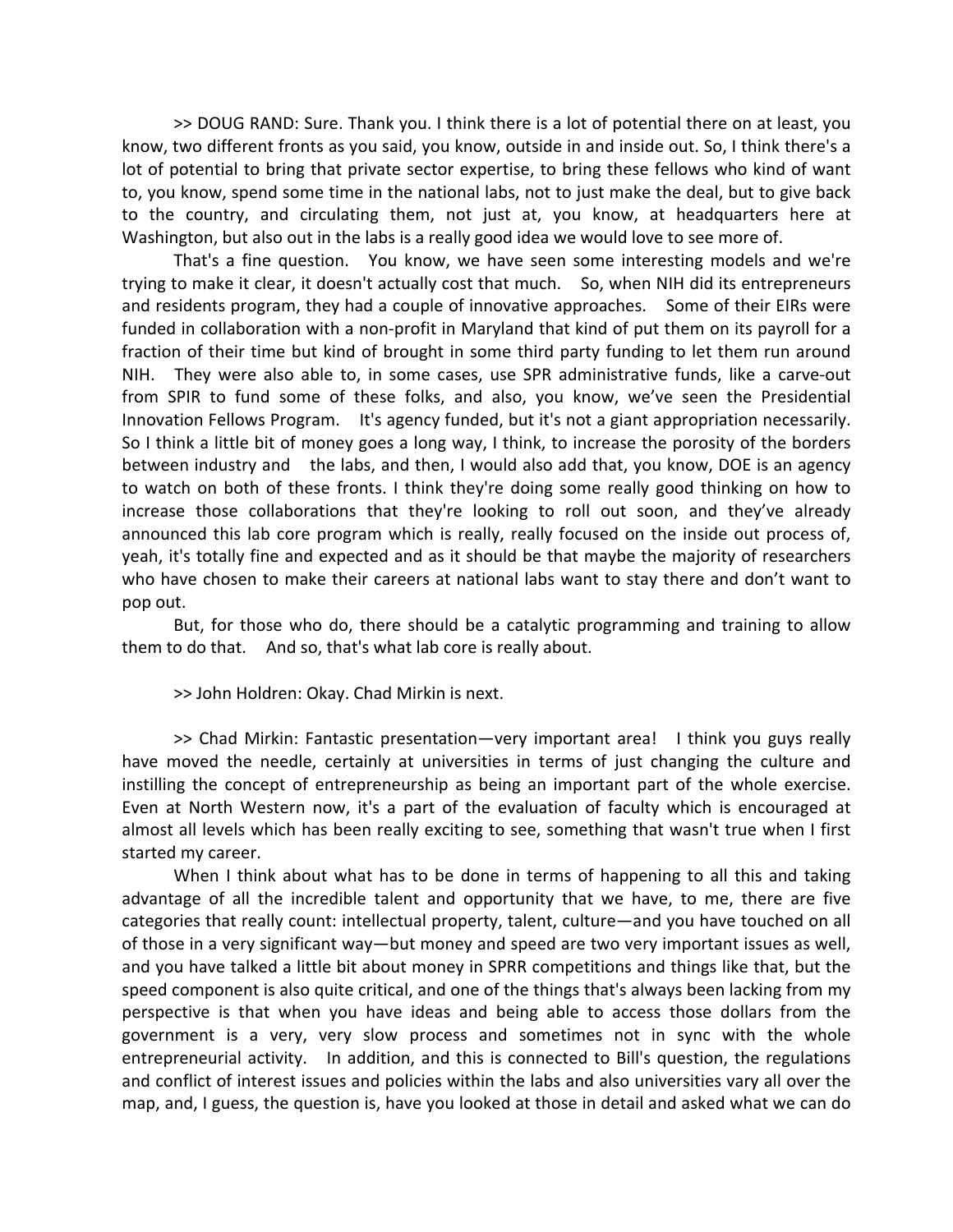to try to change, adjust, and accelerate within the limits of reason?

>> Doug Rand: Thank you, that's a really good question. I think I would say I can answer that with a hopefully satisfactorily response and then an unsatisfactory one which I would love to get your input on. The hopefully satisfactory response is that you can. Yes, led by the NIST team that's really focusing with renewed resources and commitment this year on inter‐agency activities is trying to attack that very question of deeply engaging on, you know, what are the current ethical guidelines, again both real and perceived, and figuring out what some solutions might be that apply to the federal labs broadly across agencies. So I think if we do our jobs we should have good news to report on that front, you know, later this year.

When it comes to universities, I would love to, either now, or later, get more feedback from you and others on what are the levers we can use productively to try to figure out how to sort out some of these perceived barriers because as you said, you know, it's a patch work. Different universities probably have different policies all over the map. You know, everyone has got their own GCs, so, if there are things that we can do, collaboratively with the universities, whether working with some of the major associations or other mechanisms, we'd love to do that.

## >> John Holdren: Good. Maxine Savitz?

>> Maxine Savitz: Thank you for your presentation. Two areas—following up on what Bill-I am on the other side, on the industry side. It was at the point that Allied Signal, now Honey Well, and I had the first person ever to come from Oak Ridge to our facility for a year to scale up a process. He was in vetted for him to learn it. It was almost—the whole transfer almost fell apart because the State of California, where we were located, had rules about worker's comp and things like that, that we could not pay for. Fortunately, at that time, Lockheed Martin, who was running Oak Ridge then, had facilities in California. So, they could cover it. So, the whole area of, you know, much easier—it was much easier for me to send somebody down to, or out to a lab, than the other way. Not one, you have to have the interest, but even having the interest, or the policies, regarding the state. So, the federal government either can cover it or some way, I don't know. But it's something—make sure it's still not a barrier. On the IP, in our research enterprise study, we mentioned about how certain universities like Penn State, Minnesota and all, are just sort of giving the IP to industry so that they can scale it up and act the speed as opposed to long negotiations and the amount of money that the labs get back from their IP is relatively small. So, you know, is there a way, by accelerating it, giving non‐exclusive licenses, that let people, if they want them, to take it to the next step and sort of open it up so you're not having these long negotiations and then how much you're going to get back after so many years and things like that.

>> Doug Rand: Absolutely, I mean, it's been very interesting to see just over the past few years this proliferation of interesting approaches which are often, you know, unique to a given university, as you have said. You know, PCAST highlighted a number of approaches some universities are taking to, you know, give some away. Other universities are trying to just dramatically streamline the licensing process so there's less frustration involved in it, and, you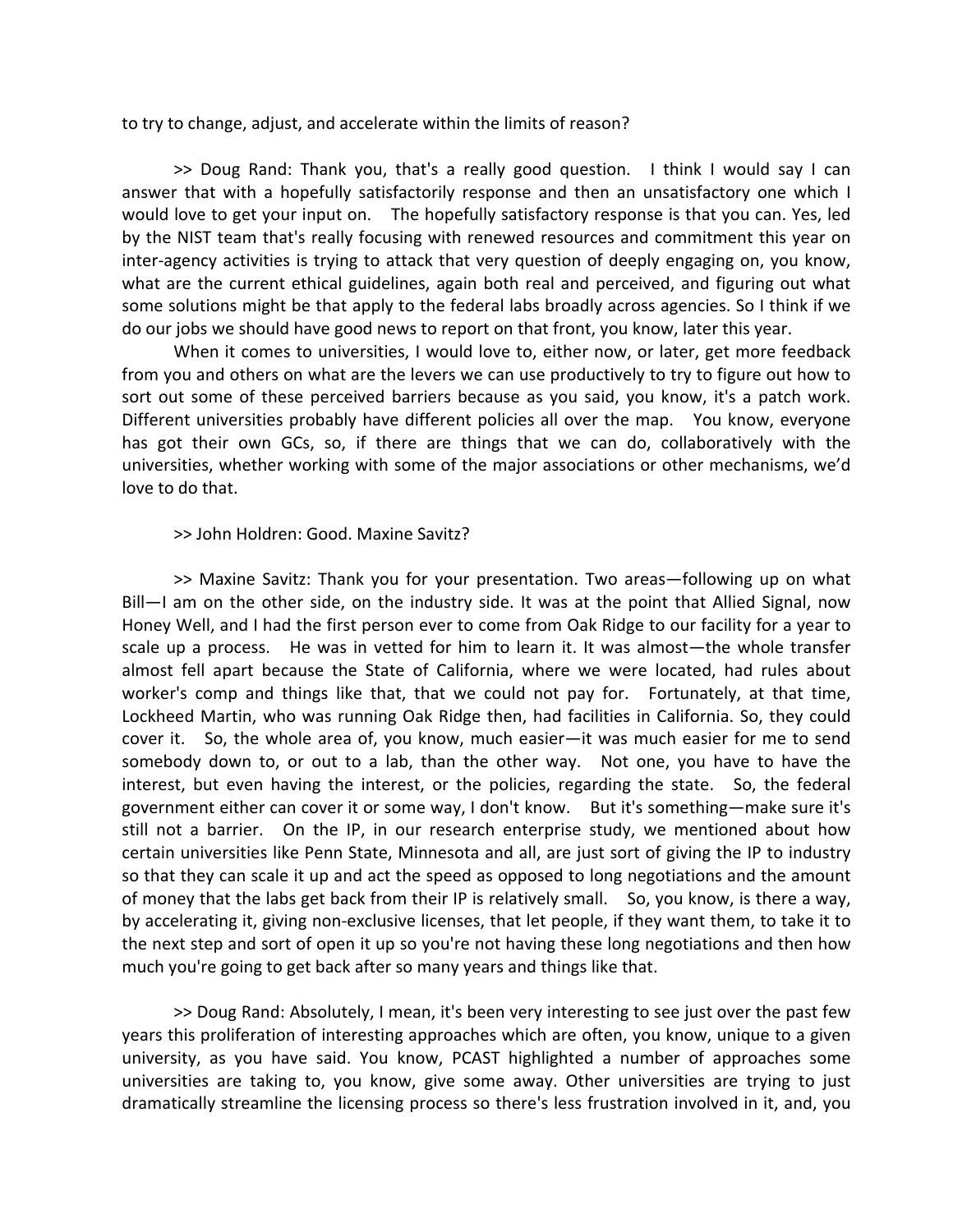know, I think there's a couple of things we have done. We should probably do more to try to encourage that level of experimentation to streamline what's going on at tech transfer offices in new and innovative ways. I think it was helpful when NACIE, the National Advisory Council for Innovation and Entrepreneurship, that's run out of commerce put together a letter from, I think it was about 130 university presidents, that they would, you know, undertake a number of activities to prioritize R&D commercialization and one of them was trying to streamline what's going on at their tech transfer offices. But, I suspect more could be done on that approach and one thing we are hearing from so many universities that is, admittedly, not a deep insight, but, I think, an important one for us to keep in mind is that, you know, the decision rights are really not necessarily at the level of the technology transfer office. You know, the ability to really be, to really be, unburdened by these sort of quarter to quarter, year to year, imperative to be generating revenue—it has to come from the top of the university administration, and so, I think, the opportunity to work at that level with universities I think will be important going forward.

>> John Holdren: Great. Next, is Jo Handelsman. Mic, please. You have to start over because they cannot hear you on the webcast without it.

>> Jo Handelsman: In discussions with Universities, are you talking to the PIs themselves in addition to the tech transfer offices? Because in my experience, a lot of the tech transfer offices think they are doing a better job than the PIs think and that's because they only know about the PIs they know about, and there are many PIs who don't want to start companies, or don't have the connections in companies, but would be much more involved in tech transfer if they had better tech transfer offices, and that is not a criticism of the tech transfer offices. Some of them are just too small to cover the breadth of university discoveries and so the second part of the question is are there ways of collectivizing them and providing some sort of more centralized service for connecting technology with the right company?

>> Doug Rand: You know, that's a really good point. You know, in conversations with tech transfer offices, we should probably, you know, trust but verify. So yes, I think we should explore ways. I mean, you know, anecdotally, I think we get, you know, the agencies and, you know, STP are getting decent feedback from PIs through programs like I‐Core where the PIs are the primary participants, but it would be good to figure out how to do that in a more organized and repeatable way.

>> John Holdren: Well, extraordinarily enough, there are no more flags and we have come to the end of the allotted time for this topic so, Doug, thank you very much for a terrific presentation and good discussion.

>> Doug Rand: Thank you very much!

### **Aging in America: How can S&T help?**

>> Eric Lander: Well welcome back everybody after our break. We now turn to a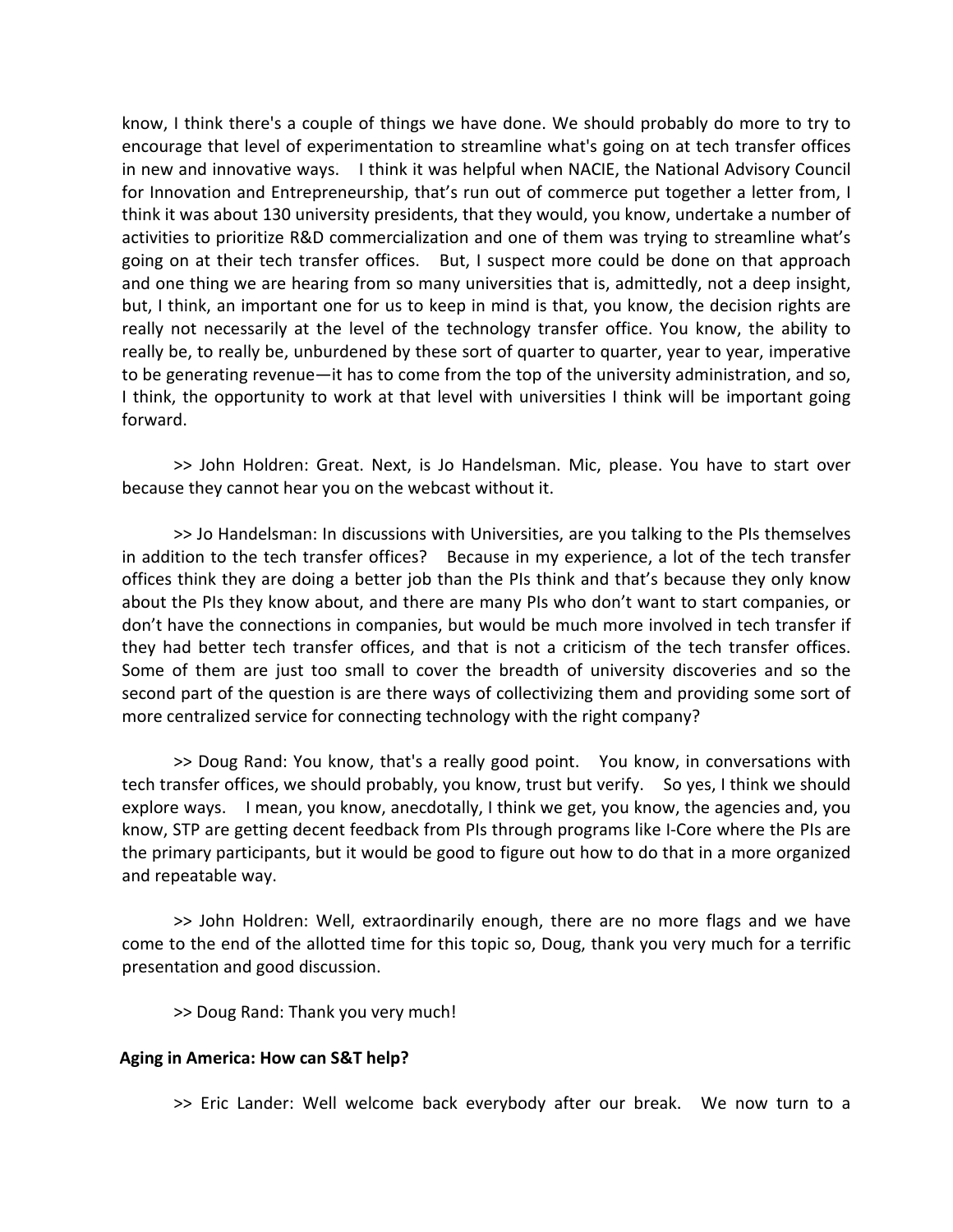session on aging, what science and technology can do to help with aging in America. It's a topic that is of great interest to the PCAST and I think of great interest to the President and of great interest to many people in this country and we have two really remarkable speakers, two very thoughtful people who have kindly agreed to come and join PCAST and help educate us and doing this on the web, many other people as well on both the challenges and possible solutions. Now, the question of aging in America is a very broad and complex topic and not all of it touches on science and technology but science and technology is a part of many of the aspects of it and hopefully many of the solutions going forward.

So I'd like to briefly introduce our two speakers. We have with us, two folks who have been to PCAST and we're grateful their coming back and sharing their wisdom again. Molly Coye is the chief innovation officer of UCLA's health system. She is previously the founder and CEO of Health Technology Center a non‐profit educational research organization. She has been the commissioner of health for the state of New Jersey and the director of the California department of health services and it's great to have you back. You have been helping us for quite a while.

Our other guest today who is Atul Gawande who is a surgeon at the Brigham Young Woman's Hospital and an executive director of Ariadne Labs, a really exciting laboratory that stretches across the Boston bio medical community and brings people together to think about really novel solutions in public health, both inventing them and scaling them up and I have the pleasure of interacting a great deal with Atul on this where I get to serve on his advisory board for Ariadne Lab which has been really an exciting thing and also in his copious spare time when he's not being a surgeon and the executive director of a laboratory, is a best seller and writer for the New Yorker.

So with these two over qualified guests here, I want to thank you both and I think we're going to turn to Atul first who most relevantly has just written a book that many of us have read, Being Mortal: Medicine and What Matters in the End, who is going to set the broader frame. Well turn to Molly who is going to, I think, talk about specific ideas of what we might do and then we'll leave copious time for discussion because I know that PCAST will be very interested in that. Thank you both. Atul?

>> Atul Gawande: Well, I'm delighted to be here—flattered, and also embarrassed in certain ways so let me make a few disclaimers. First of all, I'm embarrassed because I come to you not as an expert—I'm a surgeon and here we have Christine Castle who has written the textbook on geriatrics, and so I know you have incredible expertise. I am getting to talk too. Second, you know, we're two people coming from the medical institutional frame work and a lot of what I think we both agree is most of the problem is that medical institutional frame work. And so, you know, apologizes for that.

And then what I am going to talk to you about is a lot of what I ended up investigating as part of this book I wrote was about our failures on the medical side that stem from the problems for aging and in the ways we can support better aging and end of life.

So I start out by talking about the idea that I didn't learn a lot of in medical school. I learned a lot about many things but mortality oddly enough was not one of them. Our perspective from a healthcare institution point of view is we're here to fix. We're not terribly good and have not built the knowledge, the support, the technologies around how to help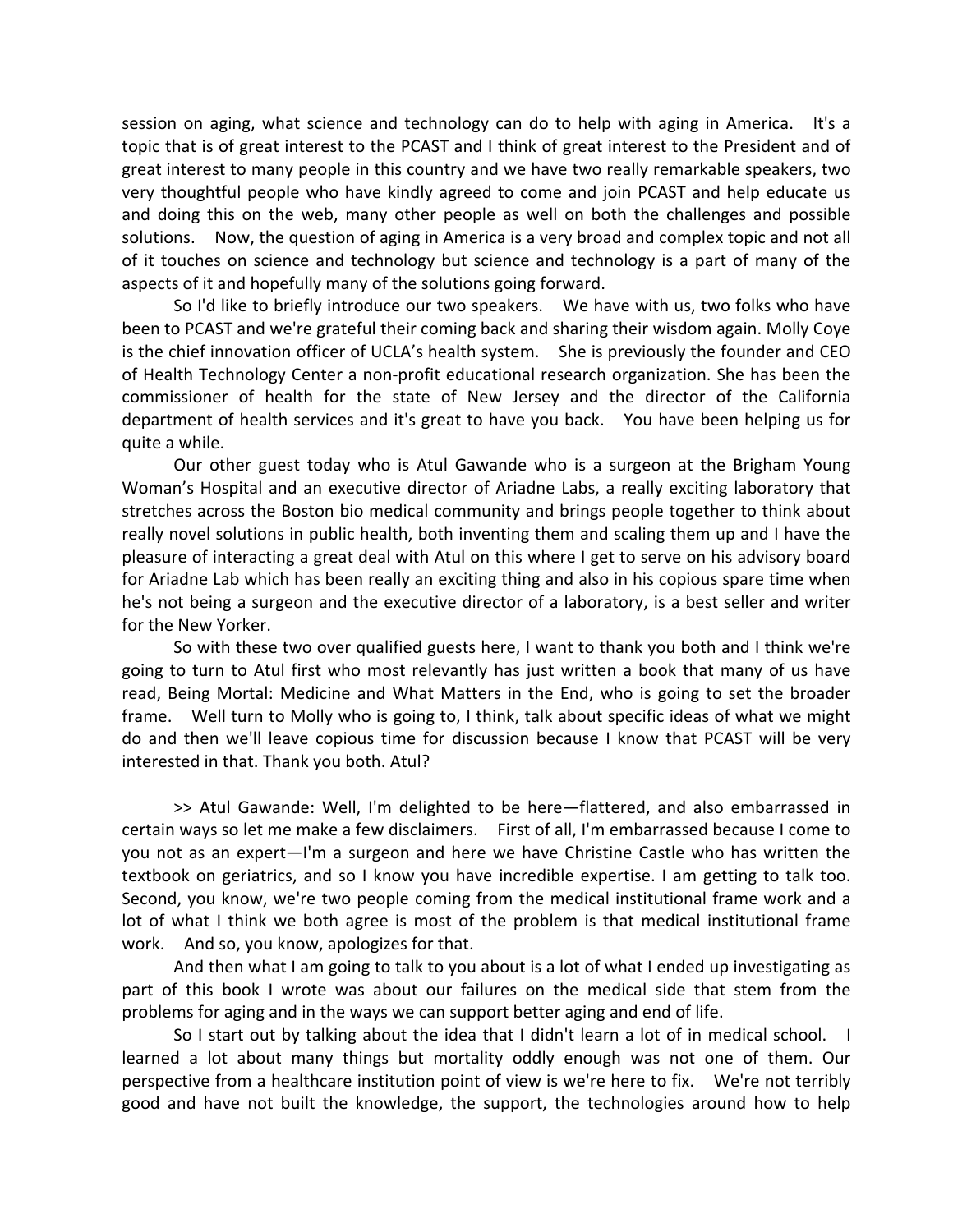people deal with the unfixables and the two big unfixables are aging and dying and that plays out in enormous number of ways ranging from economically to how systems run, but at the deepest level about suffering and I think the last five years I have spent investigating the literature, talking to experts, doing interviews with the people themselves. Give me a chance to tell you a couple of takeaways and that leads to a further embarrassment which is, which Eric eluded to, which is technology may not be central to improving the aging experience, though it can be our component, and our failure to innovate in that area reflects a larger picture.

We have added 30 years of life expectancy during the  $20<sup>th</sup>$  century. Before 1960, that was about adding life to people at the beginning of life. It was to the young and public health measures, improving childbirth and its safety but since 1960, we have added five years for people over the age of 65 so now when you reach the age of 65, you live on average, two decades more and that's climbing and improving. The motivation for my investigation was the medicalization of that phase of our life. That 1945, most people died and aged at home. And by the 1990s, it was nearly 85 percent who died in institutions, hospitals number one, nursing homes number two.

And what we have seen, I think is that we have had a 50 year experiment in medicalizing mortality as treating it another problem to cure and if we can't cure it, we'll treat it. That approach has failed and it has produced substantial suffering and it stems from a couple of key lessons, I think. One is that we failed to recognize that people have priorities besides just living longer. Besides just getting one more week, one more month, one more hour. Our best way to learn what those priorities are for people's lives, what really matters in their lives, why they want to be alive, is to ask them. And we don't ask. We don't ask as doctors. We don't ask as nursing homes, as assistive living centers, independent living, and we don't ask as family members. There are a few basic questions that we have to ask repetitively of people. What is your understanding of where you are with your health? What are your fears and worries for the future? What are your priorities if time is limited? What are you willing to sacrifice and what are you not willing to sacrifice along the course of the way? Who will make the decisions if you can't since 70 percent of us will reach in that final phrase, a point where other people have to make decisions for us and we have not managed that. Once we realize that we don't ask what matters to what people who are vulnerable at the end of your life, we realize we're not asking at the point many stages long before that last few weeks of life.

We're not asking at a key moment which is when you lose your chance to be independent, when you no longer are successfully, physically, or psychologically take care of yourself at home or at least without help. And my investigations were tied to a seemingly—answers seemed tied to a seemingly unrelated study but a set of research studies by a Stanford professor Laura Carsonsen who did a landmark series of research investigations tracking and studying the emotional lives of people as they age and she has had a remarkable series of investigations tracking people aging 18 to 94 over many years of their life, following them over time.

And, you know, the take away from this is that as people age, their desires and their emotions change. We move from getting and achieving to wanting close relationships with people who are very important to us and having intimate relationships and that our emotions change. People, we still live with this myth that as you get older, you get unhappier and in fact, as we get older, we get happier so although our health declines and our abilities decline,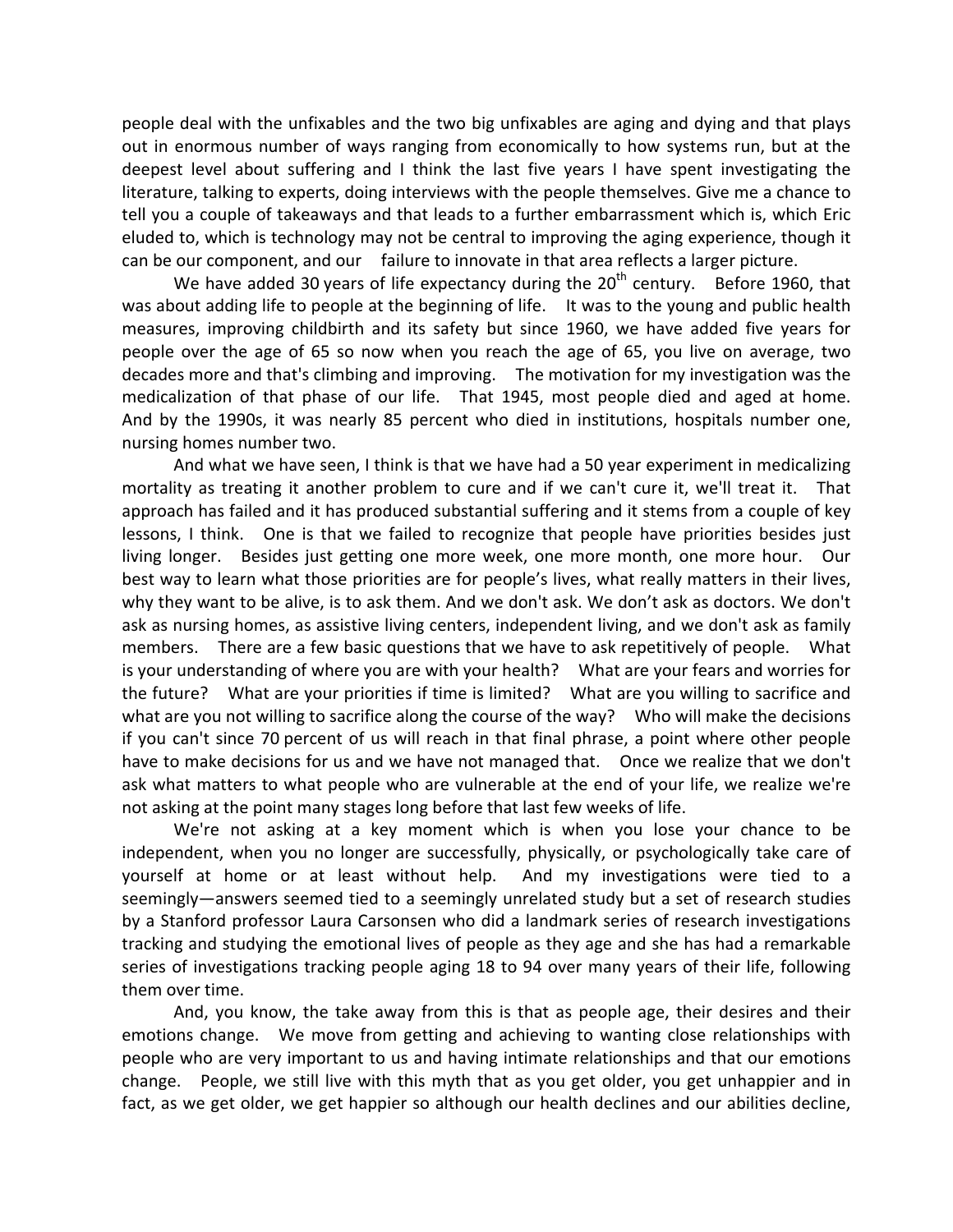we become more disabled, people age 75 are happier than people age 45. Rates of depression, rates of anxiety. Now, there's a couple of things though. That changes when we institutionalize people. Then people become pretty miserable. And second is that the dramatic change has been that we have not just added years of life over the course of the century, we changed the trajectory of life. In the 19th century, there was no clear relationship between getting older and being at risk of dying. Dying was a universal experience, or dealing with disability or frailty, you could have happen at age 25, 45, you just felt lucky if you got older.

And so therefore, a long time in our history we did not see living a good life as being independent and of good health. That was not, you know, that was not the only goal. If you ask a doctor what our goal is, our goal is to keep you healthy but then we have no answers for what happens when your health declines, when you can't be independent anymore and it doesn't fit with this view that there's a large population of folks that we have to be helpful with who are aging, frail, and dealing with serious illness and the medical focus on health and survival I think is that we're lost if it's not possible, we lose sight that wellbeing is bigger than just health and safety and survival and the result is suffering and I'll point to a couple key places that we see this.

So when you look at the design of nursing homes these days, they're built around safety as their priority instead of around the idea that we're making people's purposes in life more successful. And you see the tradeoffs daily. So they're built increasingly to look like hospitals, they're built around a nursing station. The biggest complaints in nursing homes are about food restrictions. So you'll have medical orders that you can't eat anything against—except—pureed food and people will be written up for hording cookies and you're living in a place, first of all, where you can be written up and second all, that you can have restrictions that say, you know, 85 years old, some Alzheimer's disease, we're worried about your swallowing, you can't have anything but pureed food therefore caught hording cookies. You know, let them eat the damn cookies.

And the further difficulty is it's more than just food and other creature comfort constraints, it's also about being able to identify what is important to you and having the connections that allow you to do it. Often staying connected to community, being able to go to a church or a synagogue outside of that nursing home and I describe places that understand that a life worth living is possible even when your life has become tremendously restricted. And the places that I think we're seeing emerging and there are a lot of them around the country are changing the story by redesigning care and capabilities around supporting autonomy despite often severe disability and often severely poor health.

Technology is part of that but much more is understanding that the goal is that we have a way to identify what people's priorities are and allow them to prioritize them beyond the demand of just safety and medical ideas of survival. I don't know whether we should turn to Molly to go from there but have at it.

>> Molly Coye: Okay, thank you! Well, in theory I should be more of the representative of both technology but also of medical technologies but I read a Atul's book in preparation for coming and for those of you who haven't read it, please do because it's a perfect framing of how to think about how technology could be used to make people lives better towards the end of life and I think you will see as you go through some other series of presentations or reports in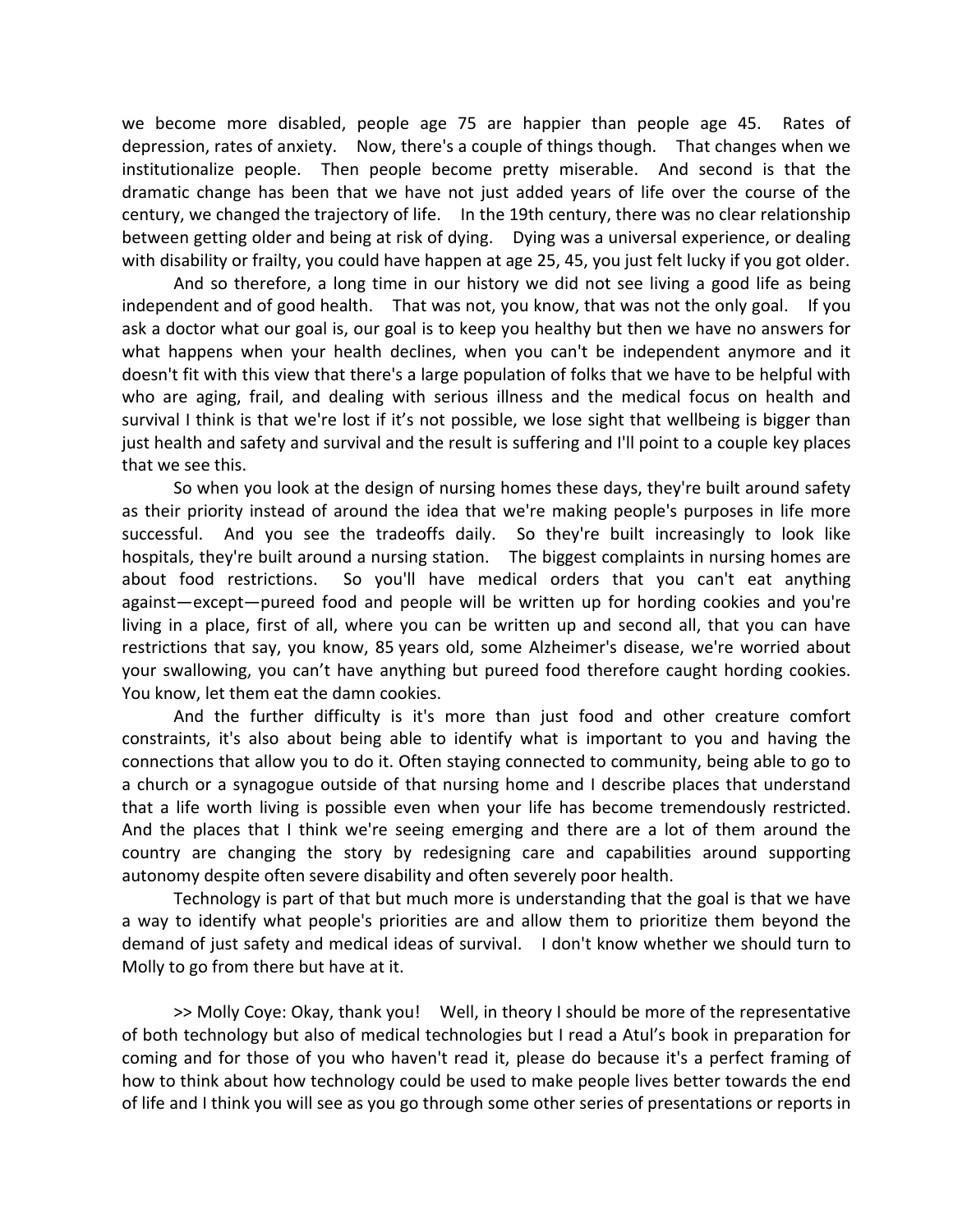this area, there's a big difference between people who see the benefit of technology is being able to fix an illness that someone has, versus people who see the purpose of technology as supporting individuals to live the way they want to for as long as possible.

And only a part of that has anything to do with their medical condition. So if—I turned off there, sorry. I'm going to go through a very few slides. The first one here is talking about what kind of health system we want to have. I would say that the last 20 years in healthcare, we have been trying to get to a model A. That basically what Henry Ford did was standardize the process of production and he also developed a new means of distribution with the car retailers and what we have been doing is trying to standardize for quality improvement and efficiency the production of healthcare and we say it's the production of health but really, it's the production of healthcare services and we're trying to distribute a little bit more broadly through more emphasis on ambulatory care and primary care. Tesla if you any about it, came in and has innovated in some very new important ways. Probably the most important one is the business model because they're producing something that doesn't require gasoline so it completely changes the economics of the car. We need huge change in the economics of healthcare. We don't have a Tesla yet in healthcare but what they did do was essentially re-imagine what the experience of driving could be and consumer reports gave it a 99 points out of 100. It was the best thing they had even seen from every parameter that they could look at. So these are like some of the best institutions that Atul describes in the book. All around the country we have Teslas that are better than the current way of providing clinical services and living situations but I would argue what really most people in the U.S. want and I don't have stock in any of these companies, I'm just trying to illustrate a point. Is self-drive healthcare. They want the equivalent of what Google, may, if they're successful, do. Now, the self -drive cars on the roads in California and my brother was driving next to one the other day and he saw, you know he got really excited about it and he's a little crazy so he started edging over to see what it would do. And sure enough, it dropped back. You know, it did everything right but think of every senior that we're trying to take their driver's license away and the kids are trying to figure out at what point do we do this, what if instead we give them the keys to a self‐drive car?

So the technology would allow them to remain independent to make decisions about what they want to do much longer and so it is these—some people use the term assistive technologies and people think, most people think about that as just hearing aids or glasses, very minor kinds of things although they can be terribly important in the life of the individual but there are a lot of non‐health technologies that will offer huge potential for—I'm sorry, I keep hitting the wrong button here. So I have three key observations I wanted to make. The first is that we suffer from a disproportionate focus of medical innovations. So for example, Mass General is just one of a number of different places that have taken tele‐health and said, how can we make life more convenient for our patients and most of their patients are seniors with multiple chronic diseases and so when the patient goes home in the last appointment before they go home, the physician says do you have an iPad or a smart phone or something where you could answer some questions that we send you and would you prefer to answer questions that way rather than having come back to the clinic, and a huge proportion, almost every patient, says yes. Almost all of them in that context have some kind of equipment that could work. If not, they're considering the advantages of paying for a very small tablet for the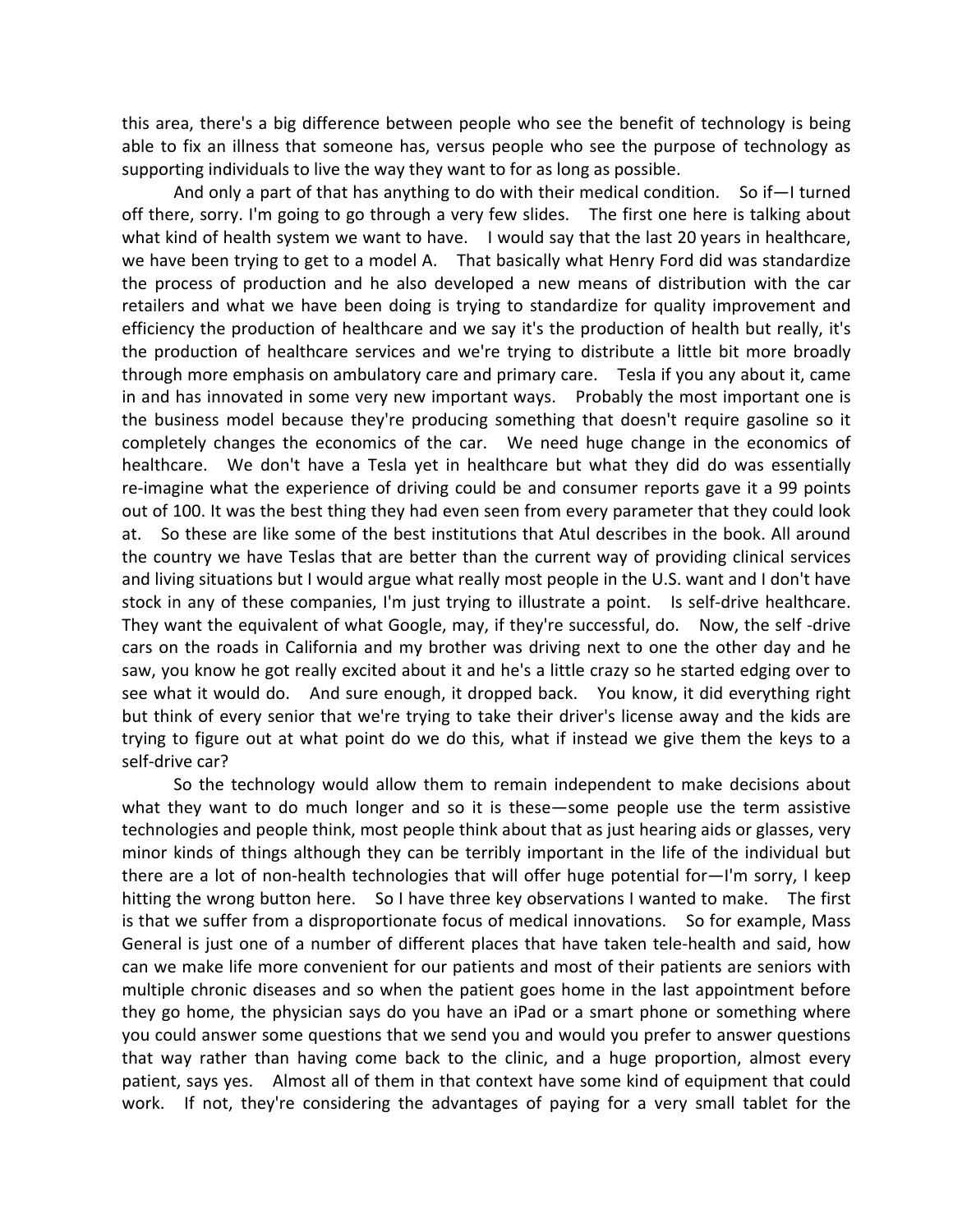patients because his ability to communicate and stay on top of what is going on is so valuable and so important. This is a map that we actually saw on Wednesday at the PCAST meeting presented by a colleague that I have worked with for a long time from the center for information technology research in the interest of society.

This is at the University of California and a number of the other UCs and I think it's a very good map of the typologies of technologies that are relevant and helpful, particularly in aging.

As you'll see a good deal of these are platform technologies and services and what I mean by that, for example, is you may have heard about the VA has a lot of in‐home monitoring. They give the individual monitoring kit to a patient. In the past that meant that the VA had to have people who would go into the home, help them set it up, and if that didn't collect all of the information they wanted, they had to make it interface with something else.

So there's an example of a very good young company that now is a platform. They work with AT&T and when they send the kit with the patient, the patient can take it home with them. 95 percent of the patients can get it up and going without anybody coming to their home or helping them because this is a consumer technology and healthcare doesn't do consumer technologies, so they got other kinds of capabilities involved. Sensors and the services wrapped around them are closer to medical technologies as we think of them and those are wildly exciting! We're working at UCLA. We have sensors that can tell if you're developing ileus after an abdomen procedure. We have sensors that can tell if the hip or knee transplant—implant—that you had is deteriorating. It can hear the grinding of the implant so there's a lot of things in that medical area that will be very helpful, but the most important will be the technologies, the mobile apps and gaming, the technologies and motivational strategies to engage the consumers and help them do what they want to change their own behavior and these are very, very powerful.

If you look here on the right hand side, there's medication management, a remote lab meaning that we now can do most lab procedures from one drop of blood and it will be brought to your home in the next year or two and also be done in pharmacy clinics so very little need for seniors ever to go to a lab again.

So a lot of the travel and the difficulties for seniors will be reduced. We have covered in PCAST a lot of that in our working group, a lot of the information about how robots can help people live independently so only a few of these are really clinical like remote lab. A lot of these are technologies that are developed somewhere else and doctors don't know anything about this. And yet we assume that the medical system is the way people ought to access these technologies. So I would say the second piece and I know there's a risk here because you are at risk of being quoted is that providers are a barrier to the distribution of most effective technologies and services for the aging. I would include in technology here, the broader meaning. If you look in Merriam Webster at technology, it's really codified systems for the application of human knowledge and it includes business models, it includes structures and work processes. So the fact that technology is only enabling and I agree with Atul, there's almost no technology just put in front of a senior and bam, you're ready to go. You need a service wrapped around it but reimbursement is a subset of that, is a real problem.

And so therefore, we can't assume that most seniors are going to learn about all these things because they sit down with a primary care physician and I think that leads to some of the recommendations we may discuss later on. Oh, okay. Well, let me give some examples.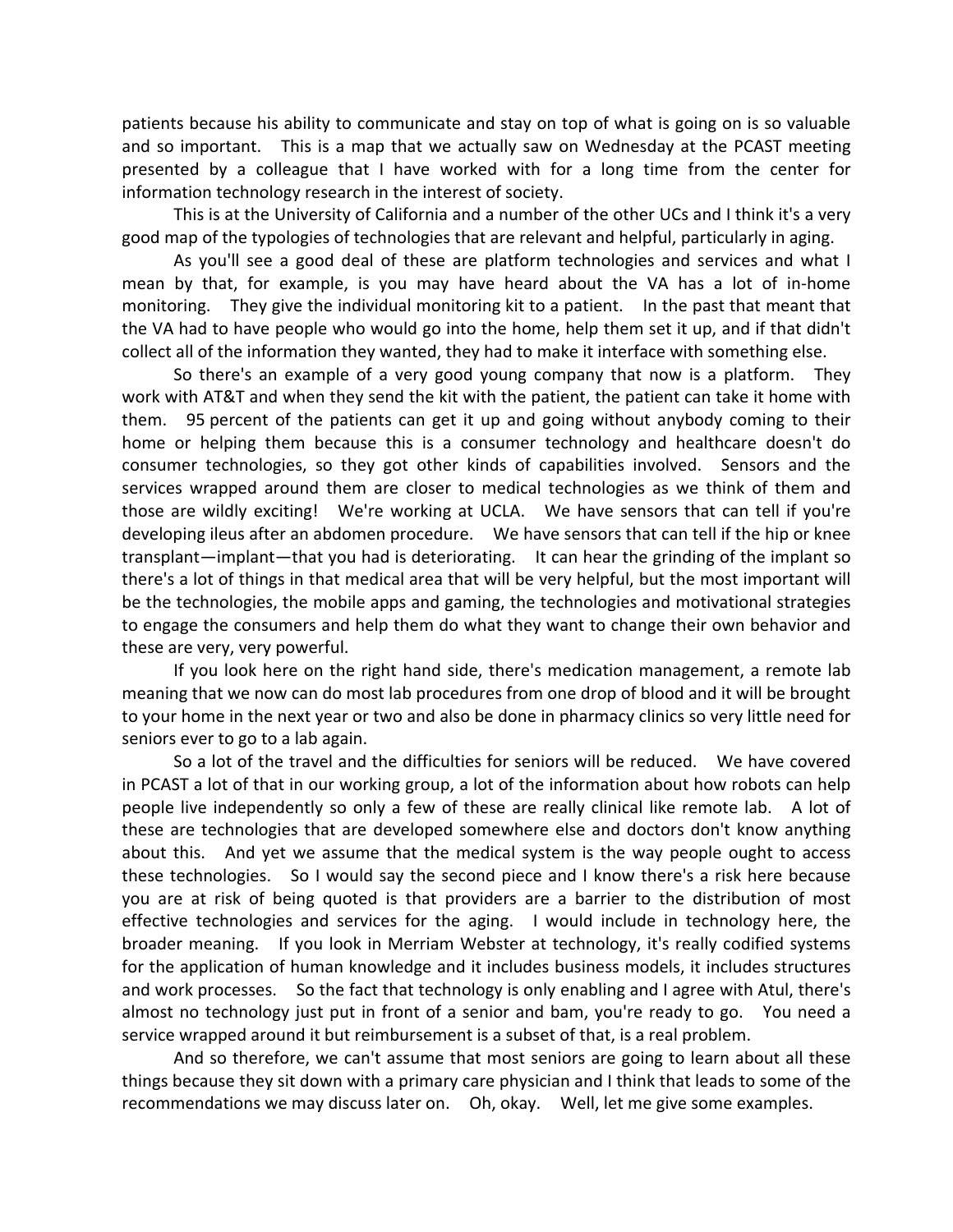Augmedix here, and again, I do not have any financial relationship to any of these companies. Augmedix which we're piloting now at UCLA, allows the primary care physician in the office visit to not have to sit in front of the EHR because there's a remote scribe watching the visit through their Google glass and hearing it and pulling up everything that he or she might get from the computer instead of going to the computer and looking at the film, you just sit there and you say to your scribe, please pull up the films. Please pull up the labs. And then if the physician is forgetting some preventive care, the scribe can say, don't forget, Dr. Green, you're supposed to get a pneumonia vaccine for her this time and it is a revelation in terms of taking out the hours of documentation time for the physicians. 95 percent of the patients say yes, no problem. They welcome this. So even seniors are not offended by this and so this kind of thing can now be carried into the home. We can have the community health worker wearing this with a nurse supervisor behind when it's needed, 90 percent of the time the community health workers are just interacting with the person and taking care of them and asking them questions but if there's a clinical problem, just pop on the Google glass and don't worry about transporting the person to the primary care clinic or to a specialist.

So these are not directly clinical technologies and they're ones that when you first present them to physicians, you know, the only thing that's a selling point is the idea they might not have to document in the EHR. But it's very disruptive because it doesn't take long for a patient to figure out well, why do I have to come and sit in the office for somebody to do that. So these are very, very disruptive. Zipnosis which we are also piloting at UCLA is completely online diagnosis and treatment for patients with minor episodic illnesses. They have a URI. They have got a rash. They can go online and load snapshots of their derm condition and if the physician judges it this is a minor enough episodic illness, they get a diagnosis and prescription to go to the pharmacy.

### >> Who is the physician?

>> Molly Coye: The physician, it's run through an algorithm and then the final review, the diagnosis and recommended treatment is reviewed by a physician and University of Alabama is doing some very good studies on it now. We're using it with our own patients, not patients we don't know yet, but the main, if we get good studies out of Alabama, I think the log jam will be broken, because again, as you know from Clay Christianson and everybody else, convenience and affordability drives a lot of the innovation but you can begin to see the life of the senior changing quite remarkably because they can remain in their home, in the community and getting the medical and healthcare they need does not have to be as huge of a problem. So last of all, a little bit echoing in what Atul is saying, is it's not the technology, stupid. The technology is so far ahead of our ability to use it well, we have technologies and I am going to end with an example of this, that were developed ten years ago and it's still mainly restricted to one health system in the whole country.

So the issue here is not to develop better technologies. We should get out of the way of that happening but it's the need for the awareness of the potential and so the main recommendation I would make is that I hope that in the next two years, a great deal of money would go into establishing, perhaps, regional centers based on current models that are very, very successful, like some of the ones that Atul is describing but with money for all of the health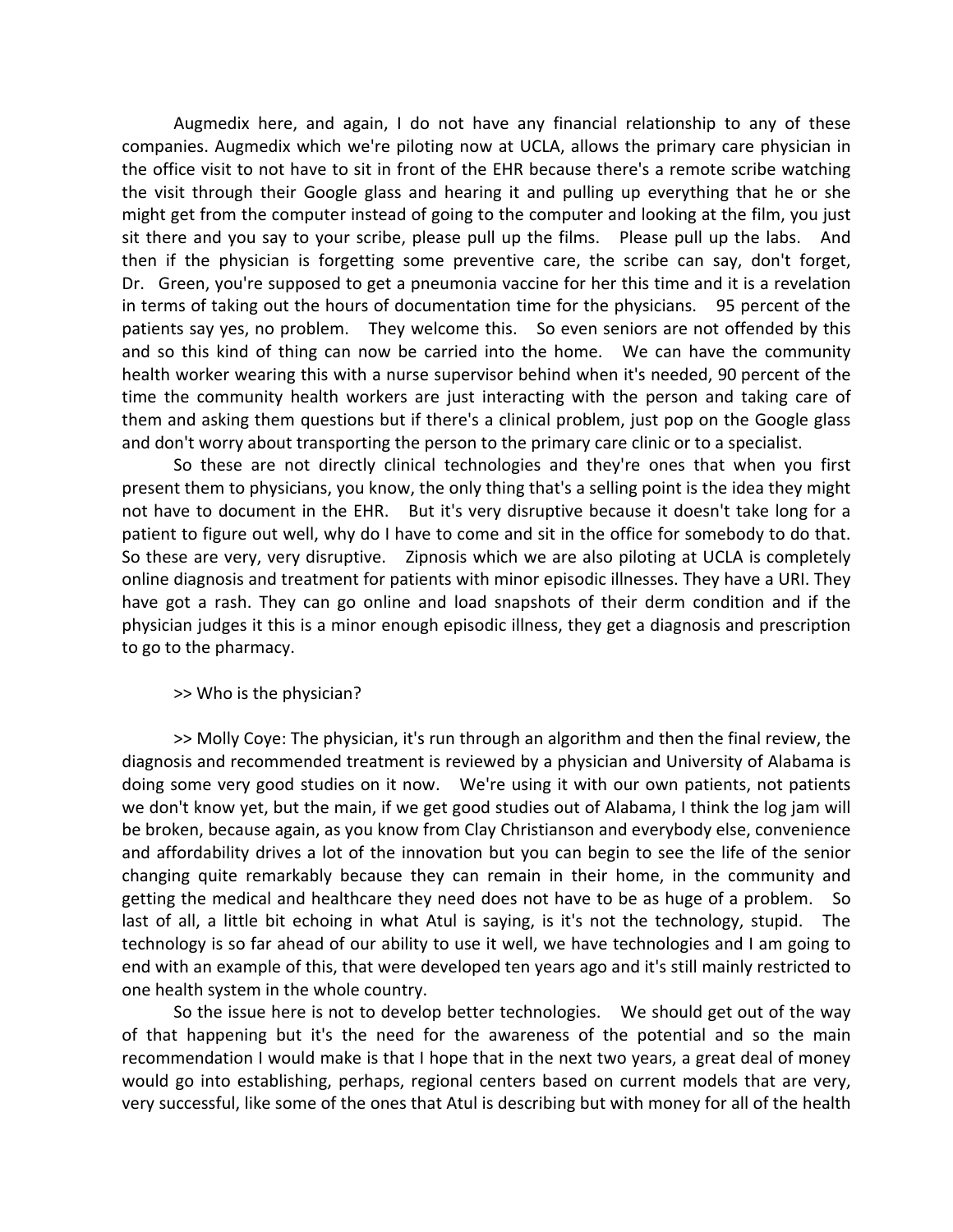systems in that area to learn about this and to innovate further on it, to redefine innovation and healthcare away from the purely clinical and into helping people live and die the way they want to.

And I think we could capture the imagination of most young physicians and some decent proportion of those middle age and elderly as they become more aware of their own mortality. That's something that's feasible to do. I was very involved when CDC and IOSH set up the first occupational health centers around the country. There was ten regional centers in the late 70s and all of a sudden, everybody in healthcare was redefining themselves as an occupational health specialist and they all started to learn about it. They never knew about it before so there is a real potential here.

Let me give you an example of what one of the models might be that didn't happen to be described in Atul's book. Kaiser began in the early 2000 to think about how they could move a lot of their care out of hospitals and even out of clinics when possible. They did a thing called vision 2020 which, in which, all of their leadership came together and thought about what if we say that's our goal. We try to redefine care to do that. So building on that, by about 2005, an organization that you can go on and look at online, Partners in Care Foundation in Los Angeles which is a non‐profit that grew out of the VA, I'm sorry, the VHA, voluntary, no that voluntary housing— VNA, Voluntary Nursing Association which tends to do a lot of home care, and non-hospital based services in many cities. They partnered with Kaiser and built in home palliative care. This is like hospice but they decide we're going to start earlier, like Atul mentioned, we are going to start earlier, a year before, and the way we'll identify the patients is we'll ask the doctors, would you be surprised if your patient died in the next year.

And if the physician said no, then that was the best indicator of who would be a good target for this and people did not have to give up curative care. That's a big regulatory thing that we could talk about, because as soon as you get people in this kind of care, their need for and desire for curative starts to go down because they finally have the comfort of people who know them and are helping them live the way they want to and make the choices that they want to.

The service's a blended model. It begins still quite strong on curative and gradually and not with the effort of the care workers, the care workers are neutral. They want what the patient wants to do but given the opportunity, patients choose to migrate towards more a more palliative model. The services are provided in the home. Even the physician visits in the home and very few times does the physician need to come to the home. Sometimes, in the beginning of this the physician goes once so the family feels good about it and they feel safe and secure but it's mostly nurses and licensed clinical social workers that are providing most of the care. It reduces as you would expect emergency room visits because usually, if you're taking care of a dying relative and all of the sudden they start to have some problem, you're scared. It's the evening. The doctor's office is closed. You call 911 and the rest of it is a downward cycle that we all know.

Instead, this system has a 24/7 nurses on call, familiar with that family and the situation and able to help them deal with it. The total cost savings and this is in several published studies with Kaiser varied from 37 percent to 45 percent less in terminally ill patients receiving traditional care.

So I would suggest that we think about this as a pill. If pharma came up with a pill that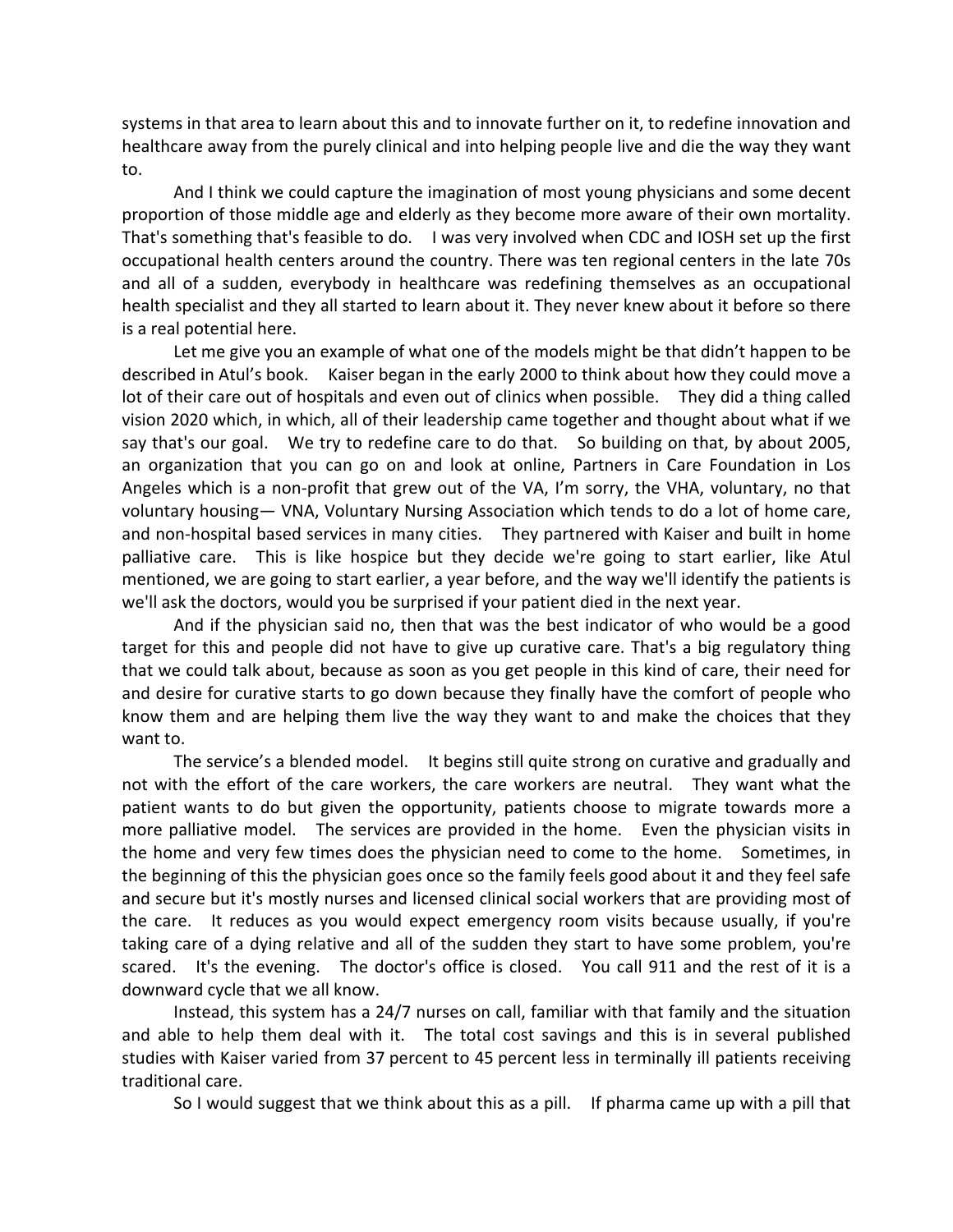saved one third of expenditures in the last year of life, satisfied patients, kept them out of the hospital and the ED, we would have retailers breaking down the doors. Our regulations would support it, et cetera.

But this is a very good example of something that combines technology, because they use tablets back and forth. They have in‐home medication reconciliation systems that can scan the medications and make sure they're not taking their husband's medication or an old one. There's lots of technology involved but you can tell the whole story without even mentioning the technology because the point is to help people live the life they want to live.

So I have a short list of recommendations that I would be glad to go into, but I think we should go back and forth with Atul.

>> Eric Lander: Some discussion here, I'm going to invite members of the PCAST to raise their flags. And I don't know, but first Atul would you like to add something more or?

>> Atul Gawande: Maybe I just should say, what can we do about this? Yeah. Yeah. What can we do about this? Okay. So there's a couple of things. One is, what is this? What is the goal? That requires us thinking about a couple of things. Who are we trying to help? And I don't think it's people who are, you know, whatever age, independent and you know, suffering with some health issues but on the whole, spending their life without need of feeling they're dependent on services in a way that, whether it's medical services or nursing services and others.

So if we say we're talking about the people who begin to need caregivers, then I think we start to be able to say who. What is the goal?

The goal to me is those caregivers will know my priorities. They will respect them and help me achieve them as best possible. Now surrounding that ability is we need to be able to supply the family and caregivers with certainly technology, science and innovation and that's about the discoveries of what are the most successful systems for doing this and the discoveries for the most successful technologies to aid them are.

The leverage points then are, you know, there's regulation, there's financing, there's implementation. Financing is a clear barrier and there are interesting but, you know, limited time for being able to act on them but let's name a couple of things. One is that in some other countries, they have combined long term care and acute care as insurance and so, you know, people have been interested in some of the work our laboratory has been doing but they're really coming from abroad because when they are able to deal with people who are in assistive living and help keep them more independent for longer, help avoid hospitalization and things like that, they benefit greatly by being able to have that combination approach.

So there's some opportunity for this mission to be able to frame that agenda and do some investigation because that whole agenda isn't even laid out, I would say.

But that is not something that in two or three years can be accomplished. It's moving a process down the road we have to move and we have to think of it as ten to twenty year process. So just getting it under way is important.

Second, on regulation there are some regulatory barriers. It will be curious to hear Molly's perspective on that because she has been in that regulatory role. What I have perceived in the course of going through this is that the regulations are often focused on safety but don't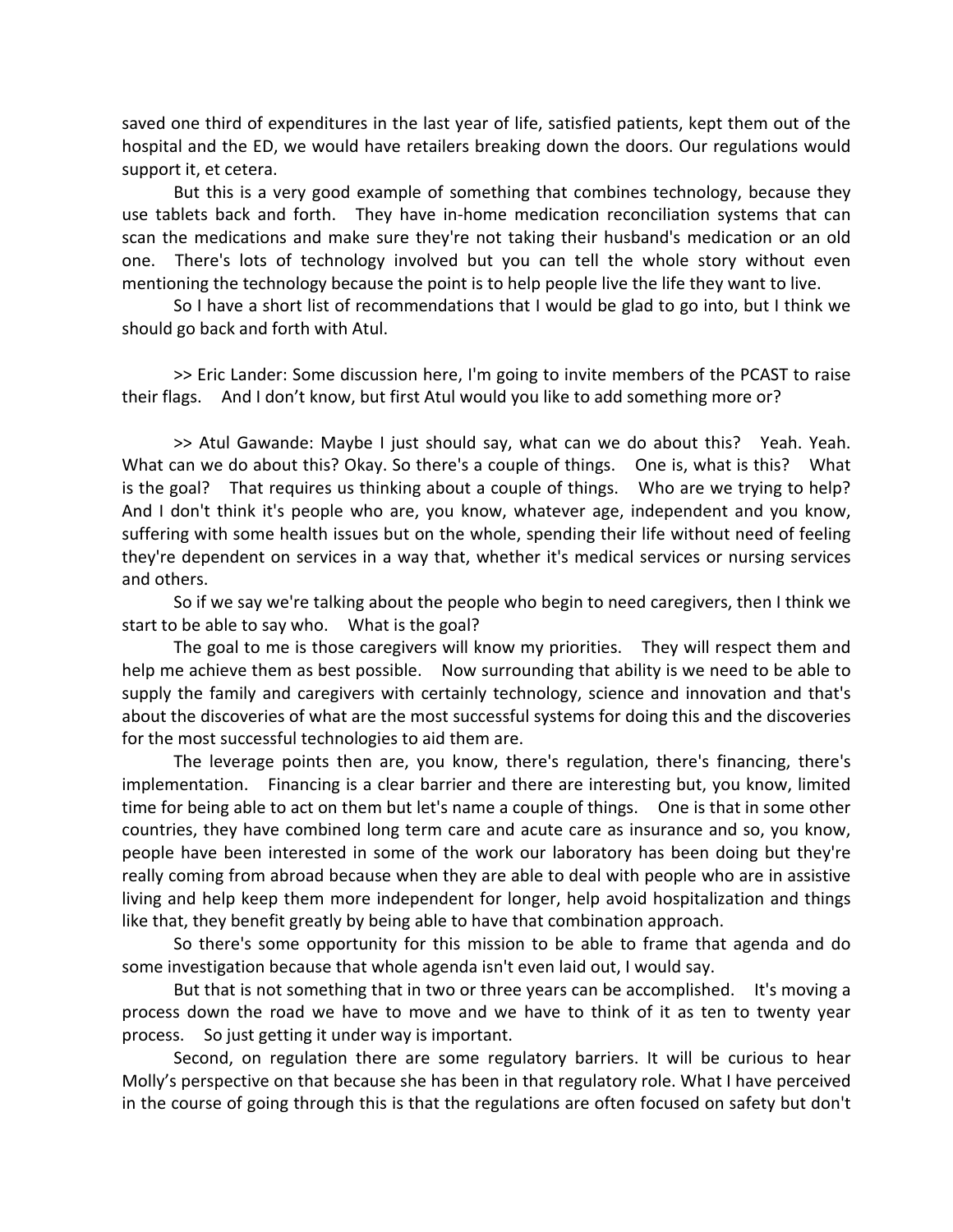talk about the idea of the tradeoffs involved and letting people make their own choices about their priorities and tradeoffs but it's often the interpretation of the regulations that is the barrier.

So if a nursing home is not allowed to leave knives for residents who happen to be in wheelchairs to use, that's because an inspector has said that's the way they interpret the very broad regulations but many of the positive deviants, as I call them, institutions that are climbing out of the woodwork and making these places work have found they can work with regulators successfully to allow people to, yes, even have a knife with their bagel in the morning.

Or even a bigger deal, are you allowed to go to a refrigerator by yourself and choose what food you want. Incredibly controversial about whether you let places do that and that's the place we've come to and it's not actually regulation. I think that's held back.

So what I would say is the place that can be acted on earliest, is that there happen to be in every state a percentage, it can be between 1 and 10 percent of the places, of the approaches for elder care that include at home, in assistive living or in full 24 hour services that have innovative ways that people actually feel they're in a home and they genuinely feel they have caregivers who know their priorities, respect them, and help achieve them with the range of services and tools and technologies to make it possible and that we, like under health reform which has opened the window to alternatives for fees for service payment and in the five years it has happened, it's climbing to 20 percent of people in Medicare are under those arraignments because it's been creeping up from the pilot testing of those kinds of approaches that—this is an organization that could push for evidence based policy and the development of pilots that allow us to move down this road just to get to five or ten percent of places that would allow these things to happen.

We're not going to get to 95 percent in the next five or ten years. But we could get to five percent and make sure those winners are succeeding.

>> Molly Coye: Sorry. Yeah, I would certainly support that. I think it's very good and very important. I think though, there are a couple of other categories that could be opportunities, some of them are—I'm not sure if all of them are legislative or regulatory but think about the fact that most insurance doesn't pay for hearing aids and this is a clear item that if you could act, encourage action on that, that is really something that could be changed in two years and could make a huge difference.

So I would encourage you to call on any groups that you would want to but to have a short list of five or six things that really anybody working in this field thinks is just does not make sense and most of them have to do with reimbursement and those kinds of things should be fixed. The parallel to that, that's the sort of take care of the bad stuff. Take care of the things that don't make sense. The parallel to that though on the let's incent and reward and even more than that, make examples of the best, is the idea I mentioned of perhaps through CMMI or CMS, have a special program that defines what good care is from a point of view of patients, how is that done, sorry, of the consumers, the elders and really not just give money to those institutions, that's very nice, but put money into making sure that the whole health community in the surrounding region starts to learn and that there's a process of transfer of knowledge and we did this in the quality movement in the early 2000s and it could be done in this area but the point is it can't be captured, I hate to say this, but it cannot be captured by the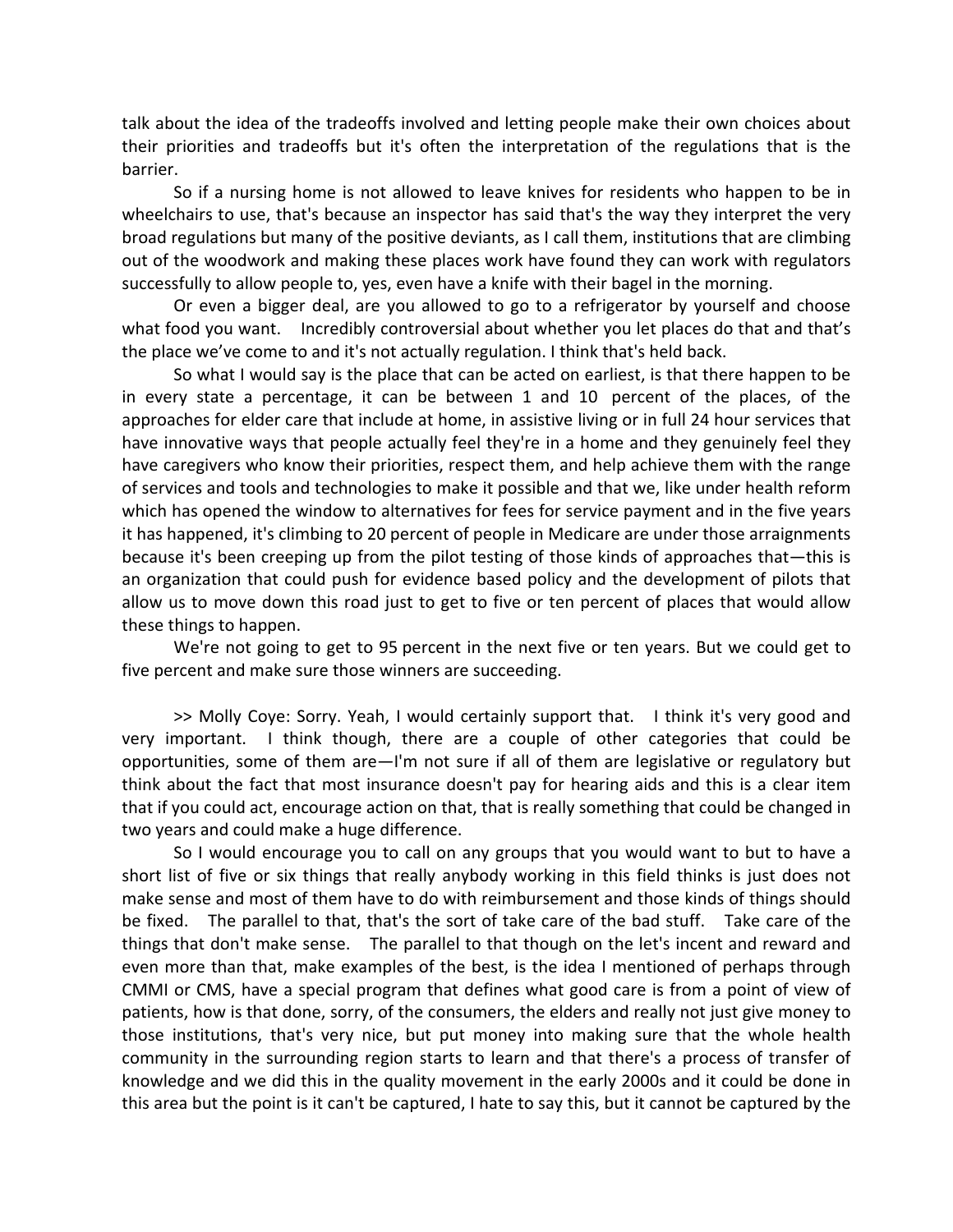physicians. When CMS did a big transition, this wasn't CMMI, but CMS did a big transitions of care program on preventing readmissions to improve the care there. They did this about three years ago and they required that it be a community based organization that wasn't a healthcare provider to lead in it. So at UCLA, we worked with that group, Partners in Care which had worked with Kaiser and the difference in something, when it's not lead by the clinicians from the hospital or the clinic that they are sure they know what is going to be needed, has turned things on its end and they cut our readmission rate in half. It's changing a lot of what we do. So I think the emphasis has to be on working with the organizations for example that Atul is suggesting and others who really know how this orientation has to be shifted so we are meeting what the patients—I'm sorry—I'm a doctor. I keep saying patients. But what the seniors want in these conditions and not medically what we would prescribe for them.

So that's what I would say is the upside is the sort of shining beacon idea that's basically let's get more attention to the solutions that have been really possible. The in home palliative care is now spreading throughout Kaiser. They have seen this. They invented it. They know it makes sense. They are taking it to their other regions but everybody else around the country thinks palliative is either something you do in the hospital in the final days of life or maybe in the clinic with a geriatrician which means maybe 1/1000th of the elderly population will have access of that.

So those are two areas. The third area is that there is a—and this may be in common with a lot of other areas and I would add that, Craig, maybe you would want to speak on this? There's a real opportunity because there are so many new technologies from other sectors, telecommunications, data analytics, et cetera, and the people in healthcare who are working with them now tend to be our brainiest docs working on really interesting solutions but they're not focusing on this area. There's very little intercourse back and forth with assistive living and a lot of the other areas. There is Leading Edge which is a part of the Assistive Living Group and there are some efforts. I don't want to make it sound like there is nothing going on but a real focus to try and incent the technology developers to work on these problems would be very helpful.

>> Eric Lander: Great. I'm going to turn to some of the members of PCAST who have their flags up. I saw Jim Gates and then Chris Cassel.

>> James Gates: Thank you! And thank you to the both of you for a very interesting and informative brief. This question really is to you Dr. Coye. As my colleagues here know I have a wife who is a medical doctor and so I hang out with doctors sometimes—medical doctors, as opposed to real doctors as some of my friends say.

But my question has to do with this whole idea of what might be referred to as a user generated medical diagnosis and processing because I cannot tell you the number of times recently when I have been around a number of my wife's friends and they talking about the patients who come in, have used an online service to provide them with what they think is the correct diagnosis and when they get in the doctor's office, the doctor says no, this is just totally wrong.

So it's the issue of, what are your thoughts about controlling that part of, kind of the user generated diagnosis and processing. I would like to hear your thoughts on that.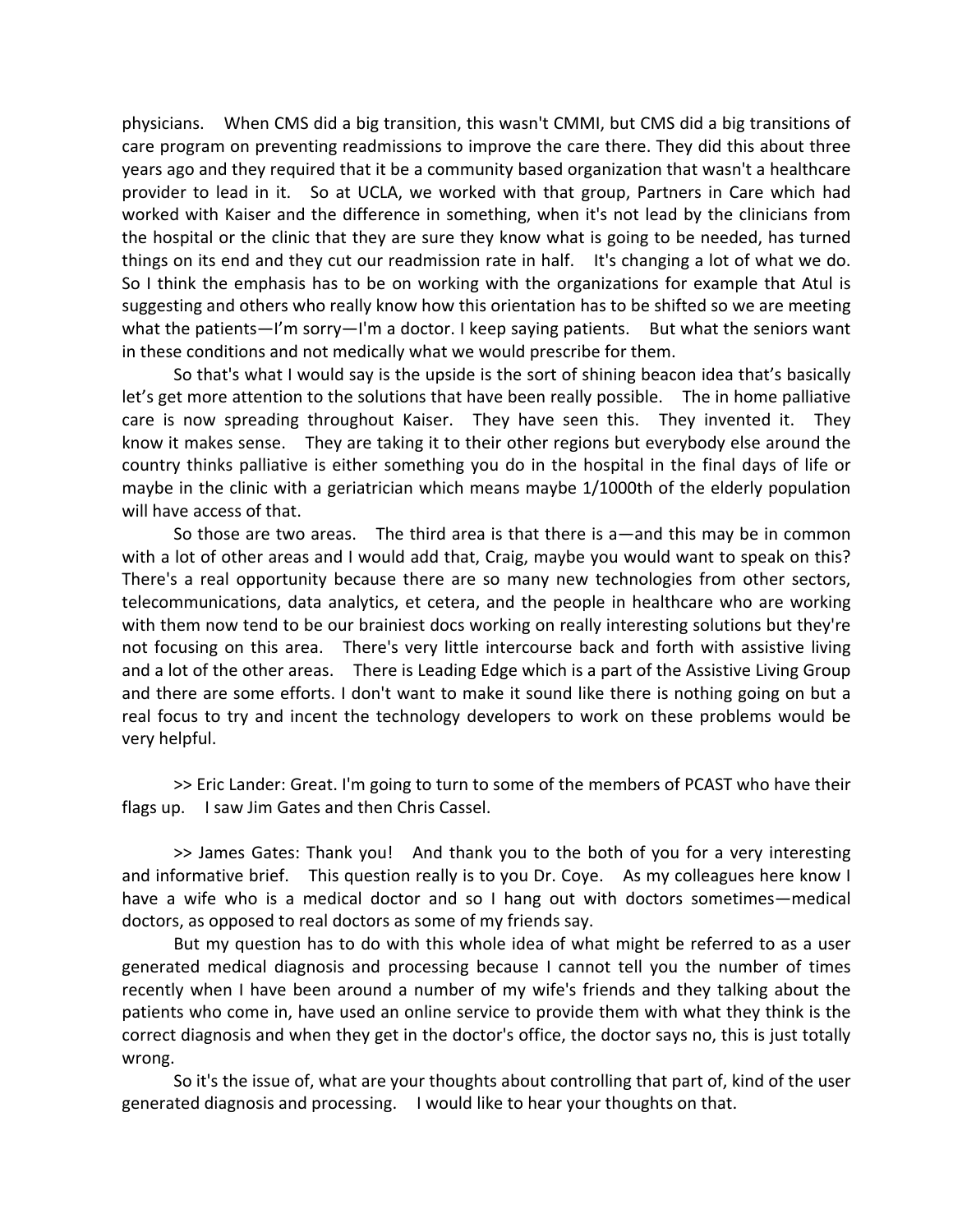>> Molly Coye: Well, here is where I think—I assume there must be a lawyer or two on the committee...

>> Eric Lander: No.

>> Molly Coye: Okay.

>> Eric Lander: It's not a science yet.

>> Molly Coye: Okay, all right.

>> Eric Lander: Or a technology.

>> Molly Coye: Okay. But, a lot of those cases, because I'm in a lot of these conversations too, is when people go on the open web and they're reading a bunch of stuff and they think that means that they have that disease and they come in. That's different from the kind of service that I was talking about where when you register your, you're giving all of your history and information as though you were going to a doctor's office and that organization has liability for what they say to you. So it actually comes under the same kind of jurisdiction and liability. I am not so worried about the explicit, here is a service. Like, say if it was a lab service. There are lab services today. You can mail a drop of blood and get it back, but hat has a whole set of regulations so I don't this that's going to be— It's clear why some people could be confused between the two models but the ones that are actually the more medical model will be fine. And I have no answer for the first problem.

>> Atul Gawande: I think mainly that it is we're at a primitive stage of being able to use information technology to, you know, empower people to have more of the medical knowledge and also be able to take more medical action. So, the result is we have diagnosis based on noise and you have a lot of misdiagnosis that can come from that, but it's very unclear whether that's over all beneficial or not because we are getting people to come to attention more quickly.

The next phase is the people using their phones and other things to monitor cardiac rhythms and other things. You know, Venod Khosla has been a big advocate of the idea that the digital doctor that can just intermediate the doctor and the main concern is how to, you know, that is generating even more noise in many ways. You can monitor your heart rhythm every day all the time and when there are alerts, somebody has to act on them and putting services around that build to make it go.

The likely direction I think it goes, and this is relevant to this committee although you know you are going to have to work to connect it into this particular task is that access to your data in the medical system itself is really crucial because if you have ways that your medical data can talk to your personal data and then you use that, you know, within the requirements for electronic health records, it sounds like you have talked about this. Yes.

>> Eric Lander: We have done reports over the years. It's a sore subject, Atul. Carry on.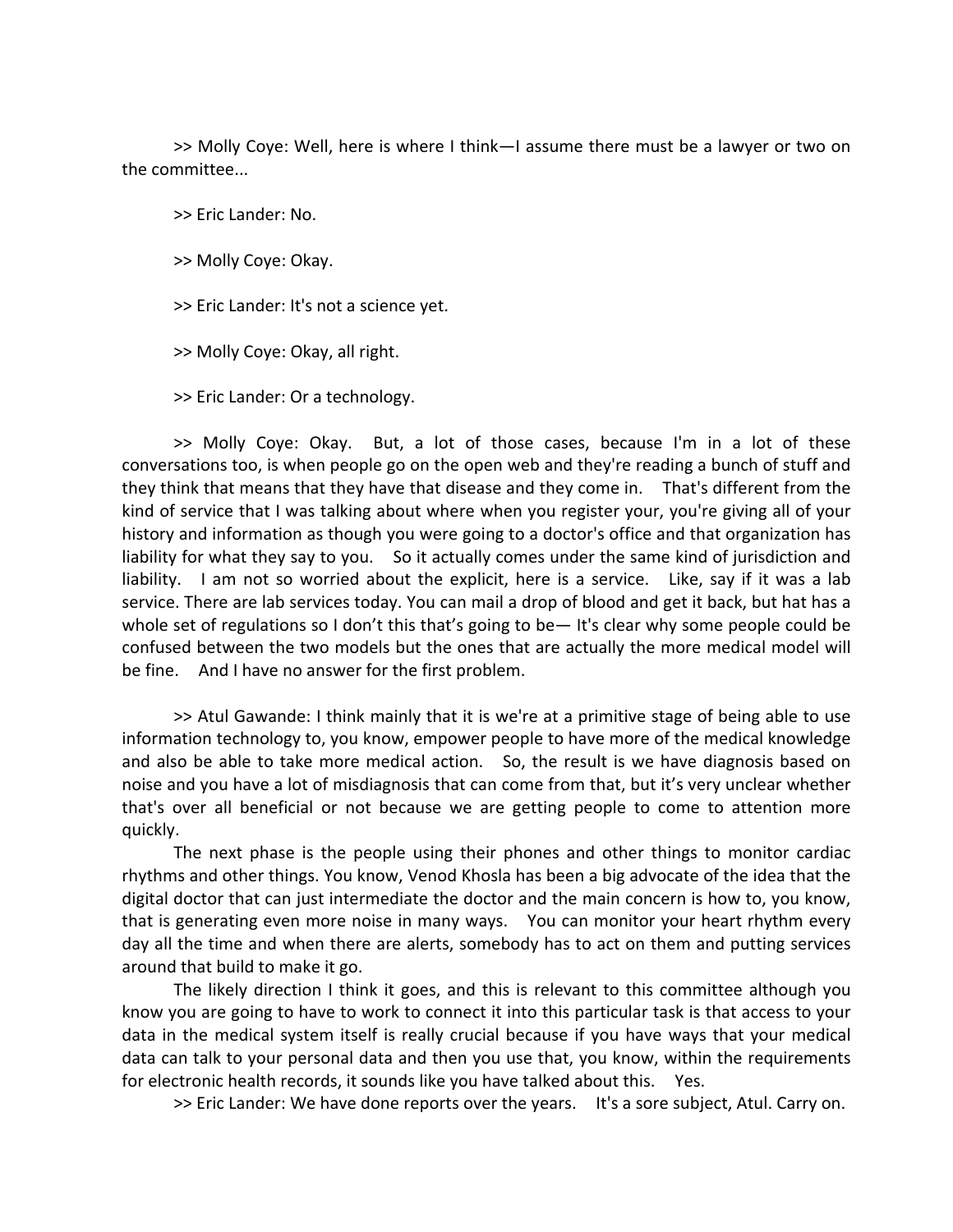>> Atul Gawande: So I won't even—you know the issue. If people could get into that system and pull it out, yes.

>> Christine Cassel: Thank you all, and thanks for raising that issue, Atul, because as recently as yesterday we had an intense conversation with some folks at key positions in government about that and I agree with you. It continues to be—here's a place Molly where the law says that the patient owns the record but still, very few places have figured out how to make it a reality. So, it's an important challenge.

I wanted to get to kind of a version of Jim's question about consumer information. You know, we do live in this world where we think that patients are consumers and they are shopping and families are shopping and the world of information ought to be out there on the internet so people can find out report cards on these institutions and find out which ones are better, and interestingly enough, the government is trying to do this with more and more of its hospital compare, physician compare, and nursing home compare, the three big web sites. The hospital and the physician compare get almost no use at all. Nursing home compare actually does get a lot of use from families, maybe because there's enough time for the person to sort of work through it, but that said, the information on there are quality metrics that come out of that whole regulatory framework tool that you describe as being in many places misguided, and if not, completely ineffective.

And so, meanwhile, there's been a proliferation of other kinds of information. Yelp, for example, and even Zagat's ratings are getting into healthcare now and some of that information is more understandable to consumers but one would argue less rigorous and perhaps even less accurate, it's hard to say. So what kinds of, if there was going to be the kinds of questions that you framed four questions for us that people ought to be asking that physicians ought to be asking their patients, is there a way in which those questions could be turned into quality measures or performance measures that actually could be reported so that when people are shopping around for where can I get health for my mother or my spouse, they would be able to access that kind of information?

>> Atul Gawande: Yeah, so the—when I talked to people who are in the nursing homes, what they tell me is look, we don't sell to the parents, we sell to the adult children of the parents, that they're largely the ones who make the decisions and that's when the barrier comes in. So, they're very interested in safety. As one of the people put it to me, safety is what we want for those we love and autonomy is what we want for ourselves. So the children, the children are making choices and looking at those ratings and saying I don't want my mother to ever have a fall, but not asking is your mother allowed to choose to not be in that wheelchair all of the time because they actually have some capability of walking or one of the things that made my wife's grandmother most miserable is they took allow her heels. She wasn't allowed to wear heels when she was in a home because they feared it would harm their fall rating. And really, the trouble isn't the fall rating. You care about the falls, but it's the context. You want to have enough of a world of measures that we add to those measures, the ones that begin to measure whether we have autonomy and whether we have some sense that people you know, I go back to the basic questions of whether people know my priorities,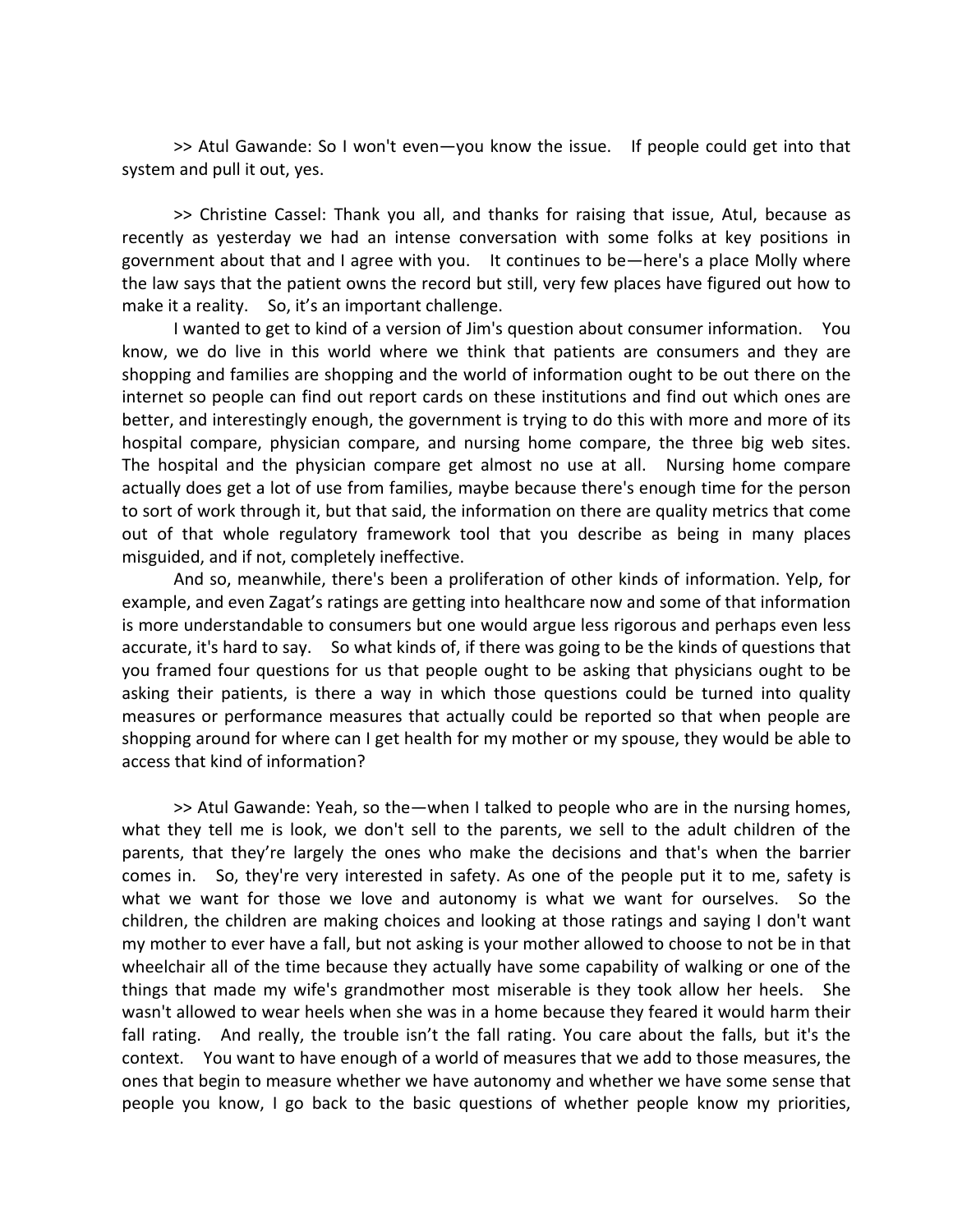respect them, and help me achieve them and that set of components are nowhere in those metrics and could easily be added. It does not even require, in the beginning, that's a regulatory change that may be possible as a first step and I don't see there being a tremendous controversy in beginning to ask that we really start measuring that because that's the offsetting side of it.

We want safety, but we want to know we're not sacrificing it to the point, look, the safest place to be is being strapped to your bed and never getting to ever move and eating exactly what they put in the tube for you but that is not the life that baby boomers are going to accept heading into the next phase of our culture.

## >> Eric Lander: Indeed. Craig Mundie?

>> Craig Mundie: I wanted to add a little to what Molly was saying and also this question of information technology. You know, there's a long history that whenever new technologies is invented, the first thing they do is the old thing with the new thing, as opposed to thinking, is there a completely different way to solve this problem. And I think one of the problems, and we see it over and over again, is that there is such a huge disconnect between the technology community at large—It's inventing a lot of these things, sensors, information technology, you know, connectivity, cars, and, you know, the medical community that kind of lives in this, you know, highly regulated environment and when you get into these spaces that are not so, you know, as you said, these are not the drugs. They are assistive things, or these contextual things. We have to find a way to get past, you know, this regulated mentality in terms of how the experimentation can get done in my view and we need to find ways to permit that. I think people in these aging, and certainly when you talk about the Kaiser and the palliative care experiments, I think it's fascinating because many of these people who are otherwise going to be frustrated, or think, look, I'm in an end of life situation anyways, they're always willing to experiment in many cases. You know, they say well let me try the drug, or, I'll do whatever it takes, and I think here we have things that are not life threatening but we don't even give people essentially an option to experiment. You know, we're talking the other day about, you know, you want to live at home? You need some kind of assistance, you know, with just dressing or bathing and we were only half joking, we said, you know, many people, if they are queried now are less embarrassed at the thought of having a robot do them do those things than having another person doing them in their home, and yet, you know, we don't think about it that way.

So I think that there is a huge opportunity. This world is going to be so full of sensors and data, not just, you know, your cell phone is your doctor. I think we are going to have a lot of data and if we start to intersect it with the clinical data, it is going to be possible for people to get a lot of advice and a lot of counseling and a lot of support with less and less intermediation by people and I think the question is how do we let it happen, Molly?

>> Molly Coye: Yeah. Thank you. Well, I really agree with that and you made me remember one of the things that we had been working on and I think is really a big opportunity is that there is at least one large and there may be several others that I don't know about, technology offerings that are platforms where people can put their advance directives in the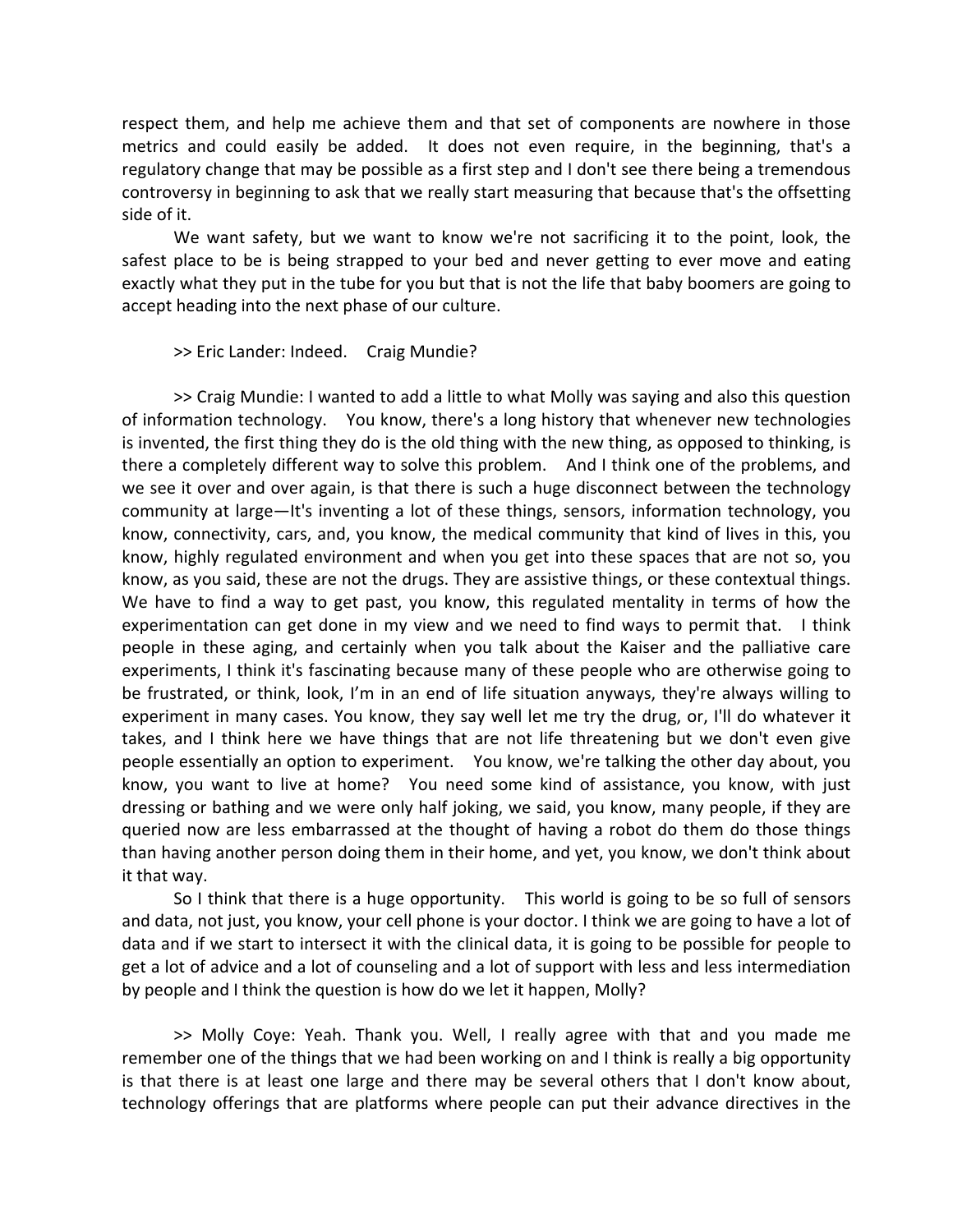cloud and give access to their family and they could give access to—it's called My Directives and they've done testimony for Congress. I mean, there's a lot of interest in this but I think it could be a very big deal because you can have those questions asked, not just how do you want to die, but how do you want to live? What is important to you? Because imagine if, you know, the IHI conversations project and what you have written about in your book, imagine having those five questions that Atul was talking about added to the advance directive and it would be feasible to have everybody be able to say, okay, here I am. I have my advance directive and then you tell your family about it and they have the password to get in because one of the problems, you know, we were talking about my perspective as a regulator having regulated in two states is that many people who have done an advance directory, were repulsed, and they put it on their refrigerator, when the medics come to take care of them there are county and city regs that prevent them from following what the post or the advance directive says. Yeah, it is just like, you know, they can't not intubate somebody and it is the interpretation of regulations kind of thing. These are very complicated. So I think it's less about regulating that everybody has to fill out an advance directive than establishing a capability where everybody would be encouraged and if there is it is not very expensive, I'm sure, but if it's a cost, that it would be Medicare paid for.

>> Eric Lander: Are these directives accompanied by a video or are they just written sort of things?

>> Molly Coye: Right now, it's written but, you know, there are cases where people have developed video statements and I think that would be very meaningful.

>>Eric Lander: I imagine it would be much more powerful.

>>Molly Coye: I mean this is the kind of thing we should have a challenge to some of tech people to develop add‐ons to the My Directives kind of thing.

>>Atul Gawande: I just want to add a point that I think is central to why has not this been developed, and part of the beauty with what has happened with technology is that the iteration cycle has gotten faster and the problem identification cycle has gotten faster but it's been problem identification by software engineers from the problems in their own lives. You know, Mark Zuckerberg was solving the problem of how do I find out what all of the freshmen girls look like when he made Facebook and then gradually expanded there and eventually became a tool that the elderly use, you know, 15 or 20 years later. The cycle, the part of the trouble is that the people who's problems we're are describing are not part of that iteration cycle and those are two kinds of people. They are the caregivers. In that world, the software engineers don't know the world of the caregivers. They don't know what it's like to log into a computer for two minutes and a 15 minute office visit and what the slowness of the time is and how, you know, technology right now is misery for care givers, but then also, they don't know in the same way they know intimately the problems on a Friday night, they don't know the problems of the life of someone who is 70 or 75 years old and has trouble walking in that night.

And then you see incredible innovations. We hear the story and often it's my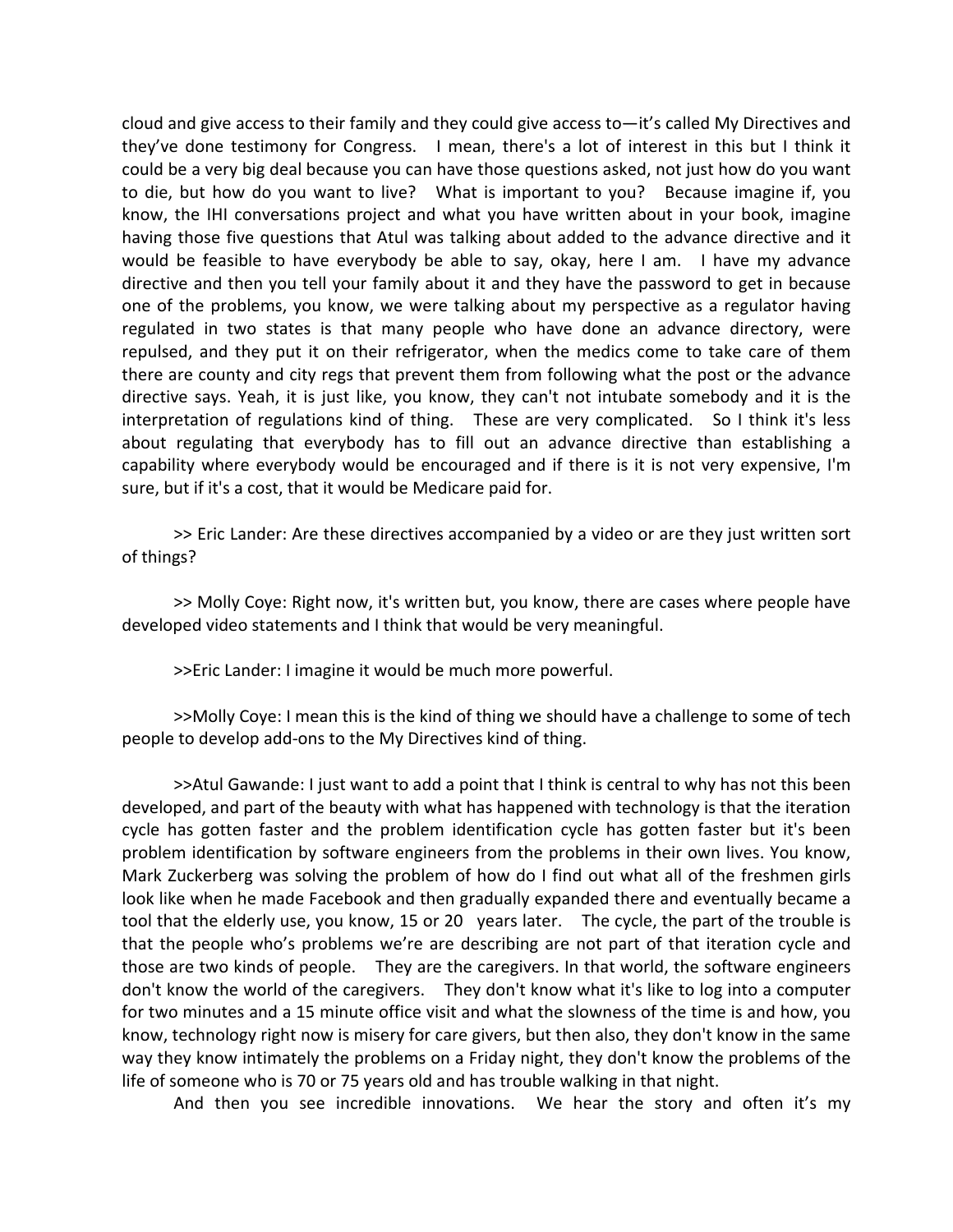grandmother had this problem and I couldn't believe it. I was watching her have this problem and then the iteration cycle, you know, they began making a software or hardware tool and they could iterate with their grandmother and solve it and then it became a wider problem, but it's a little too happenstance and there is some opportunity to change the iteration cycle and the identification cycle by moving people into those environments and atmospheres and connecting them.

It is an industry and an environment that is ready to happen. There would be substantial dollars flowing but we need to close that cycle and that is another potential area that can happen relatively fast.

>> Eric Lander: Susan Graham, I think, has the last question within our time.

>> Susan Graham: So in this discussion as in most discussions of aging, we're focusing on people who have challenges in taking care of themselves. The first observation about that is that there are people of all ages who have challenges taking care of themselves and so we need to understand what's different about the challenges that older people face. But my other question is, what about the people who are aging but not yet infirm or profoundly disabled? And, I mean, the only mention I heard was about the hearing aid issue. So do you have some thoughts about…?

>> Atul Gawande: We might differ on that, but let's see what we say. Part of the history that I feel like we discovered was that at the end of the 19th century, the problem of the not infirm elderly person was that if you were just becoming not well enough because your hearing was going or things like that, you couldn't work anymore but you could live. We made it, you were impoverished, right? So pensions were the most powerful most important things that happened. Social Security, for allowing people to not have that mean that you were impoverished and no longer had independence because you could not afford to live anymore. And the fascinating thing over the last century has been the creation of retirement and we're living in a golden age where the wealthiest population is that population who have retired who have the chance for independence because financially it's more and more feasible and then have the ability to live independently. I think there are some basics like making sure reimbursement or things like hearing aids or the right vision care or dental care and other components that are often left out of care that are serious problems for people in those circumstances and can be frustrated are important but I think the reason why we end up focusing on the people who reach dependency is because it was never included as part of that vision, what it means to have a life that's worth living because we have assumed that, hey, once you are dependent, the American way is you're independent, so it's not worth living anymore so it's all about preventing it from happening rather than also managing that well.

>> Molly Coye: And I would like to say that I think that for the seniors who wouldn't perceive themselves as having a significant medical problem and hopefully this will be many more people in a much longer period of time as we go in the next two or threedecades, that there's a lot of evidence to suggest there's a lot you need to do during that time to maintain yourself and there's very good emerging work on wellness and there's some old 20 year old